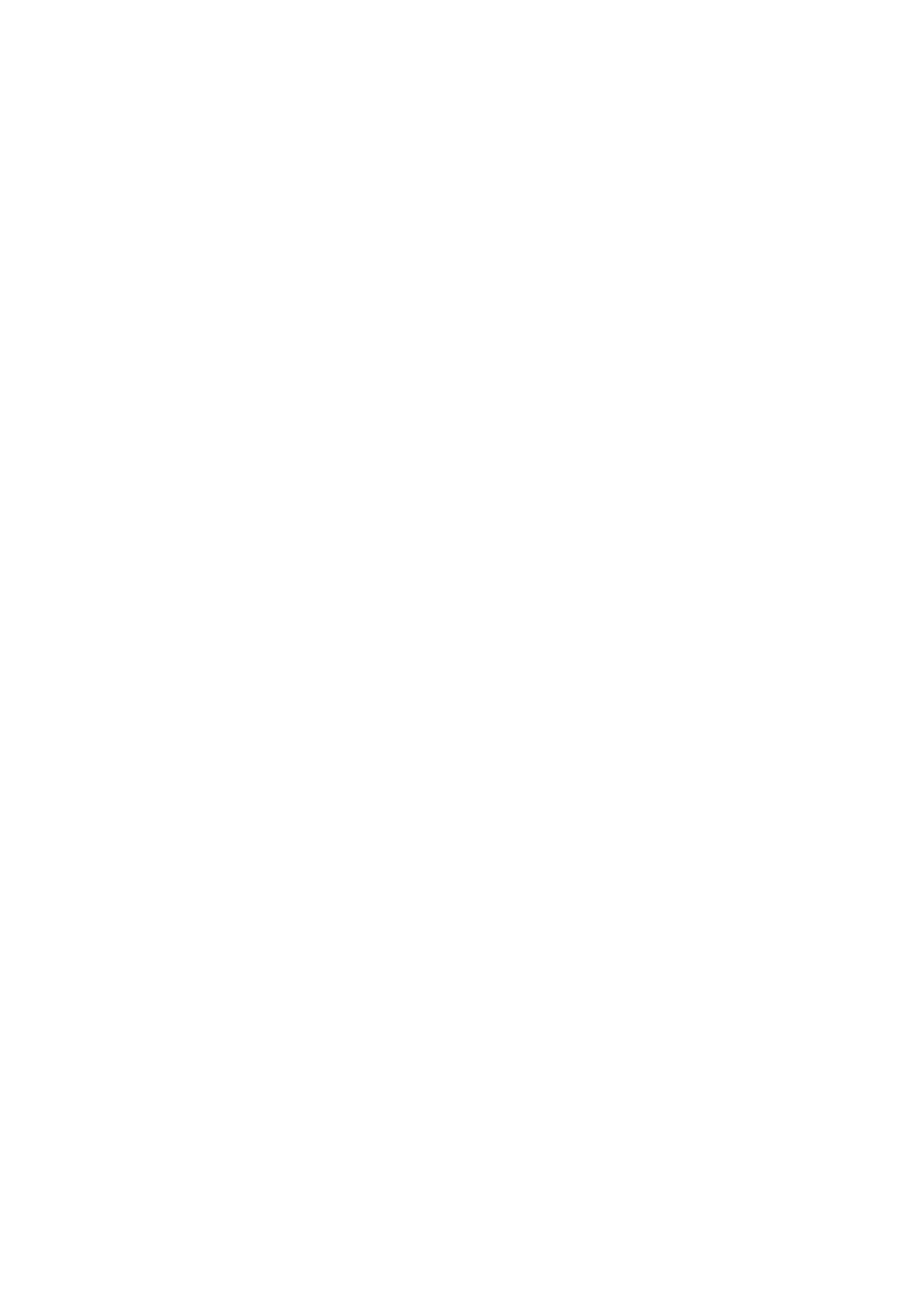## **IMPORTANT INFORMATION**



EN

FR

## IMPORTANT INFORMATION REGARDING YOUR INTERNET SUBSCRIPTION

### **USERS WHO SUBSCRIBE TO LIMITED OR "PAY AS YOU USE" BROADBAND INTERNET ACCESS.**

In the WAN configuration settings, there is a parameter called Maximum idle timer. This parameter controls how many seconds of inactivity before dropping connection to the Internet. The default setting is "0" which disables this functionality and the Internet will be connected all the time. We suggest that you should change the Maximum idle timer to "300" (5 minutes) so that the device will drop the line after 5 minutes of inactivity and keep usage costs down.

### **USERS WHO SUBSCRIBE TO UNLIMITED BROADBAND INTERNET ACCESS.**

You can just leave this parameter unchanged or enable Auto-reconnect to be always online.

### **TECHNICAL NOTES:**

The Maximum idle timer is only relevant if your ISP is using PPPoE connection.

## INFORMATION IMPORTANTE CONCERNANT VOTRE ABONNEMENT INTERNET

### **AUX UTILISATEURS QUI ONT SOUSCRIT UN ABONNEMENT LIMITÉ OU AVEC PAIEMENT UNIQUEMENT À L'UTILISATION .**

Au niveau du paramétrage de la configuration WAN, il y a un paramètre appelé Maximum idle timer. Ce paramètre contrôle le nombre de secondes d'inactivité avec la coupure de la connexion à Internet. Le paramètre par défaut est à "0", ce qui dévalide cette fonctionnalité et vous connecte à internet tout le temps. Nous vous conseillons de changer le Maximum idle timer à "300" (5 minutes) de sorte que la ligne soit coupée après 5 minutes d'inactivité pour limiter les coûts.

### **AUX UTILISATEURS QUI ONT SOUSCRIT UN ABONNEMENT INTERNET ILLIMITÉ.**

Vous pouvez laisser ce paramètre à 0 ou valider l'Auto-reconnexion pour toujours être en ligne.

### **NOTE TECHNIQUE :**

Le Maximum idle timer est utile uniquement si votre FAI utilise une connexion PPPoE.

## INFORMAZIONE IMPORTANTE RIGUARDANTE LA REGISTRAZIONE IN INTERNET



## **PER GLI UTENTI CHE SOTTOSCRIVONO UN ABBONAMENTO INTERNET BROADBAND LIMITATO O A "PAGAMENTO PER IL TRAFFICO DATI EFFETTUATO"**

Nelle impostazioni della configurazione WAN, c'è un parametro chiamato Maximum idle timer. Questo parametro controlla i secondi di inattività prima di chiudere la connessione ad Internet. L'impostazione di default è "0" che disabilita questa funzione cosicché la connessione ad Internet è sempre attiva in ogni momento. Suggeriamo di cambiare il parametro di Maximum idle timer a "300" (5 minuti) cosicché il dispositivo fermerà la connessione dopo 5 minuti di inattività. In questo modo il costo della telefonate sarà ridotto.

### **PER GLI UTENTI CHE SOTTOSCRIVONO UN ABBONAMENTO INTERNET BROADBAND ILLIMITATO.**

E' possibile lasciare questo parametro invariato o abilitare la funzione di auto-connessione per rimanere sempre connessi

### **NOTA TECNICA :**

Il parametro Maximum idle timer è rilevante solo se l'ISP utilizza una connessione PPPoE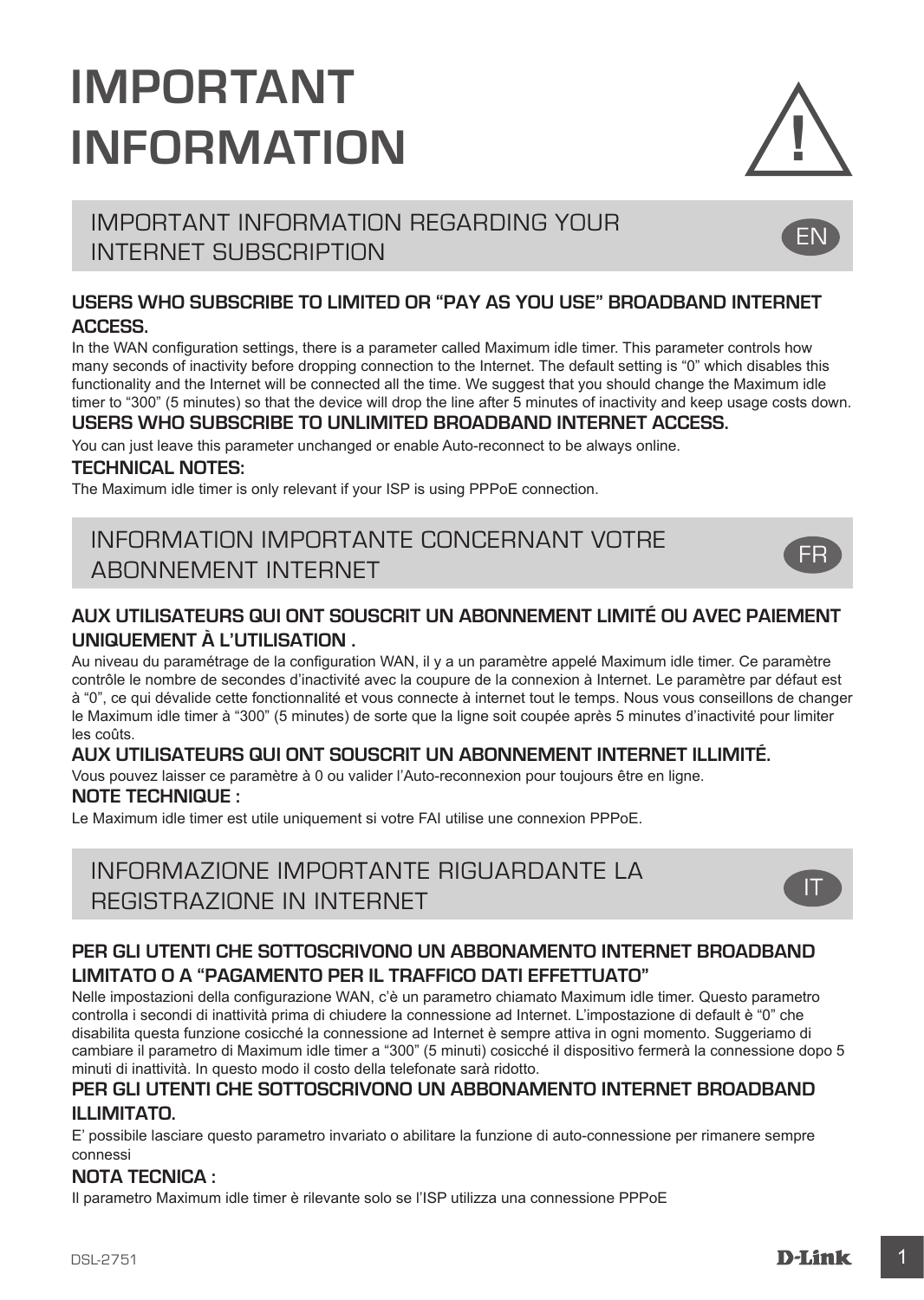## **LOS USUARIOS SUSCRITOS, EN LOS PARÁMETROS DE CONFIGURACIÓN WAN, A UN ACCESO A INTERNET DE BANDA ANCHA LIMITADO O DE "PAGO POR USO".**

Encontrarán un parámetro llamado Maximum idle timer. Este parámetro controla cuántos segundos de inactividad se permiten antes de que se interrumpa la conexión a Internet. El valor por defecto es "0", y desactiva esta funcionalidad, con lo que se estará conectado ininterrumpidamente a Internet. Se recomienda que se modifique el valor de Maximum idle timer a "300" (5 minutos); así el dispositivo cortará la línea tras 5 minutos de inactividad y se reducirán los costes por uso.

## **LOS USUARIOS SUSCRITOS A UN ACCESO A INTERNET DE BANDA ANCHA ILIMITADO.**

Pueden dejar este parámetro como se encuentra o bien activar Auto-reconnect para estar siempre conectados. **NOTAS TÉCNICAS:**

Maximum idle timer sólo es relevante si el ISP usa una conexión PPPoE.

## WICHTIGE HINWEISE ZUR INTERNET-VERBINDUNG **DE**

Beachten Sie bitte, dass bei dem Einsatz eines Routers (oder Modem in Betriebsart "PPPoE") hohe Verbindungskosten entstehen können.

Sie müssen die Einstellungen des Routers Ihrem Tarif und Ihren Surfgewohnheiten anpassen, um zusätzliche Kosten zu vermeiden. Insbesondere dann, wenn sie einen Tarif nutzen, bei dem Ihnen die Kosten auf der Basis Ihrer Online-Zeit in Rechnung gestellt werden (zeitbasierend), müssen Sie Ihren Router durch korrekte Einstellung dazu veranlassen, die Verbindung bei Inaktivität zu trennen.

Bei Nutzung eines Tarifs der auf einem festgelegten Volumen (übertragene Datenmenge) beruht, sollten Sie entsprechende Einstellungen verwenden. Auch bei der Nutzung einer Flatrate (Volumen und Zeit unabhängiger Tarif) ist die richtige Wahl der Routereinstellung vorzunehmen.

Nach Durchführung der Einstellungen sollten Sie sich vergewissern, dass Ihre Einstellungen vom Gerät übernommen worden sind. Am besten können Sie dies prüfen, indem Sie das Gerät kurz von der Versorgungsspannung trennen und dann das Konfigurationsmenü erneut aufrufen.

Im Weiteren werden die Einstellungen erläutert, die Sie aktivieren müssen um das entsprechende Verhalten des Gerätes auszulösen.

"ALWAYS-ON" - "MANUAL" - "CONNECT-On-DEMAND" "IMMER AN "- "MANUELL" - "AUF ANFRAGE"

Diese Funktionen steuern das Online-Verhalten der Produkte:

DI (DIR)- Produkte: (siehe auch Hinweis —» Maximum Idle Time)

Always-On : Router bleibt ständig mit dem Internet verbunden

Manual: Sie müssen im Menu Status des Routers die Verbindung manuell aktivieren

Connect on Demand: Bei einer Verbindungsanfrage aus Ihrem LAN baut der Router die Verbindung zum Internet automatisch auf.

DSL - Produkte: (siehe auch Hinweis —> Maximum Idle Time)

Connect on Demand: Bei einer Verbindungsanfrage aus Ihrem LAN baut der Router die Verbindung zum Internet automatisch auf. Wird dieser Funktion nicht aktiviert, dann bleibt das Gerat ständig mit dem Internet verbunden. "MAXIMUM IDLE TIME" "Maximal untätige Zeit / Leerlaufzeit"

Nach dieser Zeitdauer wird der Router eine ungenutzte Internetverbindung trennen.

Wird hier die Ziffer "0" eingegeben, dann trennt der Router die Verbindung nicht und bleibt mit dem Internet verbunden. Dieses Verhalten ist unabhängig von den anderen Einstellungen des Routers.

Bewährt hat sich eine "MAXIMUM IDLE TIME" von 5 Minuten oder 300 Sekunden.

Zusätzlicher Hinweis:

In vielen Fällen werden unerwünschte Anwählen durch installierte Messenger Programme, Virenscanner oder Programme, die Online Updates suchen, verursacht.

Auch ein E-Mail Programm kann das Verbinden oder "Online bleiben" verursachen, genauso aber auch ein Trojaner oder Virus im System. Eine fehlende Verschlüsselung im Wireless Bereich oder einen von Ihnen zusätzlich installierten und über das Netzwerk mit Ihrem Router verbundenen Accesspoint kann externen Personen die Nutzung Ihres DSL Anschlusses erlauben. Überprüfen Sie Ihre Geräte in dieser Hinsicht.

Wir empfehlen Ihnen, www.dlink.de auf aktuelle Firmware zu überprüfen und die Produkte zu aktualisieren. Überprüfen Sie nach einem Firmware Update erneut das WAN Menü auf die korrekten Einstellungen und im Betrieb den Router auf das Online-Verhalten.



ES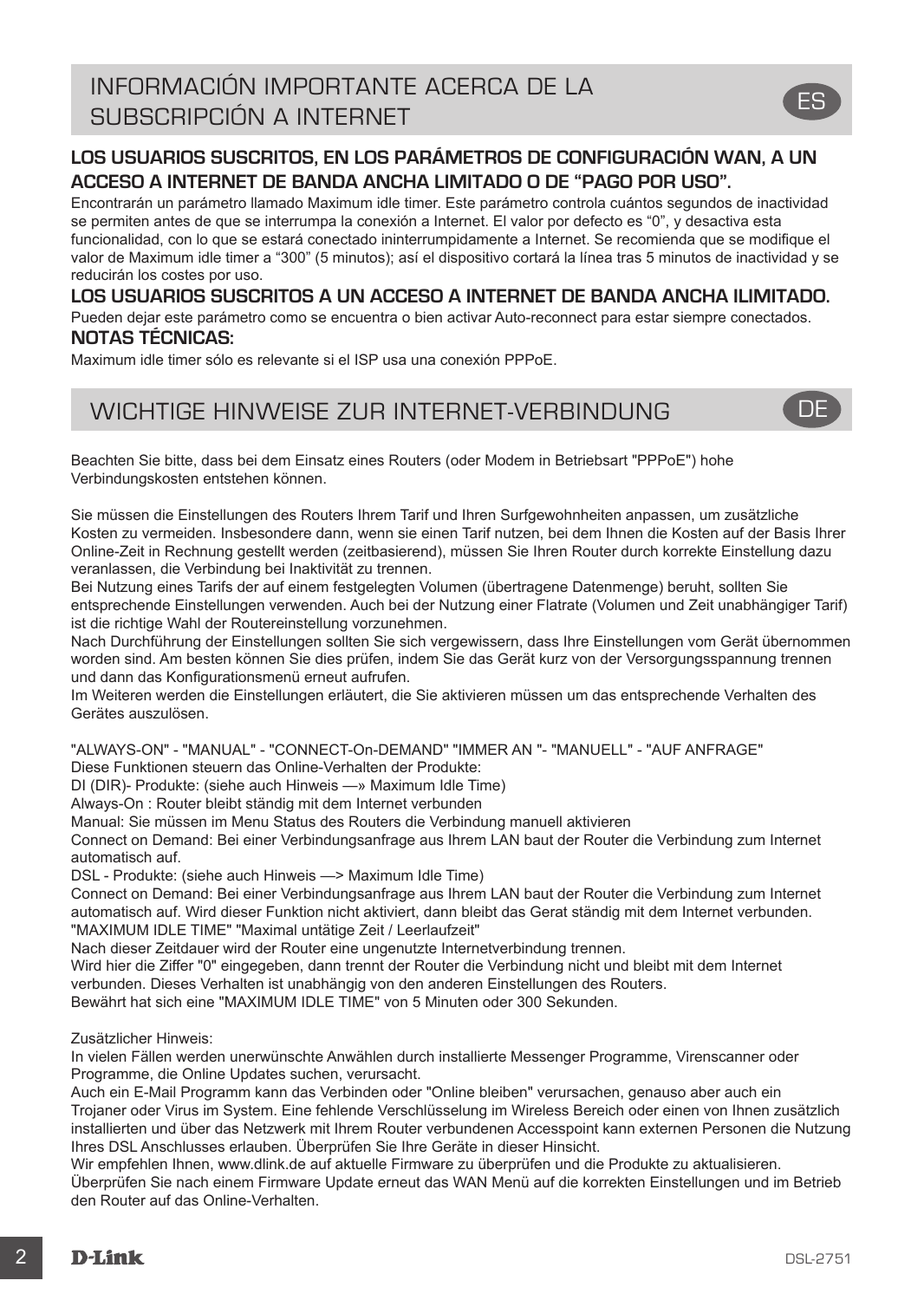## **CONTENTS OF PACKAGING**

## **CONTENTS**



**INSTALLATION CD**  INCLUDES SET-UP WIZARD & TECHNICAL MANUALS

**Wireless N300 ADSL2+ Modem Router** DSL-2751

**12V 1A POWER ADAPTER** ADAPTER

**ETHERNET CABLE (RJ-45 CABLE)** CONNECT THE ROUTER TO YOUR PC DURING SET-UP

## **RJ-11 Phone Cable**

If any of these items are missing from your packaging contact your reseller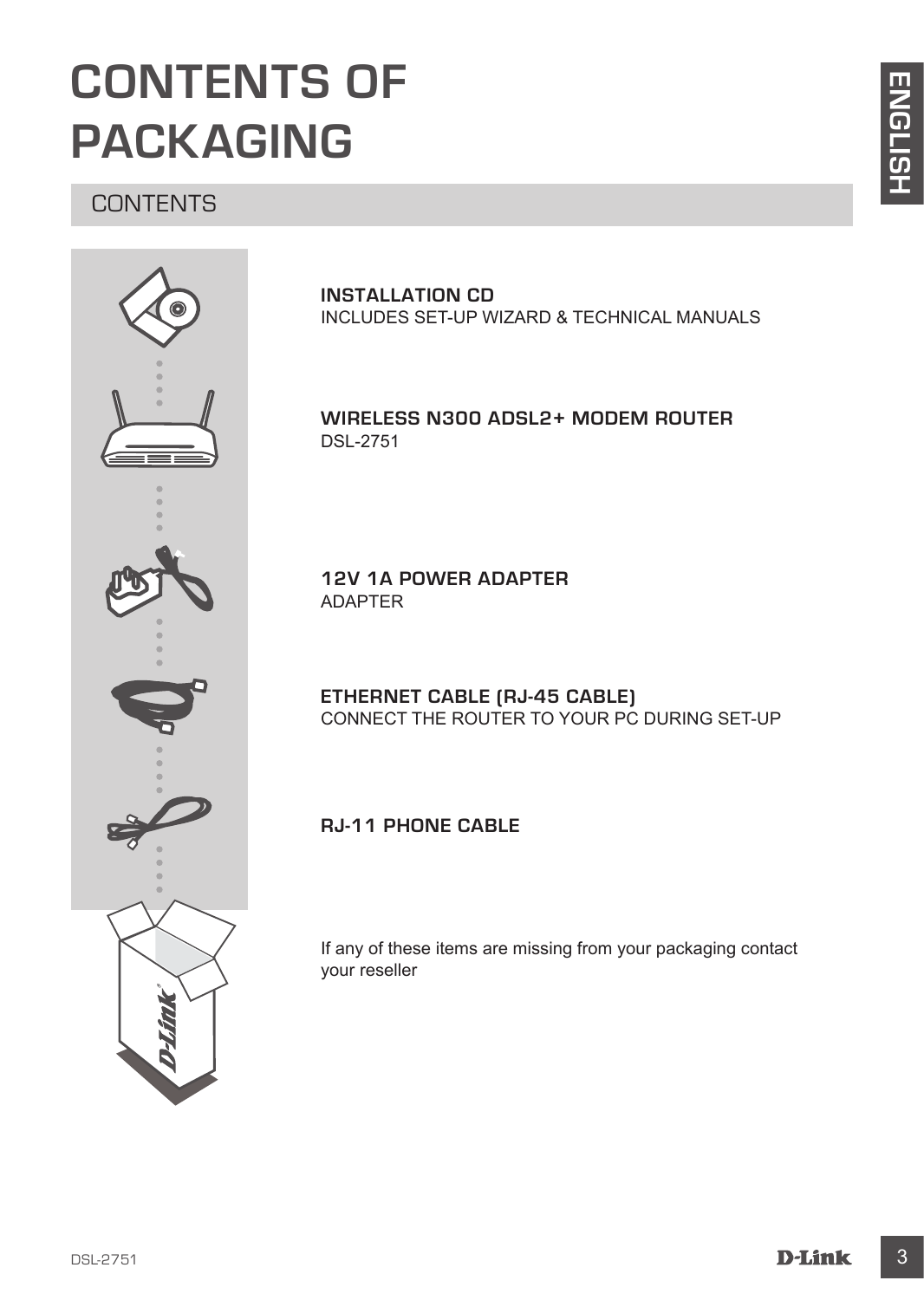## **PRODUCT SET-UP**

## CD SET-UP WIZARD



## **SET-UP WIZARD CD**

The CD contains all of the instructions required to set-up DSL-2751



### **INSERT CD**

Insert the CD into the CD drive of your computer. The set-up wizard should start automatically. Make sure that your internet connection is active. (Do not plug in DSL-2751 yet)



### **SET-UP WIZARD**

Select your language from the list of options and follow the steps within the wizard to complete the set-up of DSL-2751

## ADVANCED SET-UP (ACCESS VIA IP ADDRESS)

**EXAMPLE CONSULTS AND SET-UP WIZARD CD**<br>
CD SET-UP WIZARD The CD contains all of the instructions required to set up DSL-<br>
The CD contains all of the instructions required to set up DSL-<br>
MISERT CD<br>
Insect the CD into the To configure DSL-2751 manually (without the set-up CD) connect your computer to the DSL-2751 using the ethernet cable provided. Then connect the power cable on the DSL-2751. The power light will display as solid green.

Then simply open a browser window and enter the IP address in the browser address field:

IP ADDRESS: http://192.168.1.1 USERNAME: admin PASSWORD: admin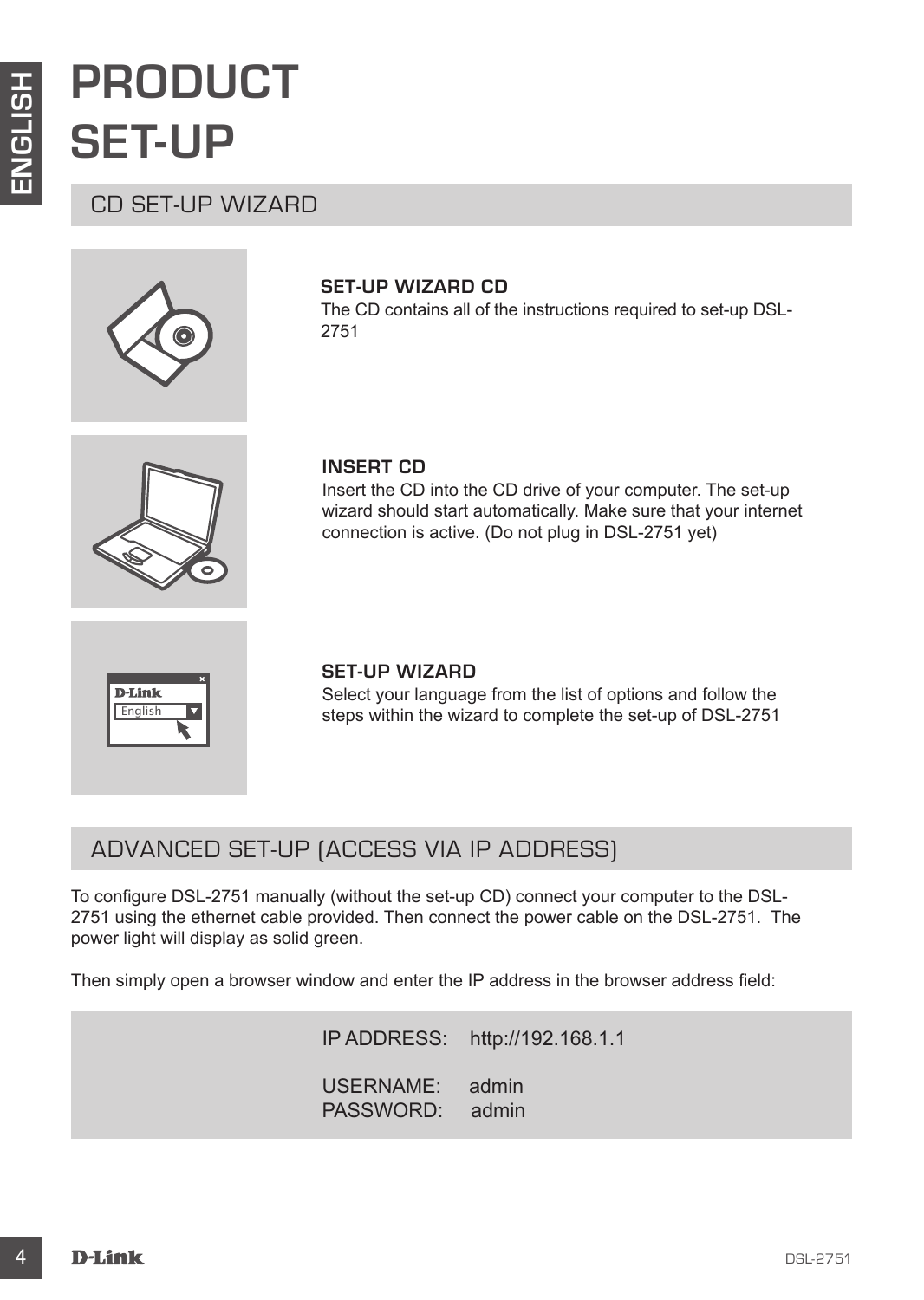## **TROUBLESHOOTING**

## SET-UP AND CONFIGURATION PROBLEMS

## **1. HOW DO I CONFIGURE MY DSL-2751 ROUTER WITHOUT THE CD, OR CHECK MY WIRELESS NETWORK NAME (SSID) AND WIRELESS ENCRYPTION KEY?**

- Connect your PC to the router using an Ethernet cable.
- Open a web browser and enter the address http://192.168.1.1
- The default username is admin. The default password is admin.
- If you have changed the password and can not remember it, you will need to reset the router to set the password back to admin.

## **2. HOW DO I RESET MY DSL-2751 ROUTER TO FACTORY DEFAULT SETTINGS?**

- Ensure the router is powered on.
- **IF ROUDISTLE SHOUTING THE REAL CONFIGURATION PROBLEMS CONFIGURATION (SEE THE REAL CONFIGURATION PROBLEMS)**<br>
SET-UP AND CONFIGURATION PROBLEMS CONFIGURATION (SEE THE REAL CONFIGURATION CONFIGURATION CONFIGURATION CONFIGURA - Press and hold the reset button on the rear of the device for 10 seconds. Note: Resetting the router to factory default will erase the current configuration settings. To reconfigure your settings, log into the router as outlined in question 1, then run the Setup Wizard.

## **3. HOW DO I ADD A NEW WIRELESS CLIENT OR PC IF I HAVE FORGOTTEN MY WIRELESS NETWORK NAME (SSID) OR WIRELESS ENCRYPTION KEY?**

- Every PC that needs to connect to the router wirelessly, you will need to ensure you use the correct Wireless Network Name (SSID) and encryption key.
- Use the web based user interface (as described in question 1 above) to check or choose your wireless settings.
- Make sure you write down these settings so that you can enter them into each wirelessly connected PC. You will find a dedicated area on the back of this document, this important information for future use.

## **4. WHY CAN I NOT GET AN INTERNET CONNECTION?**

For ADSL users please contact your ISP to make sure the service has been enabled/connected by your ISP and that your ISP username and password is correct.

## TECHNICAL SUPPORT dlink.com/support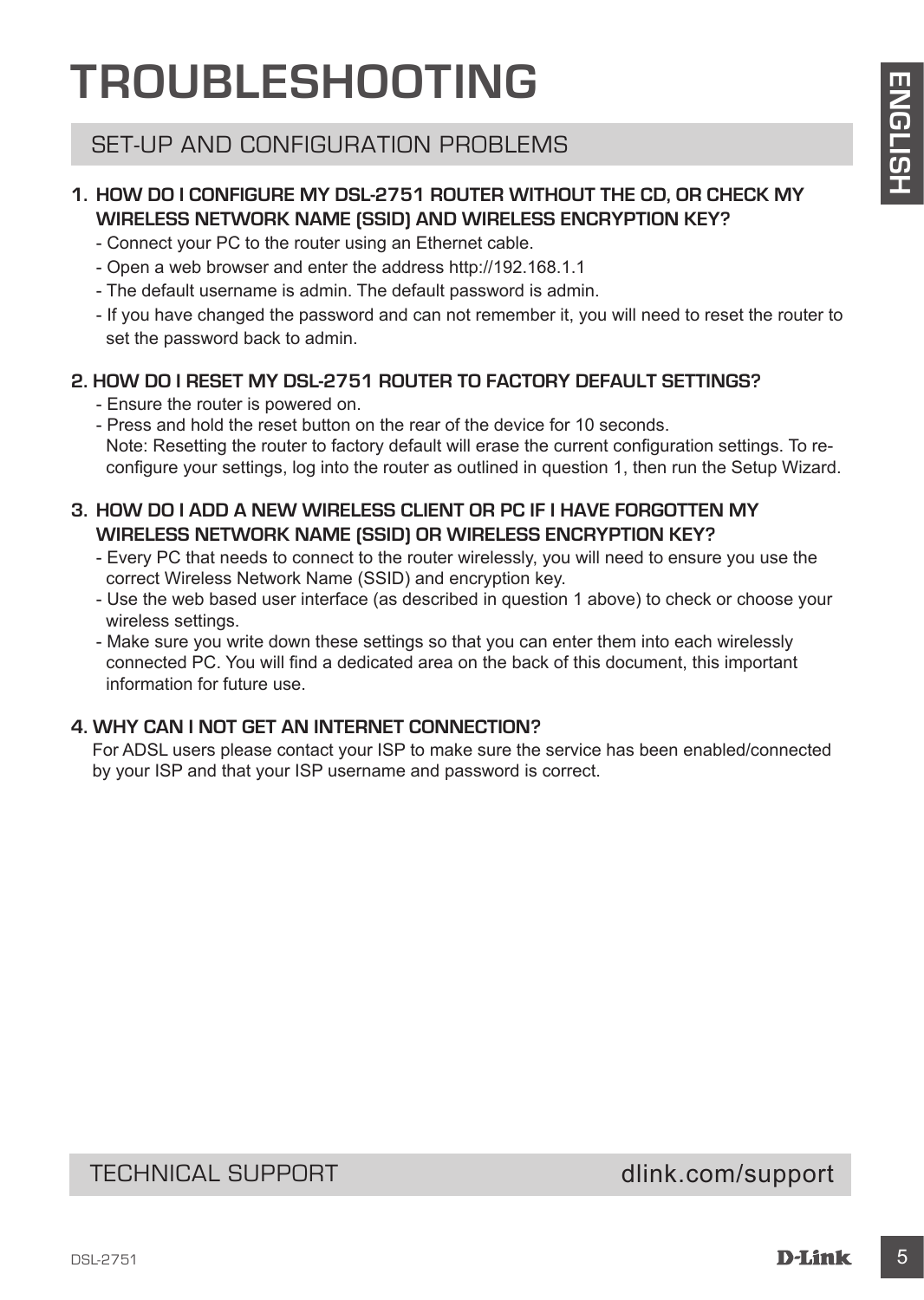## **LIEFERUMFANG**

## PACKUNGSINHALT



## **INSTALLATIONS-CD**

ENTHÄLT DEN SETUP-ASSISTENTEN UND TECHNISCHE HANDBÜCHER

### **Wireless N300 ADSL2+ Modem Router** DSL-2751

## **12V / 1A STROMADAPTER** ADAPTER

**KAT5E ETHERNET KABEL**  STELLEN SIE SICHER, DAS DER DEN ROUTER WÄHREND DES GESAMTEN SETUP-VORGANGS AN IHREN PC ANGESCHLOSSEN IST

## **RJ-11 Kabel**

Sollte eines dieser Teile fehlen, wenden Sie sich bitte an Ihren Fachhändler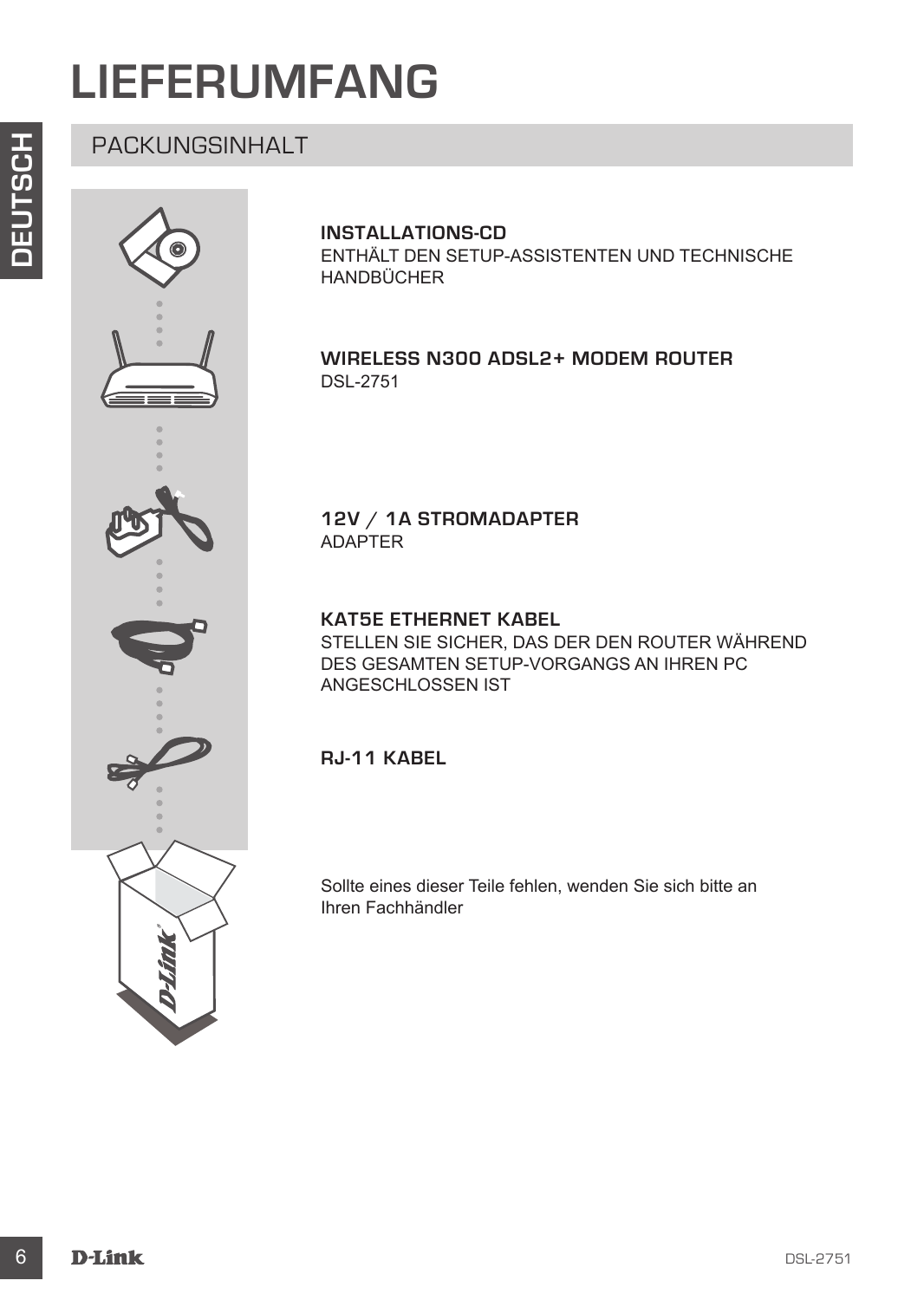## **SETUP DES PRODUKTS**

## SETUP-ASSISTENT-CD



## **SETUP-ASSISTENT-CD**

Die CD enthält alle zum Einrichten des DSL-2751 erforderlichen Anleitungen.



## **EINLEGEN DER CD**

Legen Sie die CD in das CD-Laufwerk Ihres Computers. Der Setup-Assistent sollte automatisch starten. Vergewissern Sie sich, dass Ihre Internetverbindung aktiv ist. (Schließen Sie den DSL-2751 noch nicht an)



## **DER SETUP-ASSISTENT**

Wählen Sie Ihre Sprache von der Optionenliste und folgen Sie den Anweisungen des Assistenten, um die Einrichtung des DSL-2751 fertig zu stellen.

## ERWEITERTES SETUP (ZUGRIFF ÜBER IP-ADRESSE)

**DETUP-ASSISTENT-CD**<br>
SETUP-ASSISTENT-CD<br>
DETUP-ASSISTENT-CD<br>
DETUP-ASSISTENT-CD<br>
DETUP-ASSISTENT-CD<br>
Aneleurgee.<br>
EINLEGEN DER CD<br>
Legen Sie die CD in dis CD-Laufwerk lives Computers. Der<br>
Legen Sie die CD in dis CD-Laufw Um den DSL-2751 manuell zu konfigurieren (ohne die Setup-CD), schließen Sie Ihren Computer mithilfe des im Lieferumfang enthaltenen Ethernet-Kabels an den DSL-2751 an. Schließen Sie dann das Stromkabel an den DSL-2751 an. Die Betriebsanzeige leuchtet durchgehend grün.

Öffnen Sie dann ein Browser-Fenster und geben Sie die IP-Adresse im Adressenfeld des Browsers ein:

IP-ADRESSE: http://192.168.1.1

BENUTZERNAME: admin KENNWORT: admin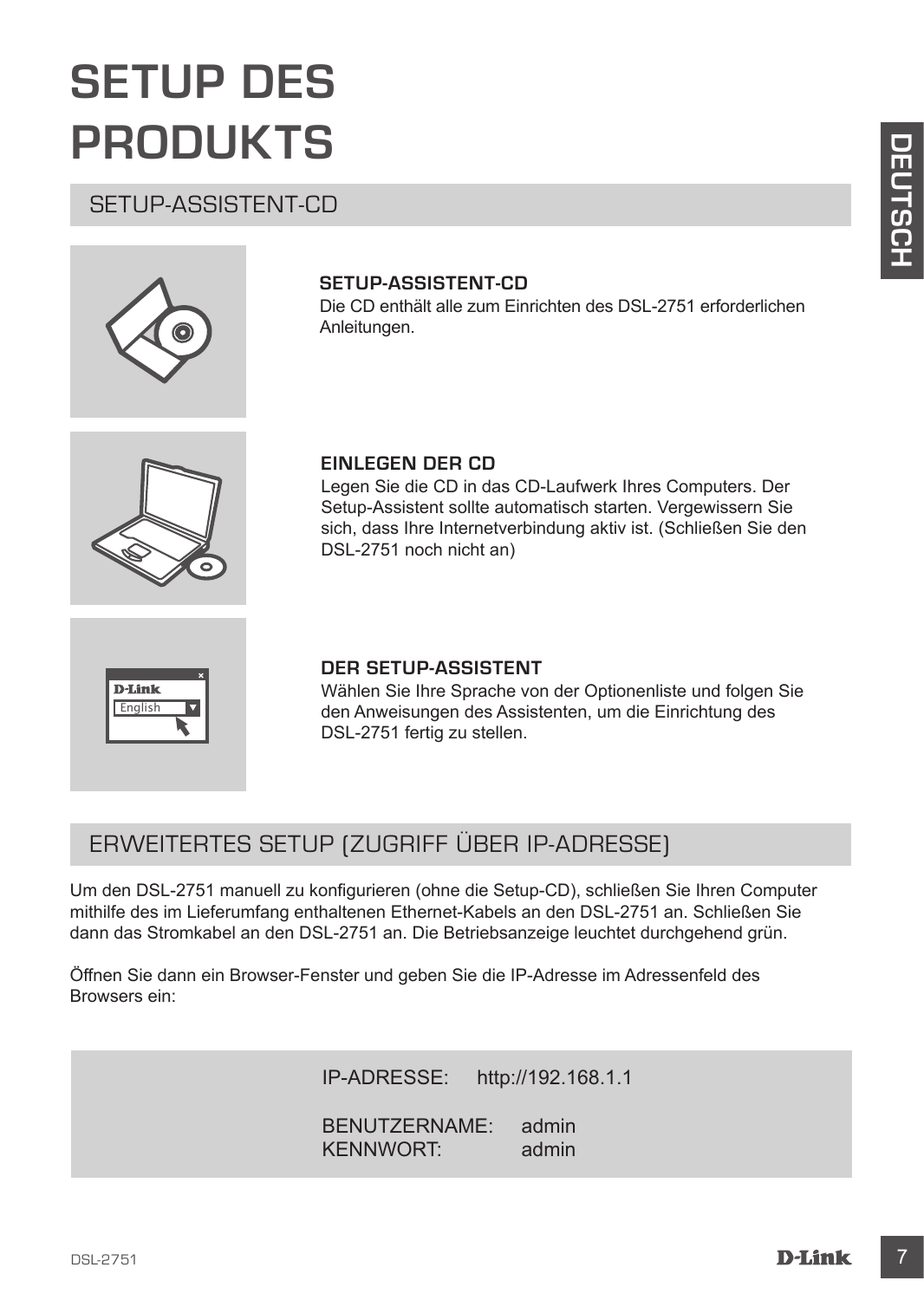## **FEHLERBEHEBUNG**

## SETUP- UND KONFIGURATIONSPROBLEME

- **1. WIE KANN ICH MEINEN DSL-2751 ROUTER OHNE DIE CD KONFIGURIEREN ODER DEN NAMEN DES DRAHTLOSEN NETZWERKS (SSID) UND DEN SCHLÜSSEL FÜR DIE DRAHTLOSE VERBINDUNG ÜBERPRÜFEN?**
	- Verbinden Sie den PC über ein Ethernet-Kabel mit dem Router.
	- Öffnen Sie den Webbrowser, und geben Sie die folgende IP-Adresse ein: http://192.168.1.1.
	- Der Standard-Benutzername ist admin. Das Standard-Kennwort ist "" (admin).
	- Wenn Sie das Kennwort geändert haben und Sie das neue Kennwort vergessen haben, müssen Sie den Router zurücksetzen, um anschließend das Kennwort wieder auf "" zurücksetzen zu können (admin).
- **2. WIE KANN ICH MEINEN ROUTER AUF DIE WERKSEITIGEN VOREINSTELLUNGEN ZURÜCKSETZEN?**
	- Überprüfen Sie, ob der Router eingeschaltet ist.
	- Hinweis: Wenn Sie den Router auf die werkseitigen Voreinstellungen zurücksetzen, werden alle aktuellen Konfigurationseinstellungen gelöscht. Um die Einstellungen neu zu konfigurieren, melden Sie sich wie unter Frage 1 beschrieben beim Router an und starten Sie den Setup-Assistenten.
- SETUP- UND KONFIGUERATIONSPFIGELEME<br>
TO WE KANNICHY MENEN DRIL-2751 ROUTER CHINE DIE CO KONFIGUEREREN ODER<br>
DIEN NAMNEN DES DRAHTLOSEN NETZWERKS (SISID) UND DEN SCHLUSSEL FÜR DIE<br>
DIEN NAMNEN DES DRAHTLOSEN NETZWERKS (SISI **3. WIE FÜGE ICH EINEN NEUEN DRAHTLOSEN CLIENT ODER PC HINZU, WENN ICH DEN NAMEN DES DRAHTLOSEN NETZWERKS (SSID) ODER DEN SCHLÜSSEL FÜR DIE DRAHTLOSE VERBINDLING VERGESSEN HABE?** 
	- Wenn der Name des drahtlosen Netzwerks und der Schlüssel für die drahtlose Verbindung nicht korrekt eingegeben werden, kann der jeweilige PC nicht drahtlos mit dem Router verbunden werden.
	- Überprüfen oder wählen Sie die Einstellungen für den drahtlosen Betrieb über die webbasierte Benutzeroberfläche (wie unter Frage 1 beschrieben).
	- Bitte notieren Sie Sich diese Einstellungen unbedingt, damit Sie diese in jeden drahtlos verbundenen PC eingeben können. Einen entsprechend zu diesem Zweck vorgesehenen Platz finden Sie auf der Rückseite dieses Dokuments.

## **4. WARUM IST ES NICHT MÖGLICH, EINE VERBINDUNG ZUM INTERNET HERZUSTELLEN?**

Wenn Sie ADSL nutzen, wenden Sie sich an Ihren Internetdiensteanbieter, um zu überprüfen, ob der Dienst aktiviert wurde (bzw. eine Verbindung zu diesem Dienst hergestellt wurde) und Ihr Benutzername sowie Ihr Kennwort korrekt sind.

## TECHNISCHE UNTERSTÜTZUNG dlink.com/support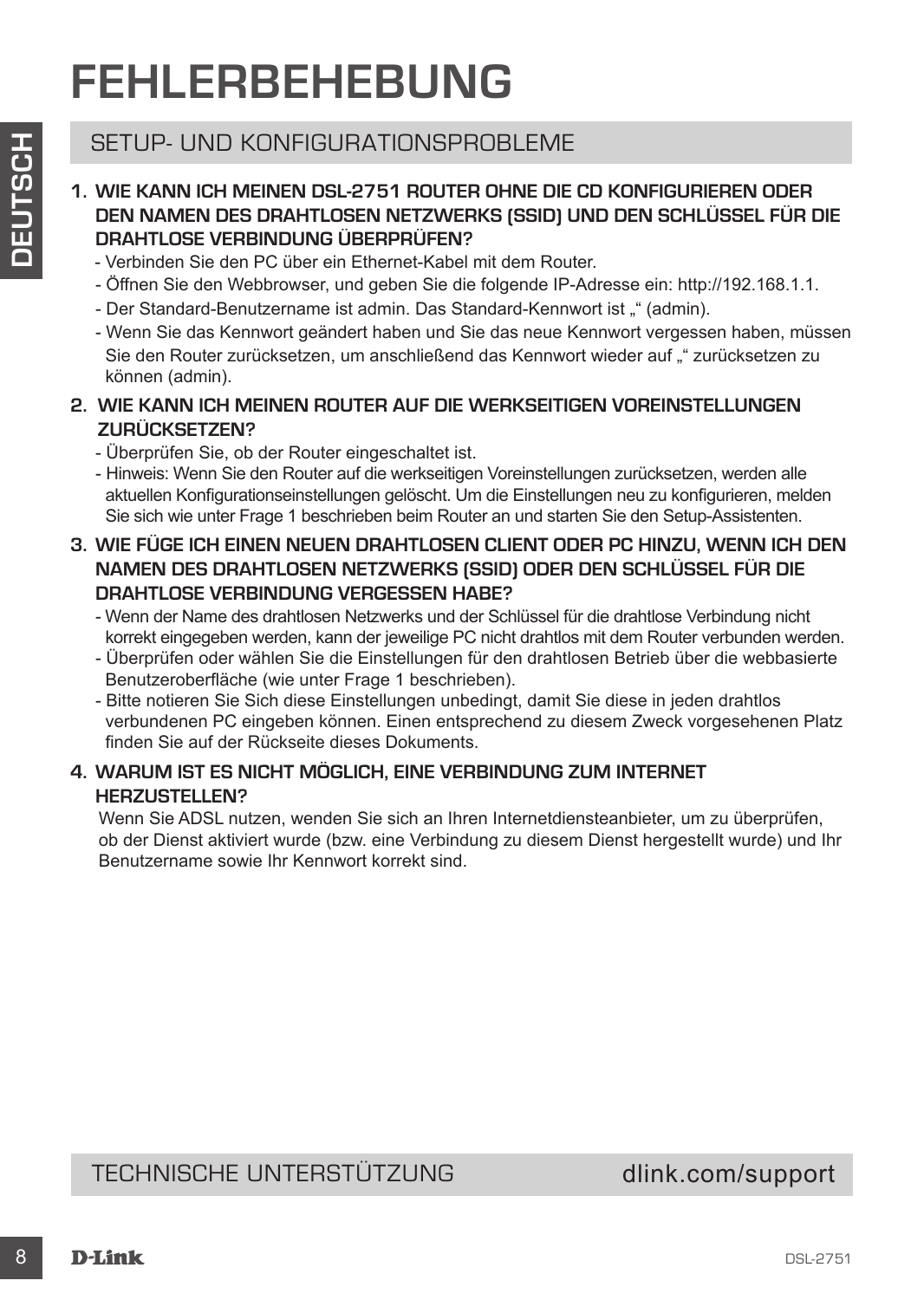## **QUE CONTIENT LA BOÎTE ?**

## CONTENU



### **LE CD D'INSTALLATION**  COMPREND L'ASSISTANT DE CONFIGURATION ET LES MANUELS TECHNIQUES

## **Wireless N300 ADSL2+ Modem Router** DSL-2751

**ADAPTATEUR SECTEUR 12 V, 1 A** ADAPTATEUR

**CÂBLE ETHERNET CATÉGORIE 5**  CONNECTEZ LE ROUTEUR AU PC PENDANT LA CONFIGURATION.

**câble RJ-11** 

Si l'un des éléments ci-dessus est manquant, veuillez contacter votre revendeur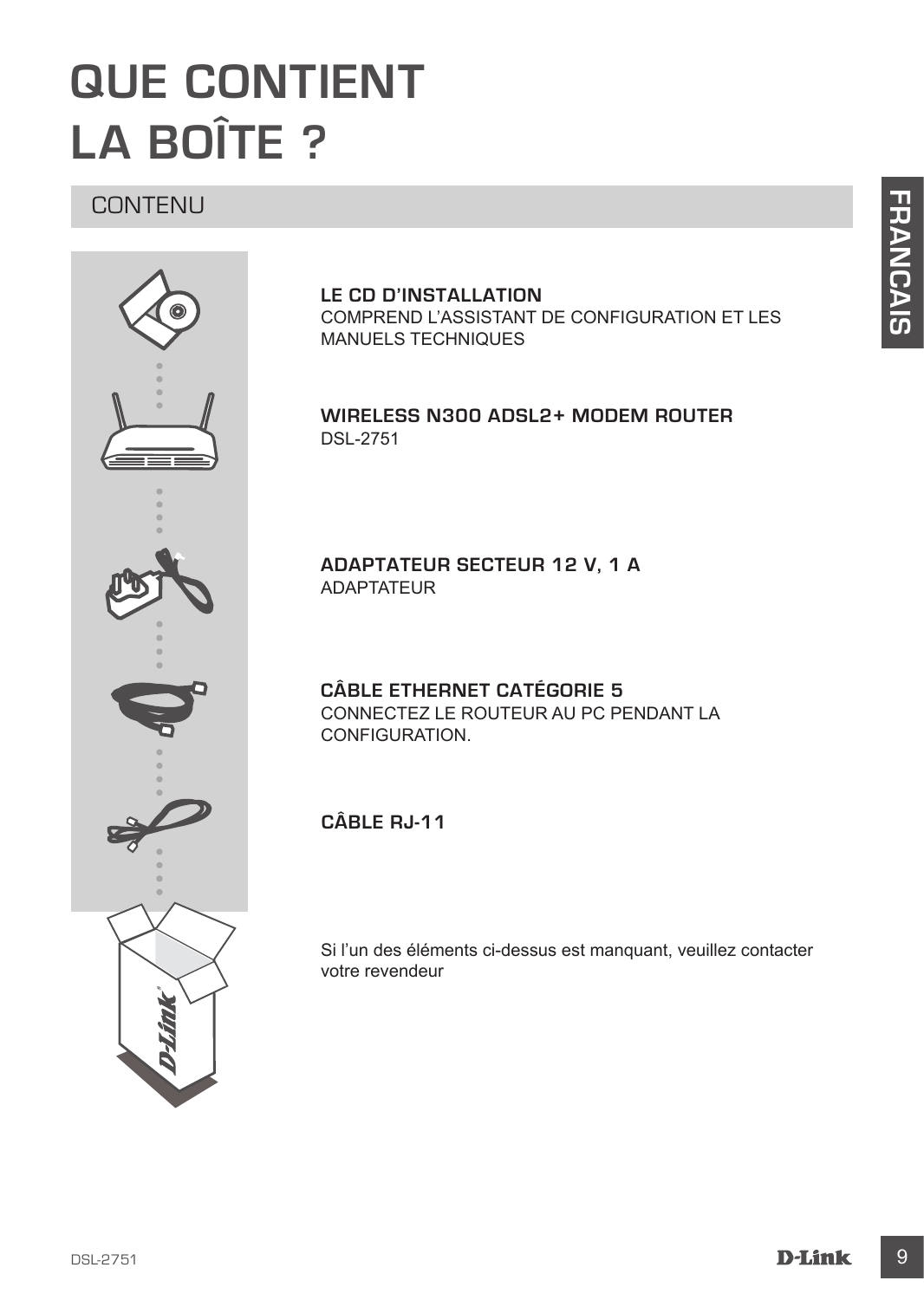## **CONFIGURATION DU PRODUIT**

## ASSISTANT DE CONFIGURATION SUR CD



### **CD DE L'ASSISTANT DE CONFIGURATION** Le CD contient toutes les instructions nécessaires à la configuration du DSL-2751.

**INSÉREZ LE CD** 

Insérez le CD dans le lecteur de CD de l'ordinateur. L'assistant de configuration devrait démarrer automatiquement. Assurezvous que la connexion Internet est active (ne branchez pas encore le DSL-2751).



### **ASSISTANT DE CONFIGURATION**

Sélectionnez la langue dans la liste d'options, puis suivez les étapes de l'assistant pour mener à bien la configuration du DSL-2751.

## CONFIGURATION AVANCÉE (ACCÈS VIA ADRESSE IP)

**EXECUTE CONFIGUIRATION SUR CD<br>
CD DE L'ASSISTANT DE CONFIGUIRATION<br>
Le CD contient toutes les instructions nécessaires à la<br>
configuration du DSL-2751.<br>
<b>INSÉREZ LE CD**<br>
Insére Le CD de Tordinateur. L'assistant<br>
de config Pour configurer manuellement le DSL-2751 (sans le CD de configuration), connectez votre ordinateur au DSL-2751 à l'aide du câble Ethernet fourni. Raccordez ensuite le câble d'alimentation au DSL-2751. Le voyant d'alimentation s'allume en vert.

Ouvrez ensuite une fenêtre du navigateur et entrez l'adresse IP dans le champ d'adresse du navigateur.

ADRESSE IP: http://192.168.1.1

NOM D'UTILISATEUR: admin<br>MOT DE PASSE: admin MOT DE PASSE: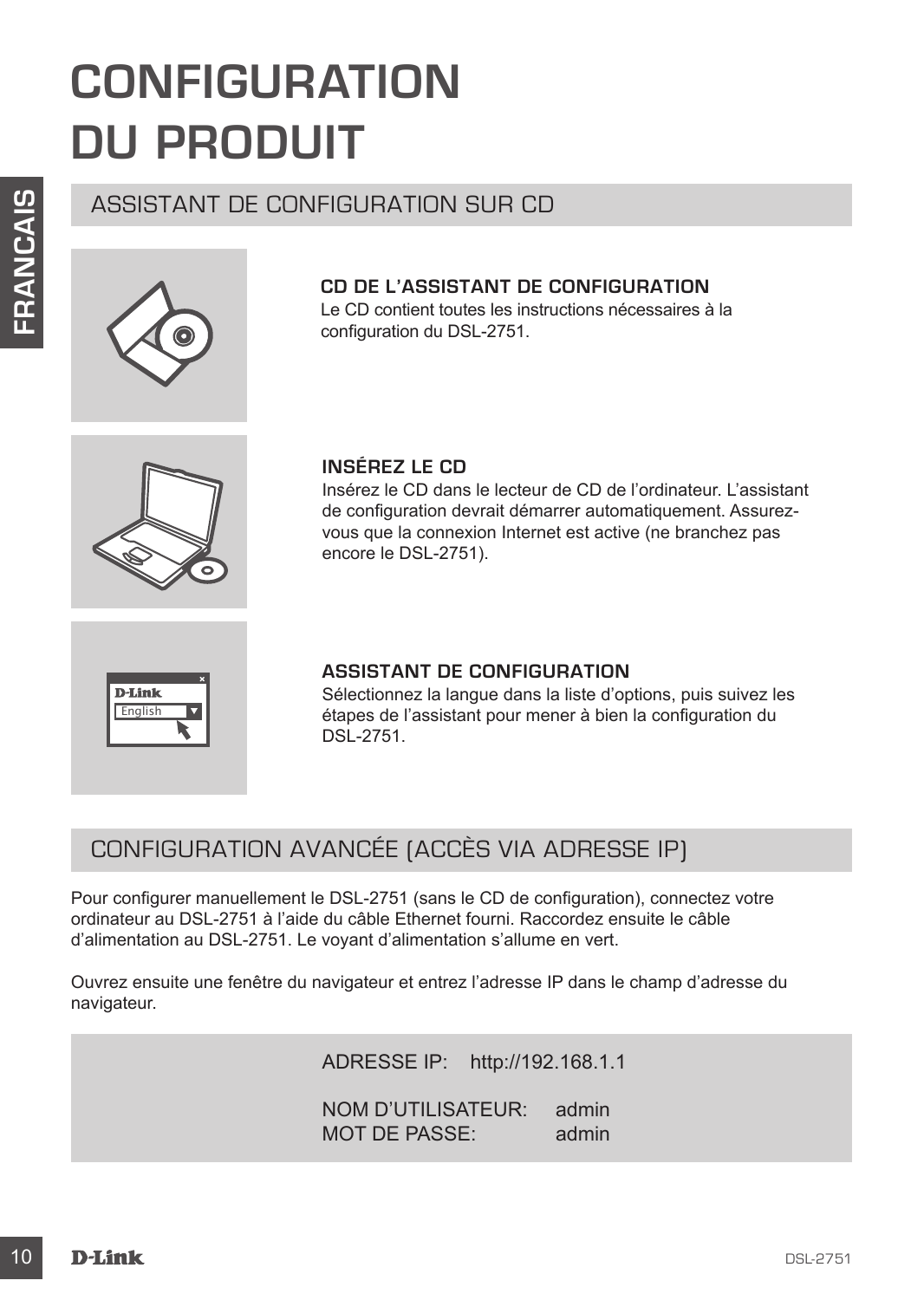## **DÉPANNAGE**

## PROBLÈMES D'INSTALLATION ET DE CONFIGURATION

## **1. COMMENT CONFIGURER MON ROUTEUR DSL-2751 SANS LE CD, OU VÉRIFIER LE NOM DE MON RÉSEAU SANS FIL (SSID) ET LA CLÉ D'ENCRYPTION SANS FIL ?**

- Connectez votre PC sur le routeur à l'aide d'un câble Ethernet.
- Ouvrez votre navigateur web et entrez l'adresse http://192.168.1.1
- Le nom par défaut est 'admin'. Le mot de passe est '' (admin)
- Si vous avez changé le mot de passe et que vous ne vous en souvenez plus, vous devrez faire un reset du routeur pour récupérer le mot de passe avec le champ vide.

## **2. FAIRE UN RESET DU ROUTEUR POUR LE REMETTRE EN CONFIGURATION USINE?**

- Assurez-vous que le routeur est alimenté électriquement.
- 1. **COMMENT CONFIGUERE NON MOUTEUR DER** CONSIDERATION DESCRIPTION CONSIDERED TO THE CONFIGUERED CONTINUES INTO THE CONFIGUERED CONFIGUERED CONFIGUERED CONFIGUERED CONFIGUER CONFIGUERED CONFIGUERED CONFIGUER CONFIGUER CONF - Appuyez sur le bouton reset à l'arrière du produit pendant 10 secondes. Attention : Faire un reset du routeur en configuration usine effacera les paramètres de configuration actuels. Pour reconfigurer le routeur, reportez-vous au point 1 et lancez l'assistant de configuration.

## **3. COMMENT AJOUTER UN NOUVEAU CLIENT OU PC SANS FIL SI J'AI PERDU LE NOM DE MON RÉSEAU SANS FIL (SSID) OU LA CLÉ D'ENCRYPTION SANS FIL ?**

- Chaque PC devant se connecter en sans fil sur le routeur doit être configuré avec le même nom de réseau sans fil (SSID) et la même clé d'encryption sans fil que ceux configurés sur le routeur.
- Utilisez l'interface de configuration du routeur (voir point 1) pour vérifier ou configurer vos paramètres sans fil.
- Veillez à noter ces paramètres afin de pouvoir les introduire dans chaque PC connecté sans fil. Vous trouverez une zone prévue à cet effet au dos de ce document. Ces informations sont importantes et seront réutilisées ultérieurement.

## **4. MA CONNEXION INTERNET NE PEUT S'ÉTABLIR !**

Merci aux utilisateurs de l'ADSL de contacter votre FAI pour vous assurer que la ligne est ouverte et vérifier que le nom et le mot de passe Internet sont corrects.

## ASSISTANCE TECHNIQUE dlink.com/support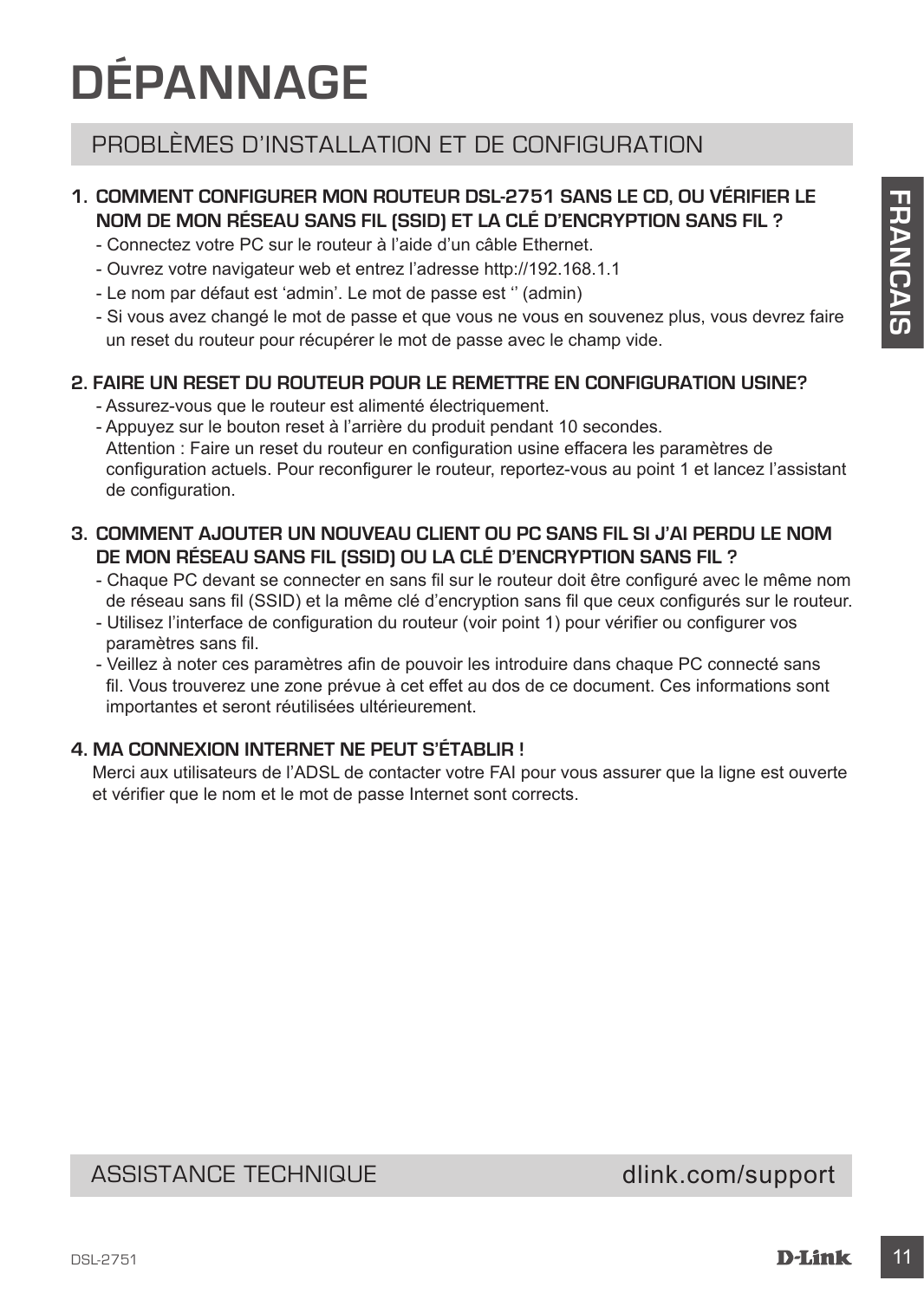## **CONTENIDO DEL PAQUETE**

## CONTENIDO





### **CD DE INSTALACIÓN** INCLUYE ASISTENTE DE CONFIGURACIÓN Y MANUALES TÉCNICOS

## **Wireless N300 ADSL2+ Modem Router** DSL-2751

## **ADAPTADOR DE ALIMENTACIÓN DE 12V 1A** ADAPTADOR

**CABLE ETHERNET CAT5** CONECTE EL ROUTER AL PC DURANTE LA INSTALACIÓN

**cable RJ-11**

Si falta alguno de estos componentes, contacte con el proveedor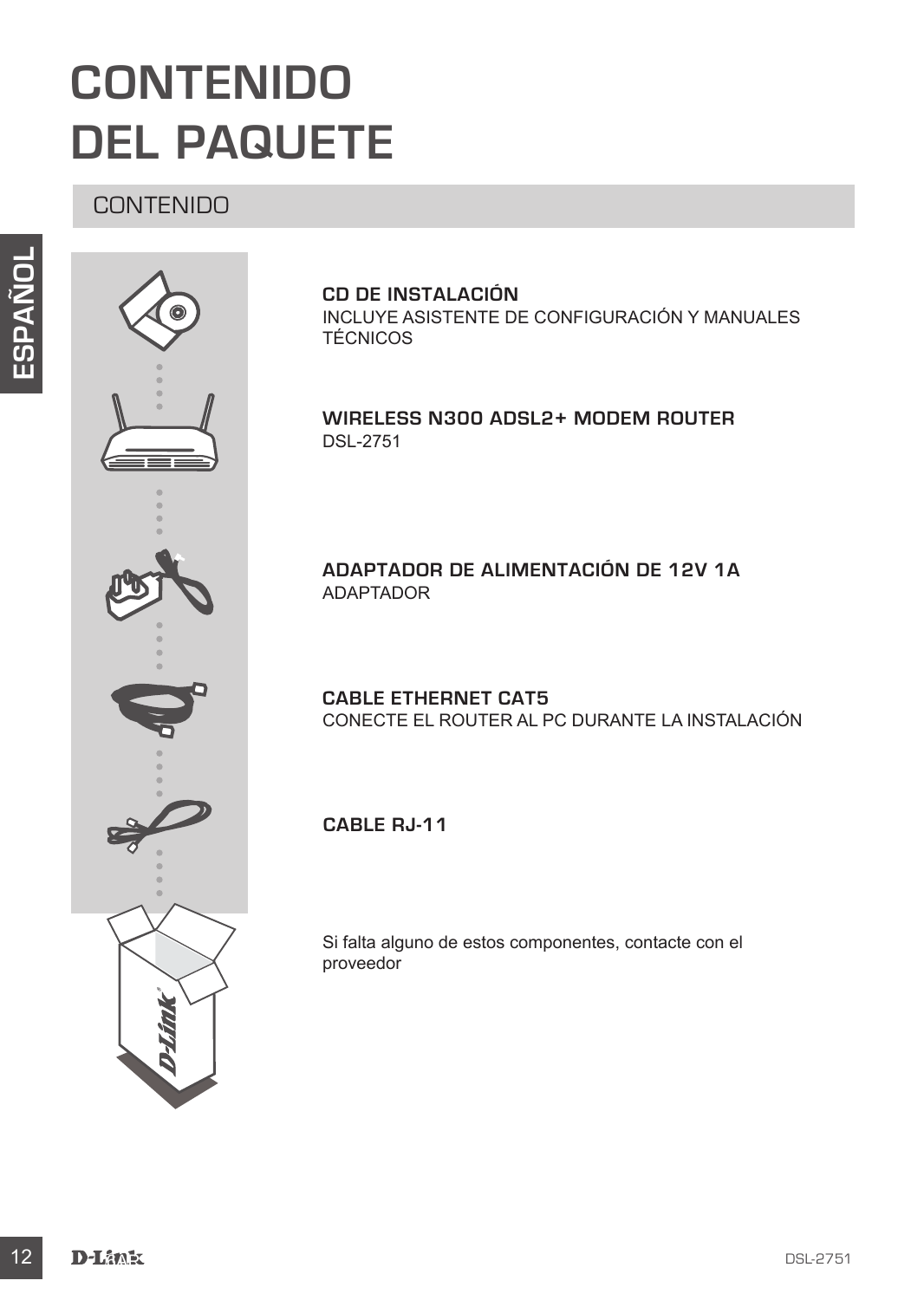## **PRODUCTO INSTALACIÓN**

## CD DEL ASISTENTE DE CONFIGURACIÓN

## **CD DEL ASISTENTE DE CONFIGURACIÓN**

El CD contiene todas las instrucciones necesarias para instalar el DSL-2751

English

### **INTRODUCIR EL CD**

Inserte el CD-ROM en la unidad de CD del ordenador. El asistente de configuración deberá iniciarse automáticamente. Asegúrese de que su conexión de Internet esté activa. (No enchufe todavía el DSL-2751)



Seleccione el idioma en la lista de opciones y siga los pasos indicados en el asistente para finalizar la configuración del DSL-2751

## CONFIGURACIÓN AVANZADA (ACCESO A TRAVÉS DE LA DIRECCIÓN IP)

CD DEL ASISTENTE DE CONFIGURACIÓN<br>
El CD condiden bodis las instrucciones necesarias para instalar<br>
el DSL-2751<br> **INTRODUCIR EL CD**<br>
INTERDUCIR EL CD<br>
INTERDUCIR EL CD<br>
INSERIENTE EL CO<br>
Assignmente de configuración debrai Para configurar manualmente el DSL-2751 (sin el CD de configuración) conecte el ordenador al DSL-2751 utilizando el cable ethernet suministrado. A continuación, conecte el cable de alimentación al DSL-2751. La luz de alimentación aparecerá en verde continuo.

A continuación, simplemente abra una ventana del explorador e introduzca la dirección IP en el campo de dirección del explorador:

DIRECCIÓN IP: http://192.168.1.1

NOMBRE DE USUARIO: admin CONTRASEÑA: admin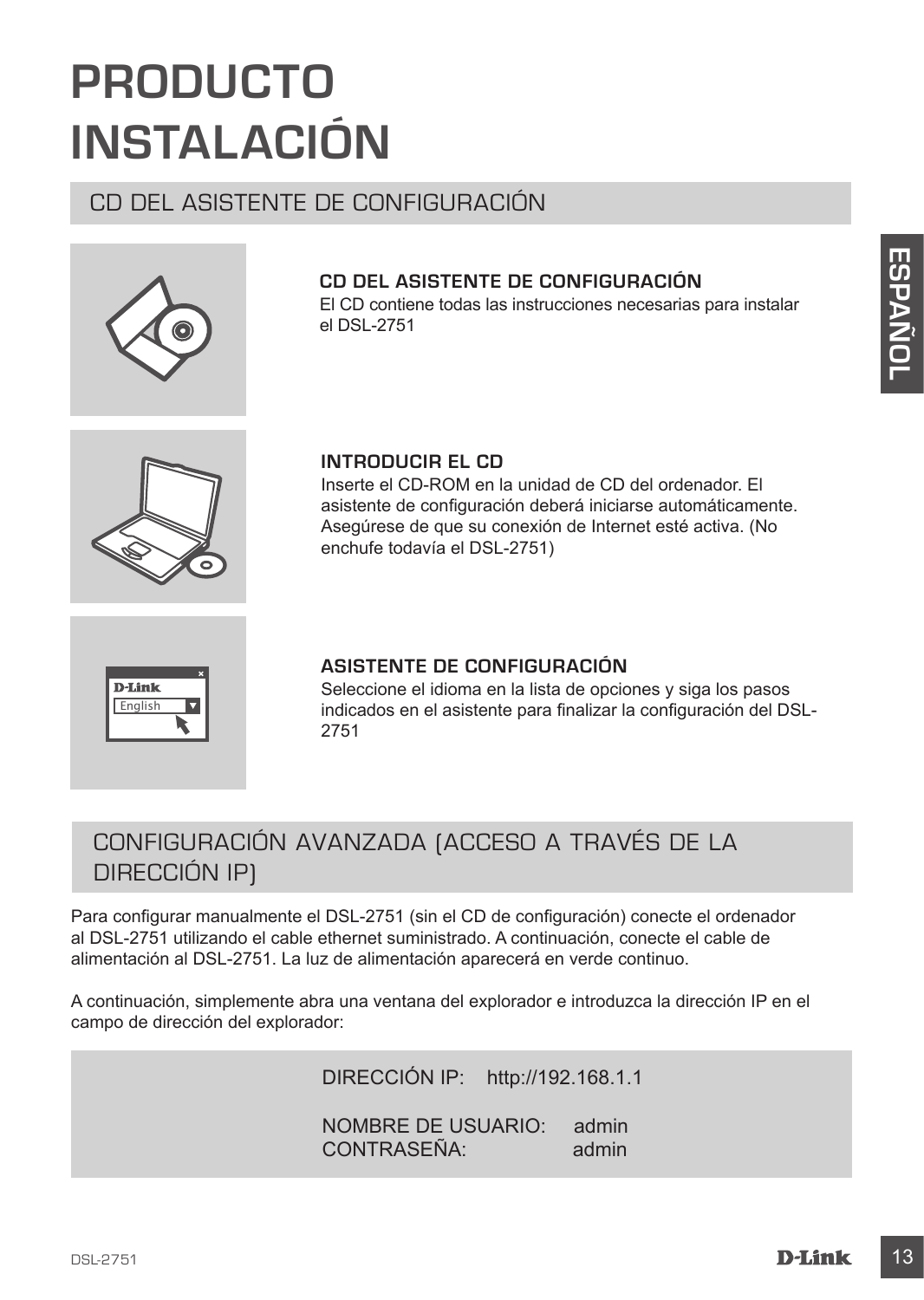## **SOLUCIÓN DE PROBLEMAS**

## PROBLEMAS DE INSTALACIÓN Y CONFIGURACIÓN

## **1. ¿CÓMO CONFIGURO MI ROUTER DSL-2751 SIN EL CD-ROM, O COMPRUEBO MI NOMBRE DE RED INALÁMBRICA (SSID) Y LA CLAVE DE ENCRIPTACIÓN INALÁMBRICA?**

- Conecte el PC al router por medio del cable Ethernet.
- Abra el navegador web y escriba la dirección http://192.168.1.1
- El nombre de usuario por defecto es «admin». La clave de acceso por defecto es «» (admin).
- Si en algún momento ha cambiado la clave de acceso y no la recuerda, tendrá que restablecer en el router los parámetros por defecto para que la clave de acceso vuelva a ser «» (admin).

## **2. ¿CÓMO RESTABLEZCO EN EL ROUTER LOS PARÁMETROS POR DEFECTO?**

- Asegúrese de que el router está encendido.
- Pulse el botón de Reset, que se encuentra en la parte posterior del dispositivo, y manténgalo pulsado durante 10 segundos.

Nota: Al restablecer en el router los parámetros por defecto, se borrarán los parámetros de configuración actuales. Para configurar de nuevo sus parámetros, entre en el sistema del router —como se ha descrito en la pregunta 1— y luego ejecute el asistente de configuración.

### **3. ¿CÓMO AÑADO UN NUEVO CLIENTE INALÁMBRICO O UN PC SI HE OLVIDADO MI NOMBRE DE RED INALÁMBRICA (SSID) O LA CLAVE DE ENCRIPTACIÓN INALÁMBRICA?**

- Para cada PC que tenga que conectar al router en modo inalámbrico, debe asegurarse de que usa el nombre de red inalámbrica (SSID) y la clave de encriptación correctos.
- Use la interfaz de usuario basada en web (como se ha descrito anteriormente en la pregunta 1) para elegir sus parámetros inalámbricos.
- Concele el PC ai router por medio del cable Eftiemet.<br>
Abra el navegador veb y escriba la dirección http://192.168.1.1<br>
 En nonito de usuario por defecto es «admini». La diave de acceso pro derecuenda, tendrá que restab - Asegúrese de escribir estos parámetros, para poder introducirlos en cada PC conectado de forma inalámbrica. Encontrará una zona específica en el dorso de este documento para guardar esta información importante para poder utilizarla en el futuro.

### **4. ¿POR QUÉ NO CONSIGO ESTABLECER UNA CONEXIÓN A INTERNET?**

Los usuarios de un ISP de ADSL deben contactar con su ISP para asegurarse de que les han habilitado o conectado el servicio y que su nombre de usuario y clave de acceso son correctos.

ASISTENCIA TÉCNICA dlink.com/support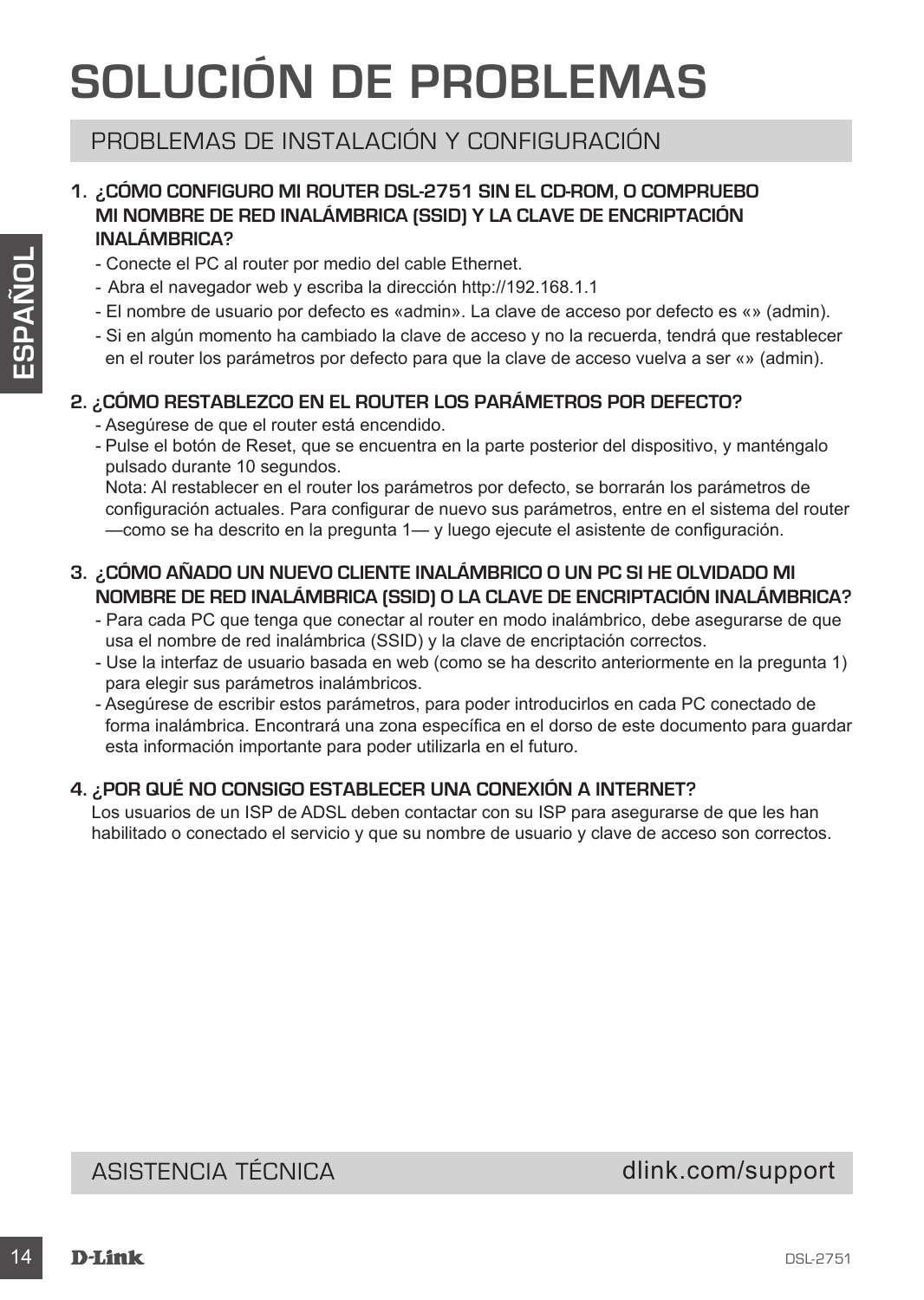## **COSA CONTIENE LA CONFEZIONE?**

## CONTENUTO



### **CD DI INSTALLAZIONE**  INCLUDE LA CONFIGURAZIONE GUIDATA E I MANUALI **TECNICI**

## **Wireless N300 ADSL2+ Modem Router** DSL-2751

**ALIMENTATORE 12V 1A** ADATTATORE

**CAVO ETHERNET CAT5** CONSENTE DI COLLEGARE IL ROUTER AL PC DURANTE LA CONFIGURAZIONE

**Cavo RJ-11**

Se uno dei componenti dovesse risultare mancante, contattare il rivenditore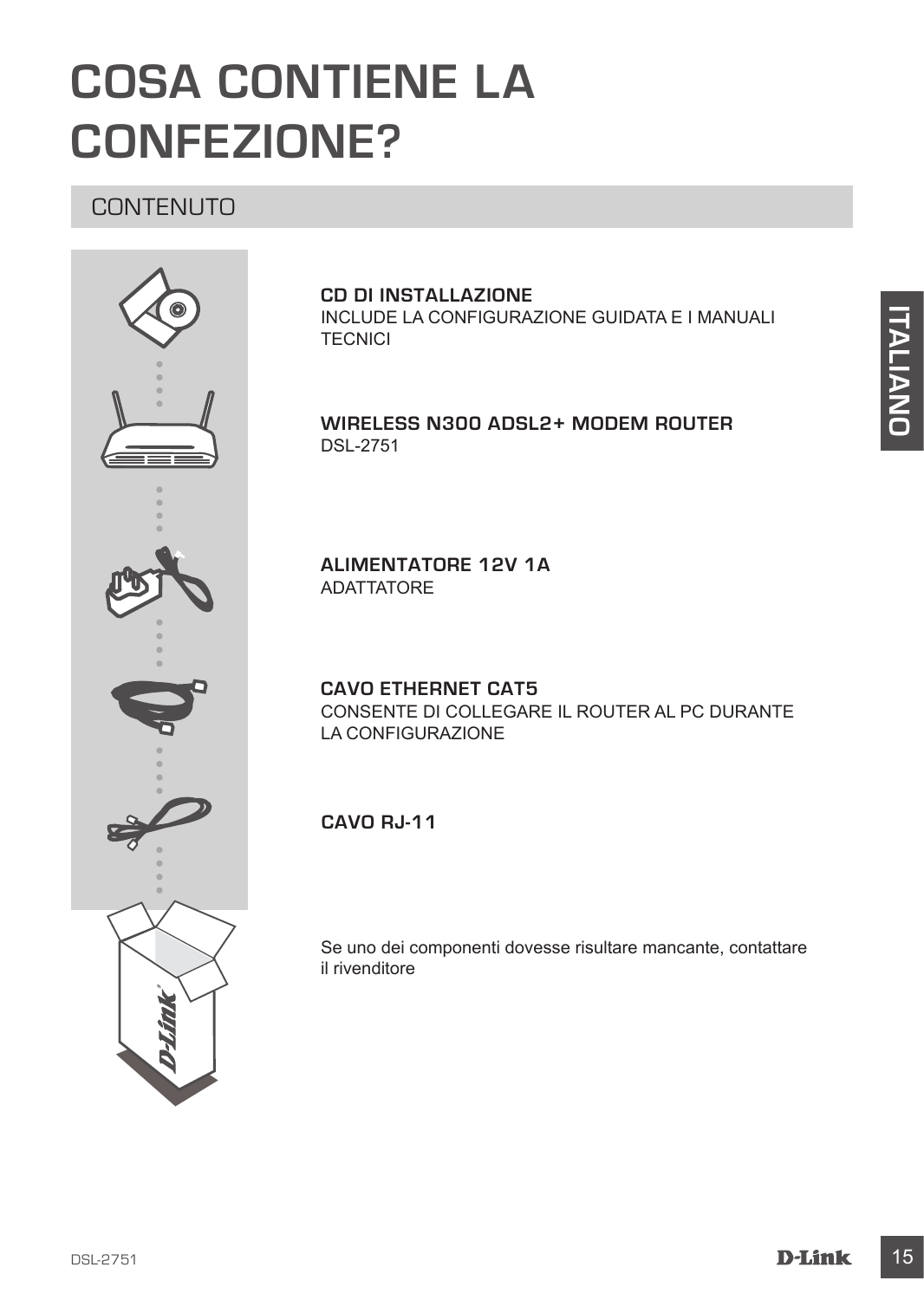## **CONFIGURAZIONE DEL PRODOTTO**

## CONFIGURAZIONE GUIDATA SU CD





Il CD contiene tutte le istruzioni necessarie per configurare il dispositivo DSL-2751.



## **INSERIRE IL CD**

Inserire il CD nell'unità CD del computer. La configurazione guidata verrà avviata automaticamente. Assicurarsi che la connessione Internet sia attiva. Non collegare ancora il dispositivo DSL-2751.



## **CONFIGURAZIONE GUIDATA**

Selezionare la lingua dall'elenco di opzioni e attenersi ai passaggi della procedura guidata per completare la configurazione di DSL-2751.

## CONFIGURAZIONE AVANZATA (ACCESSO TRAMITE INDIRIZZO IP)

**INSERIE II. CD**<br>
Integration DESESSITE:<br>
Integration DESESSITE II. CD<br>
Integration DC of computer. La configurazione<br>
gluddate vertex aivant avanta automatical method. Associarasi de<br>
Integrative III CONFIGURAZIONE GUIDAT Per configurare manualmente il dispositivo DSL-2751 (senza il CD di configurazione), collegarlo al computer utilizzando il cavo Ethernet fornito. Collegare quindi il cavo di alimentazione del dispositivo DSL-2751. La spia di alimentazione diventerà di colore verde fisso.

Aprire una finestra del browser e immettere l'indirizzo IP nel campo dell'indirizzo del browser:

INDIRIZZO IP: http://192.168.1.1

NOME UTENTE: admin PASSWORD: admin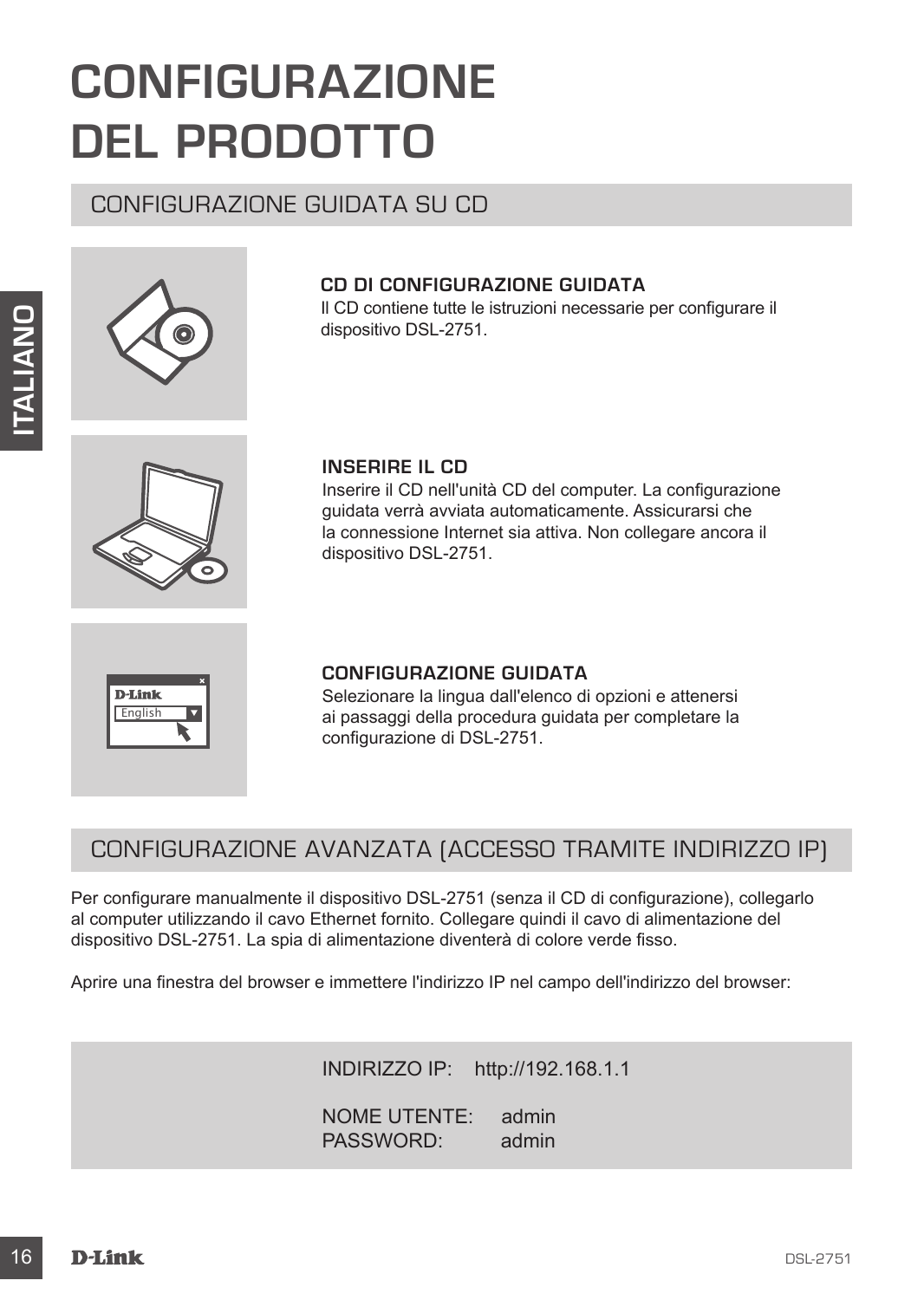## **RISOLUZIONE DEGLI ERRORI**

## PROBLEMI DI INSTALLAZIONE E CONFIGURAZIONE

## **1. COME DEVO FARE PER CONFIGURARE IL ROUTER DSL-2751 O PER VERIFICARE IL NOME DELLA RETE WIRELESS (SSID) E LA CHIAVE DI CIFRATURA WIRELESS, SENZA CD?**

- Connettere il PC al router utilizzando un cavo Ethernet.
- Aprire il browser web e inserire l'indirizzo http://192.168.1.1
- Il nome utente di default è "admin". La password di default è " " (admin).
- Se la password è stata modificata e non si ricorda il nuovo valore, è necessario ripristinare le impostazioni di default del router in modo che la password torni a essere " " (admin).

## **2. COME RIPRISTINARE LE IMPOSTAZIONI DI DEFAULT DEL ROUTER?**

- Verificare che il router sia acceso.
- It nome uterted idefault <sup>o</sup> "admin". La password didefault <sup>o</sup> "catimi).<br>
 Se la password é stata modificata e non si ricorda il nuovo vatore, è necessario ripristinare le impostazioni di default del router in modo che - Premere il pulsante di reset sulla parte posteriore del dispositivo per 10 secondi. Nota: Ripristinando le impostazioni di default del router, tutte le impostazioni della configurazione corrente vengono cancellate. Per riconfigurare le impostazioni, accedere al router seguendo la procedura descritta nella domanda 1 ed eseguire il programma di configurazione Setup Wizard.

## **3. COME FARE PER AGGIUNGERE UN NUOVO PC O CLIENT WIRELESS SE HO DIMENTICATO IL NOME DELLA RETE WIRELESS (SSID) O LA CHIAVE DI CIFRATURA WIRELESS?**

- Tutti i PC da connettere al router in modalità wireless devono utilizzare lo stesso nome di rete wireless (SSID) e la stessa chiave di cifratura.
- Utilizzare l'interfaccia utente basata sul web (come descritto nella domanda 1) per verificare o selezionare le impostazioni wireless.
- Assicurarsi di prendere nota di queste impostazioni in modo da poterle immettere in ogni PC connesso alla rete wireless. Sul retro di questo documento è presente un'area dedicata in cui sono riportate informazioni importanti per un utilizzo futuro.

## **4. PERCHÉ NON RIESCO A INSTAURARE UNA CONNESSIONE INTERNET?**

Agli utenti ADSL si consiglia di rivolgersi al proprio ISP per verificare che il servizio sia abilitato/ connesso e che il nome utente e la password forniti siano corretti.

## SUPPORTO TECNICO dlink.com/support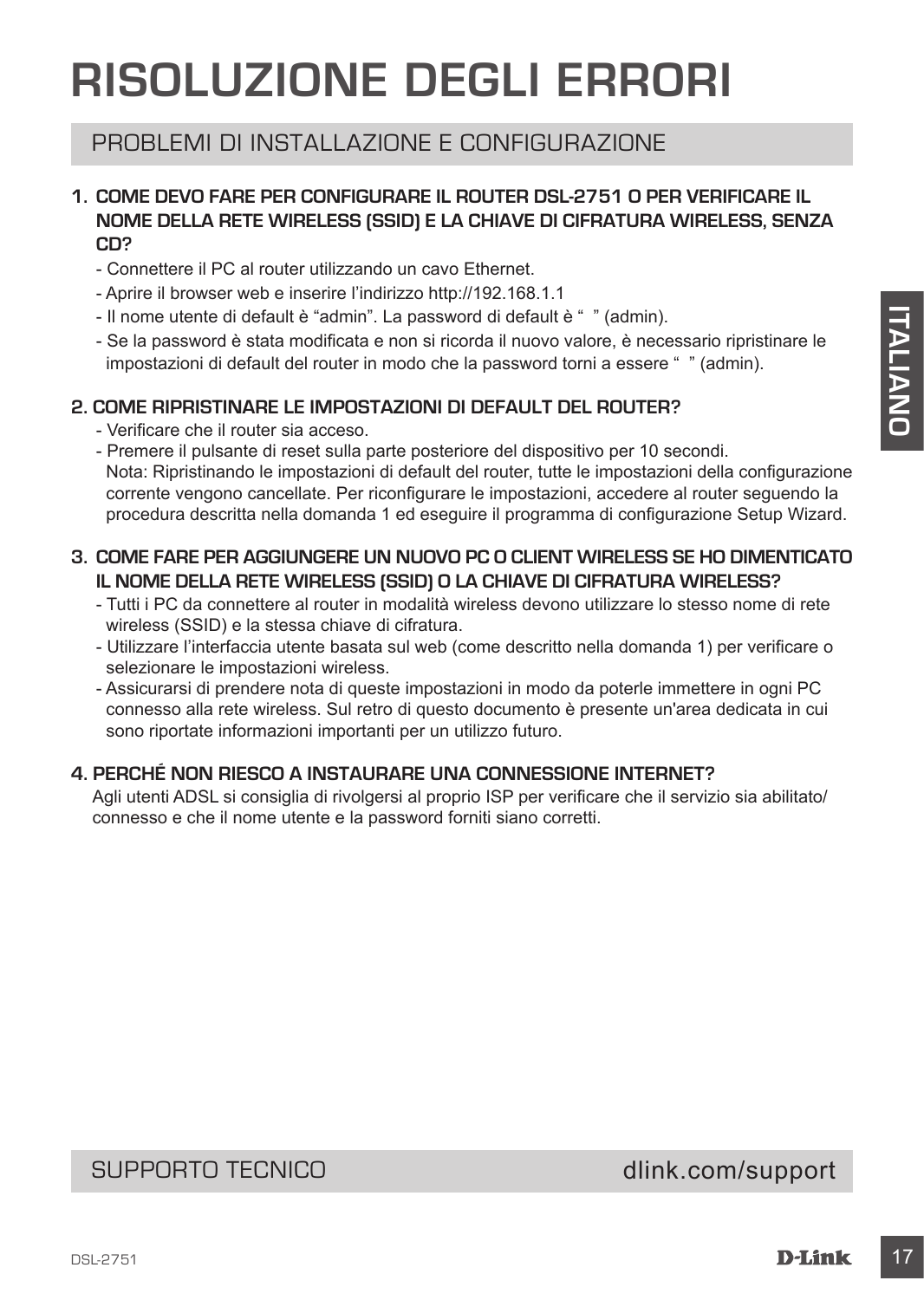## **INHOUD VAN DE VERPAKKING**

## INHOUDSOPGAVE



## **INSTALLATIE-CD**

BEVAT INSTALLATIEWIZARD EN TECHNISCHE HANDLEIDINGEN

## **Wireless N300 ADSL2+ Modem Router** DSL-2751

**12V 1A STROOMADAPTER** ADAPTER

**CAT5 ETHERNET-KABE** SLUIT TIJDENS DE INSTALLATIE DE ROUTER AAN OP UW PC

## **RJ-11-kabe**

Als een van deze items ontbreekt, neemt u contact op met de leverancier.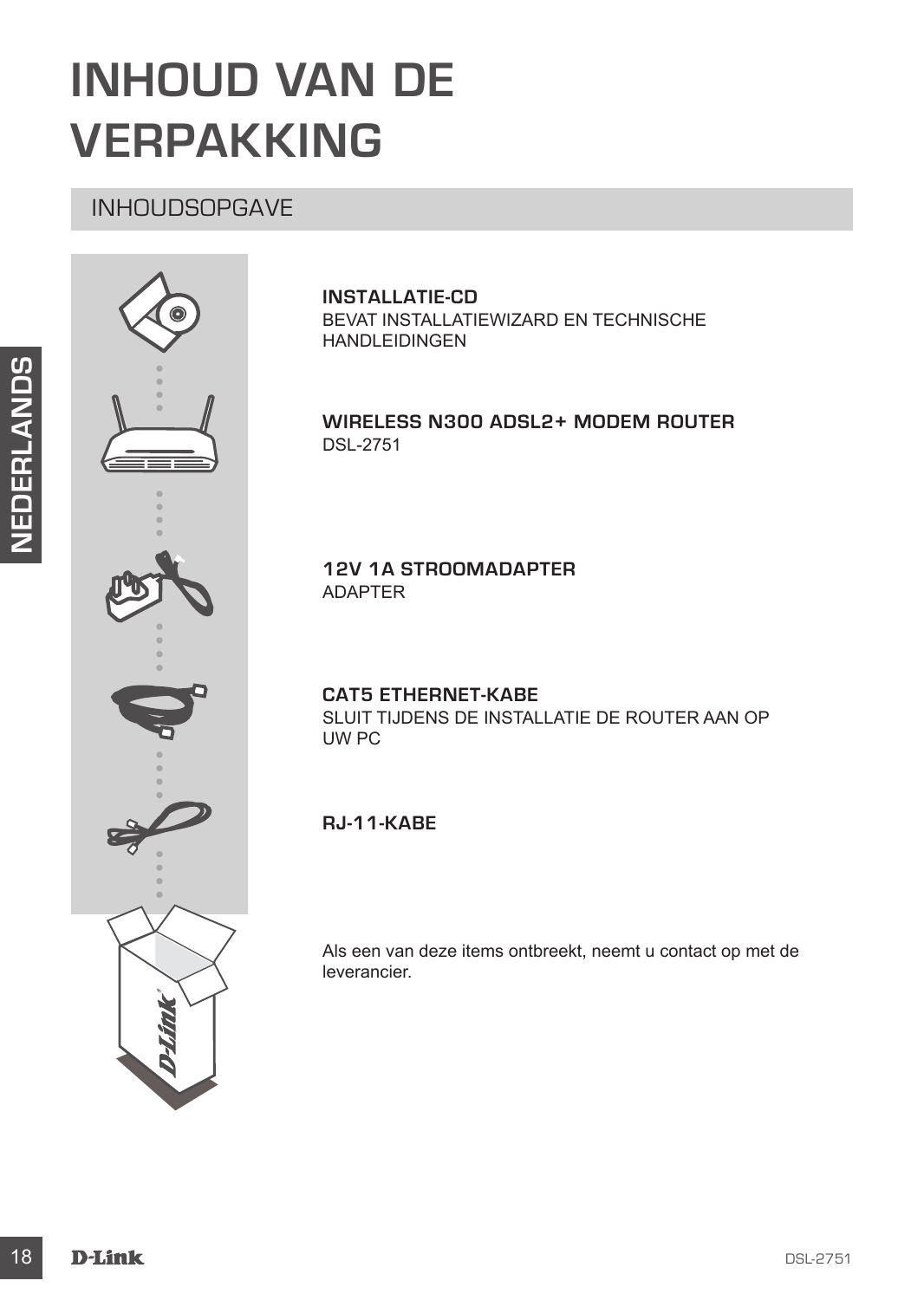## **PRODUCT INSTALLATIE**

## CD INSTALLATIEWIZARD

## **CD INSTALLATIEWIZARD**

Op de cd staan alle instructies die u nodig heeft om DSL-2751 te installeren



### **PLAATS CD**

Plaats de cd in het cd-rom-station van uw computer. De installatiewizard zou automatisch moeten starten. Controleer of uw internetaansluiting actief is. (Sluit DSL-2751 nog niet aan)



### **INSTALLATIE-WIZARD**

Selecteer uw taal in de lijst met mogelijkheden en volg de stappen binnen de wizard om de installatie van DSL-2751 te voltooien

## GEAVANCEERDE INSTALLATIE (TOEGANG VIA IP-ADRES)

PLAATS CD<br>
Plaats de od in het od-rom-station van uw computer. De<br>
installatiewizzat zou automatisch moeten statien. Controllere of the controllere of<br>
us intermetaansulting actief is. (Stuft DSL-2751 nog niet aan)<br>
DETALL Om DSL-2751 handmatig te configureren (zonder de installatie-cd) sluit u uw computer aan op de DSL-2751 met behulp van de meegeleverde ethernet-kabel. Sluit vervolgens het netsnoer aan op de DSL-2751. Het aan/uit-lampje blijft constant groen branden.

Open daarna gewoon een browservenster en voer het IP-adres in het veld van het browseradres in:

IP-ADRES: http://192.168.1.1 GEBRUIKERSNAAM: admin WACHTWOORD: admin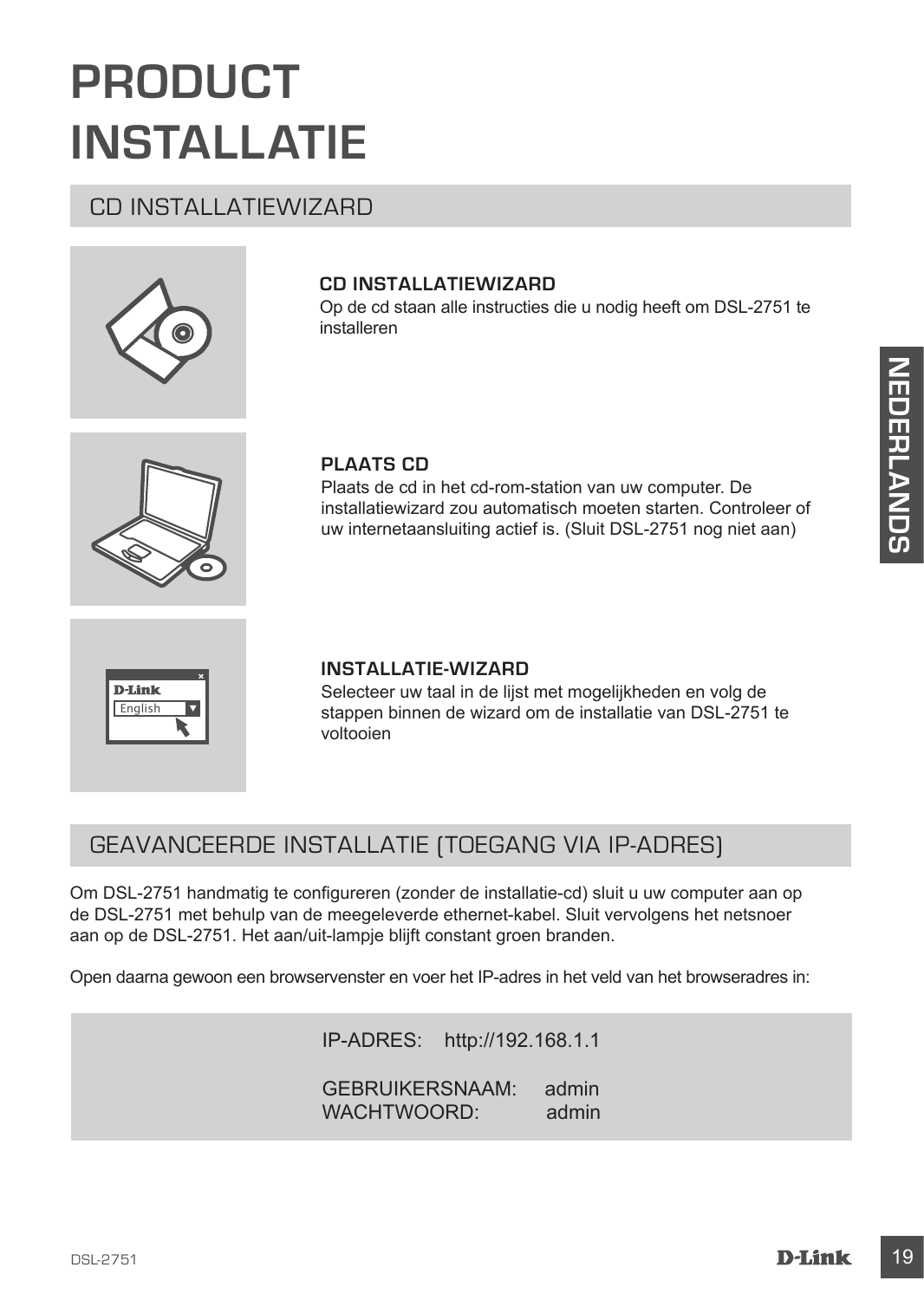## **PROBLEMEN OPLOSSEN**

## INSTALLATIE EN CONFIGURATIEPROBLEMEN

## **1. HOE CONFIGUREER IK MIJN DIR-653 ROUTER ZONDER DE CD EN HOE CONTROLEER IK DE NAAM (SSID) EN DE ENCRYPTIESLEUTEL VAN MIJN DRAADLOZE NETWERK?**

- Gebruik een Ethernet-kabel om de router aan te sluiten op uw computer.
- Open een webbrowser en voer het adres http://192.168.1.1 in.
- De gebruikersnaam is standaard ingesteld op 'admin'. Het wachtwoord is standaard ingesteld op '' (admin).
- Als u het wachtwoord hebt gewijzigd en het niet meer weet, moet u de fabrieksinstellingen van de router herstellen, zodat het wachtwoord weer wordt ingesteld op '' (admin).

## **2. HOE HERSTEL IK DE FABRIEKSINSTELLINGEN VAN DE ROUTER?**

- Controleer of de router is ingeschakeld.
- 20 De toute reartstellant, available twan whore wordt ingestied op " (admin).<br>
20 DE HERSTEL IK DE FABRIEKSINNSTELLINDEN VAN DE ROUTER?<br>
 Contradio reach-too to a saturization and the counter hard configuration.<br>
 Hour - Houd de reset-knop op de achterzijde van het apparaat 10 seconden ingedrukt. Opmerking: Als u de fabrieksinstellingen van de router herstelt, worden de huidige configuratieinstellingen gewist. U kunt deze instellingen opnieuw configureren door via de stappen uit vraag 1 rechtstreeks verbinding te maken met de router en daarna de installatiewizard uit te voeren.
	- **3. HOE VOEG IK EEN NIEUWE DRAADLOZE CLIENT OF PC TOE ALS IK DE NAAM (SSID) OF ENCRYPTIESLEUTEL VAN HET DRAADLOZE NETWERK BEN VERGETEN?**
		- Voor elke pc die draadloos met de router moet worden verbonden, dient u de juiste SSID en de juiste encryptiesleutel te gebruiken.
		- Gebruik de webinterface (zie vraag 1) om de draadloze instellingen te controleren of op te geven.
		- Noteer deze instellingen zodat u ze later in elke draadloos aangesloten pc kunt invoeren. Op de ommezijde van dit document vindt u een gebied dat specifiek hiertoe voorzien is. Dit is belangrijke informatie voor toekomstig gebruik.

## **4. WAAROM KRIJG IK GEEN VERBINDING MET INTERNET?**

ADSL-gebruikers moeten contact opnemen met hun provider om er zeker van te zijn dat de verbinding beschikbaar is en te controleren of de gebruikersnaam en het wachtwoord juist zijn.

## TECHNISCHE ONDERSTEUNING dlink.com/support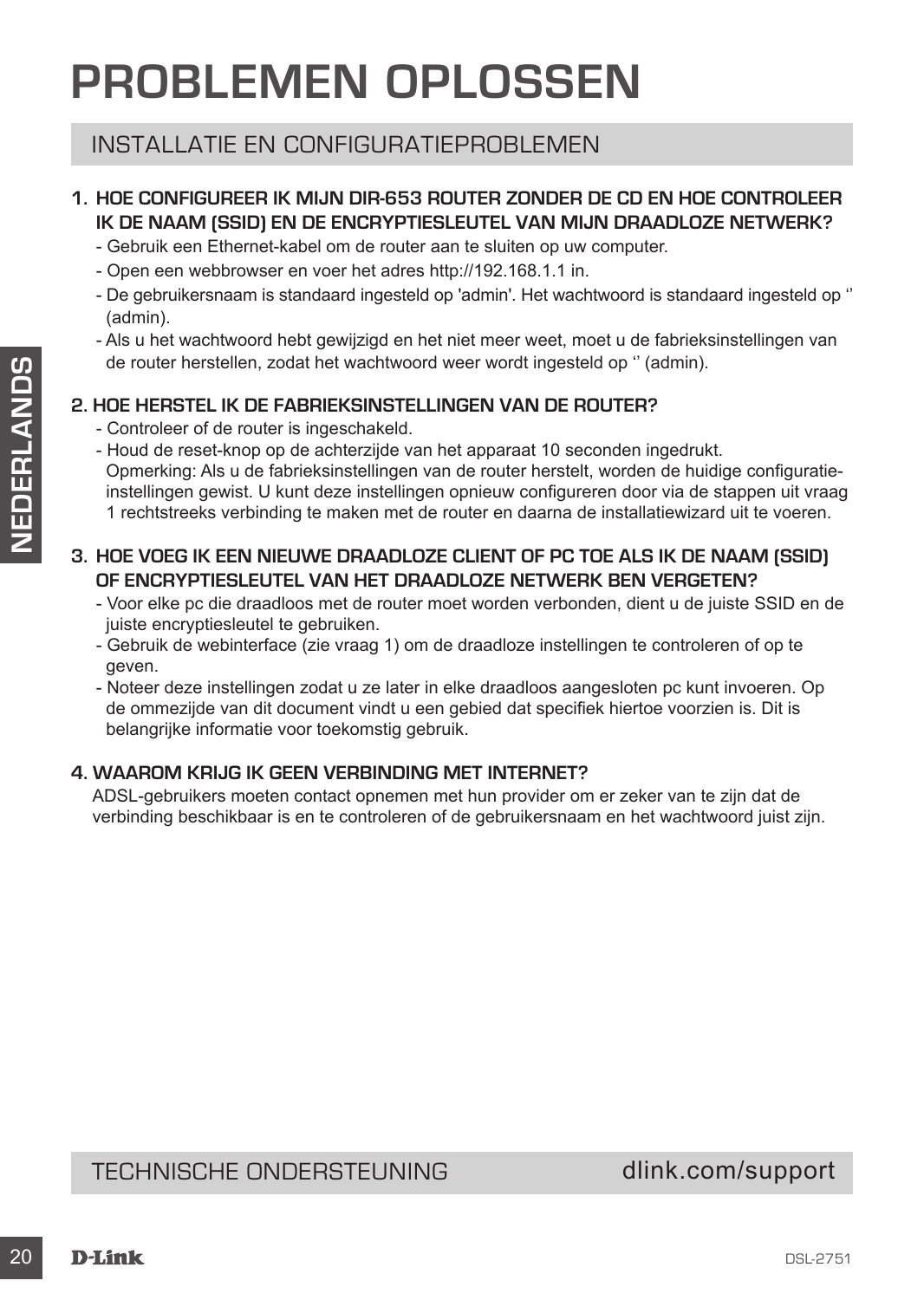## **ZAWARTOŚĆ OPAKOWANIA**

## SPIS TREŚCI



## **PŁYTA INSTALACYJNA CD**

ZAWIERA KREATOR KONFIGURACJI ORAZ INSTRUKCJĘ **OBSŁUGI** 

## **Wireless N300 ADSL2+ Modem Router** DSL-2751

**ZASILACZ SIECIOWY 12V 1A** ZASILACZ

**KABEL ETHERNET** PODCZAS KONFIGURACJI PODŁĄCZ ROUTER Z KOMPUTEREM

**Kabel RJ-11**

Sprawdź czy wszystkie elementy znajdują się w opakowaniu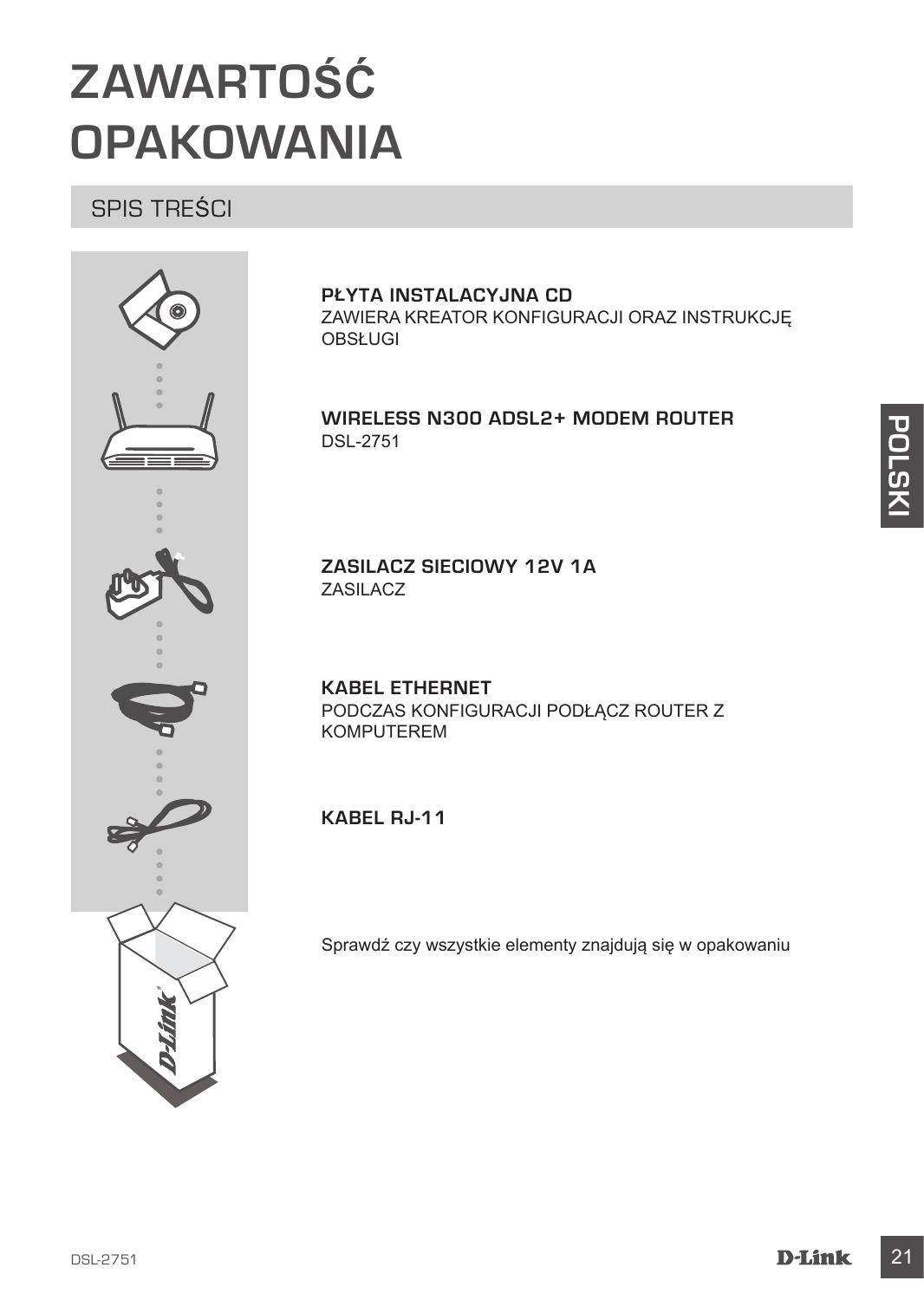## **KONFIGURACJA PRODUKTU**

## KREATOR KONFIGURACJI



## **KREATOR KONFIGURACJI - CD-ROM**

Płyta CD zawiera instrukcję dotyczącą konfiguracji DSL-2751.



WŁÓŻ PŁYTĘ CD Włóż płytę CD do napędu CD-ROM. Kreator konfiguracji powinien włączyć się automatycznie. Upewnij się, że jesteś podłączony do internetu. (Nie podłączaj jeszcze DSL-2751)



## **KREATOR KONFIGURACJI**

Z listy wybierz swój język, a następnie postępuj zgodnie z poleceniami kreatora aby skonfigurować DSL-2751.

## ZAAWANSOWANE USTAWIENIA (DOSTĘP POPRZEZ ADRES IP)

WEÓŻ PŁYTĘ CD<br>
WASZ pytę CD do napędu CD-ROM. Kreator konfiguracji<br>
powinien wiączyć się automatycznie. Upewnij się, że jesteś<br>
poddączony do internetu. (Nie podlącza jeszcze DSL-2751)<br>
POLANK<br>
Trajcan a podceniami kreator Aby ręcznie skonfigurować DSL-2751 (bez użycia płyty CD), podłącz komputer do DSL-2751 za pomocą dołączonego kabla Ethernet,. Następnie podłącz DSL-2751 do zasilania. Wskaźnik LED zasilania zaświeci się na zielono.

Następnie otwórz przeglądarkę internetową i w pasku adresu wpisz adres IP:

Adres IP: http://192.168.1.1 NAZWA UŻYTKOWNIKA: admin HASŁO: admin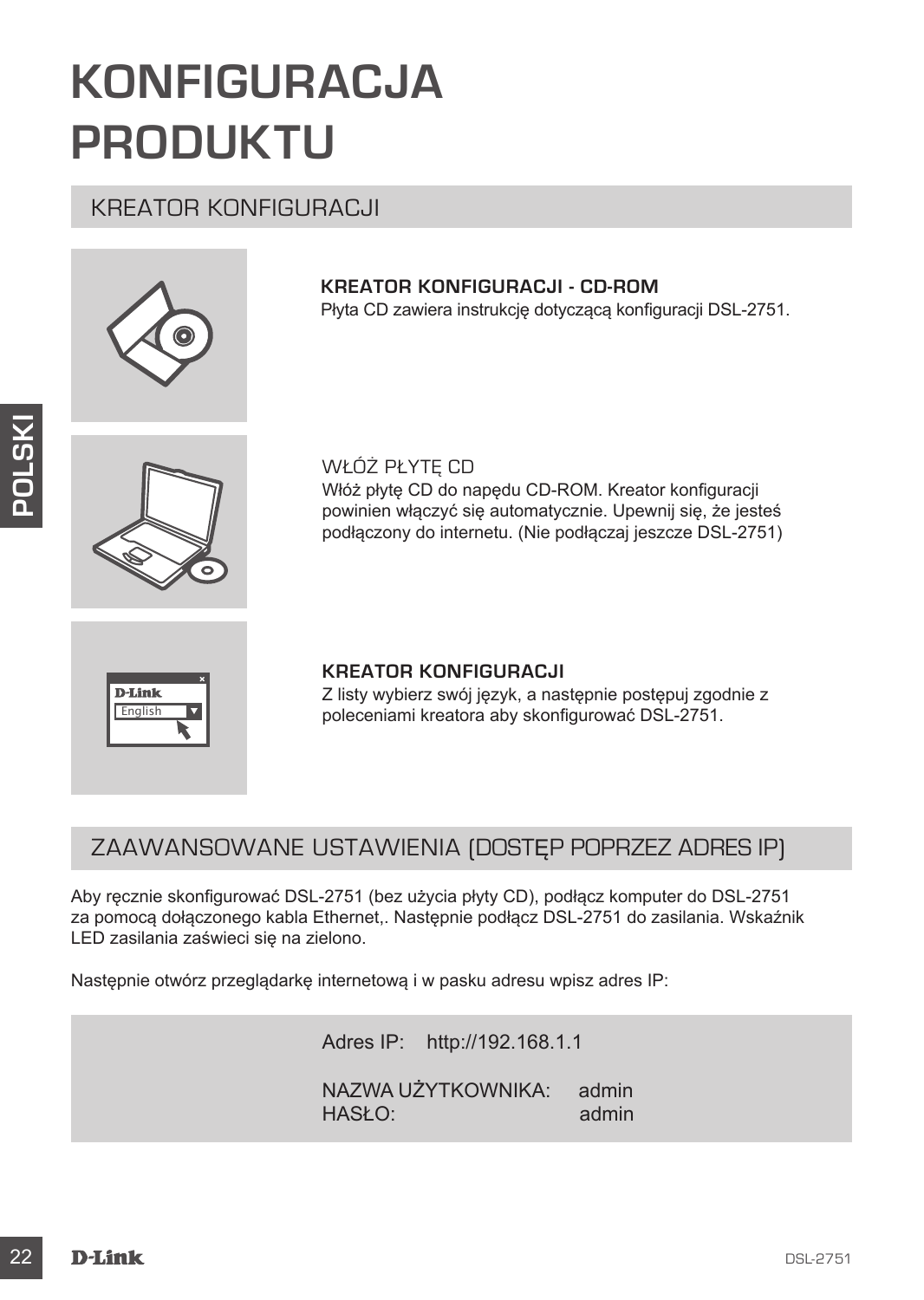## **ROZWIĄZYWANIE PROBLEMÓW**

## PROBLEMY Z KONFIGURACJĄ

## **1. JAK SKONFIGUROWAĆ RUTER DSL-2751 NIE POSIADAJĄC PŁYTY CD LUB SPRAWDZIĆ NAZWĘ SIECI BEZPRZEWODOWEJ (SSID)?**

- Podłącz do rutera komputer PC przy użyciu kabla Ethernet.
- Otwórz przeglądarkę internetową i wpisz adres http://192.168.1.1
- Domyślną nazwą użytkownika jest 'admin'. Domyślnym hasłem jest hasło puste.
- Jeśli zmieniłeś hasło i nie pamiętasz go, będziesz musiał przywrócić ruter do ustawień fabrycznych (admin). Spowoduje to przywrócenie hasła pustego.

## **2. JAK PRZYWRÓCIĆ RUTER DO USTAWIEŃ DOMYŚLNYCH?**

- Upewnij się, że ruter jest włączony.
- Naciśnij i przytrzymaj na okres 10 sekund przycisk Reset na tylnej ściance obudowy. Notatka: Przywrócenie rutera do ustawień fabrycznych spowoduje skasowanie jego konfiguracji. Aby ponownie skonfigurować ruter, zaloguj się do niego (admin), a następnie uruchom Kreator konfiguracji.

## **3. JAK DODAĆ NOWEGO KLIENTA SIECI BEZPRZEWODOWEJ JEŚLI ZAPOMNIAŁEM NAZWĘ SIECI BEZPRZEWODOWEJ (SSID) LUB KLUCZ SZYFROWANIA?**

- Każdy komputer który ma łączyć się z ruterem za pośrednictwem sieci bezprzewodowej musi mieć ustawioną tą samą nazwę sieci bezprzewodowej (SSID) oraz klucz szyfrowania, jak ruter.
- Użyj interfejsu graficznego (jak to opisano w pytaniu 1) aby sprawdzić lub zmienić ustawienia sieci bezprzewodowej.
- **2. JAK PRZYWRÓCIĆ RUTER DO USTAWIEŃ DOMYŚLNYCH?**<br>
 Upewnij się, że nuter jest wiączony, spacinal przycisk Reset na lytnej ściance obudowy.<br>
 Naciśnij i przytrzymaj na okres 10 sekund przycisk Reset na lytnej ściance obu - Należy zapisać te ustawienia na papierze, aby następnie wpisać je do każdego bezprzewodowo podłączonego komputera. Na ostatniej stronie tego dokumentu znajdziesz specjalnie przygotowane na to miejsce. Są to bardzo ważne informacje, które będą potrzebne w przyszłości.

## **4. DLACZEGO NIE MOGĘ UZYSKAĆ POŁĄCZENIA Z INTERNETEM?**

Użytkownicy połączeń ADSL powinni skontaktować się z dostawcą usługi ADSL i upewnić się, że usługa została uruchomiona oraz że wprowadzona nazwa użytkownika i hasło są poprawne.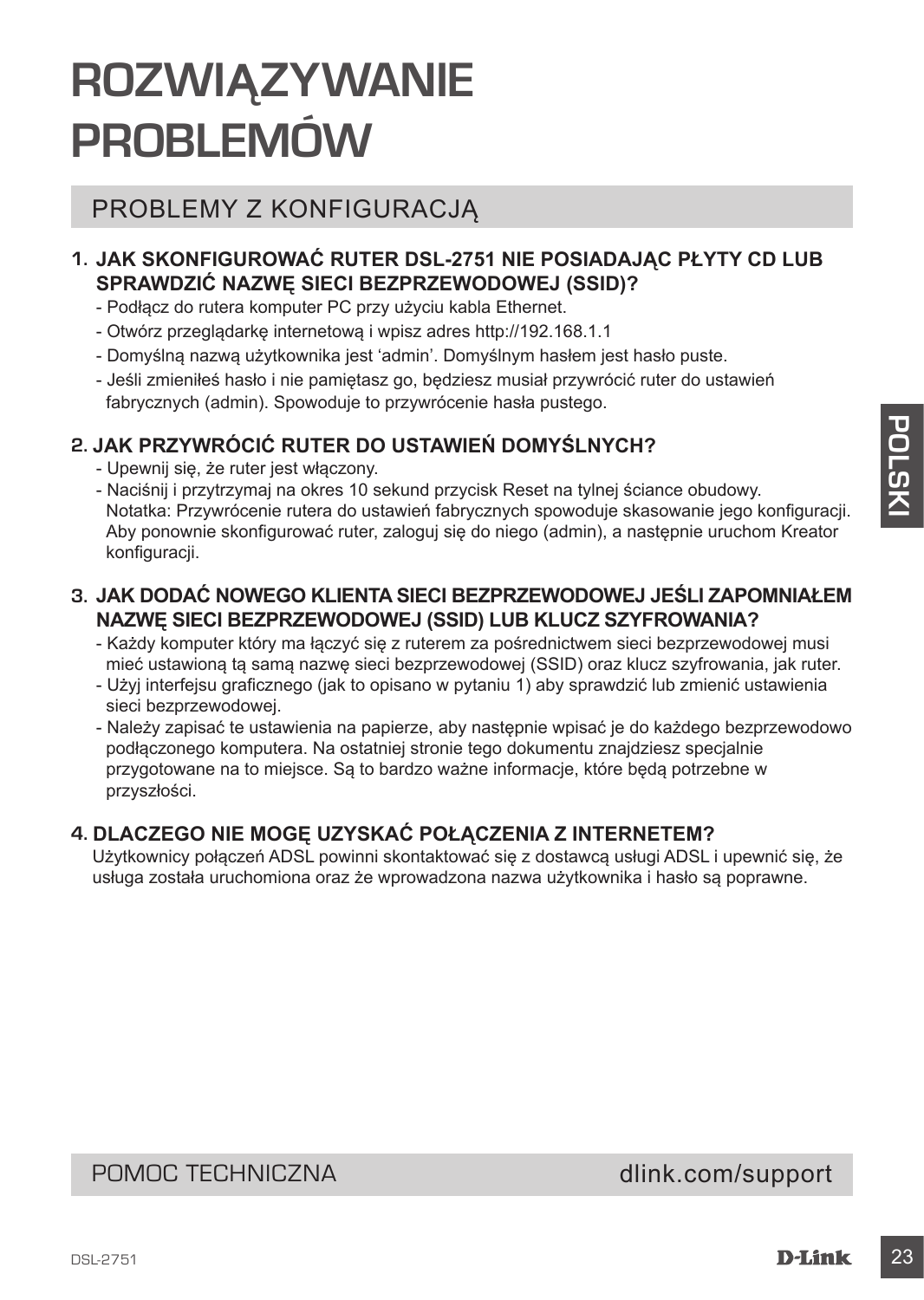## **BALENÍ OBSAHUJE**

## OBSAH



**INSTALAČNÍ CD**  OBSAHUJE PRŮVODCE NASTAVENÍM A TECHNICKÉ PŘÍRUČKY

**Wireless N300 ADSL2+ Modem Router** DSL-2751

**NAPÁJECÍ ADPATÉR 12V 1A** ADAPTÉR

**ETHERNETOVÝ KABEL CAT5**  PŘI NASTAVENÍ PŘIPOJTE SMĚROVAČ KE SVÉMU PC

**RJ-11 kabel** 

Pokud některá z položek chybí, kontaktujte prodejce

**ČESKY**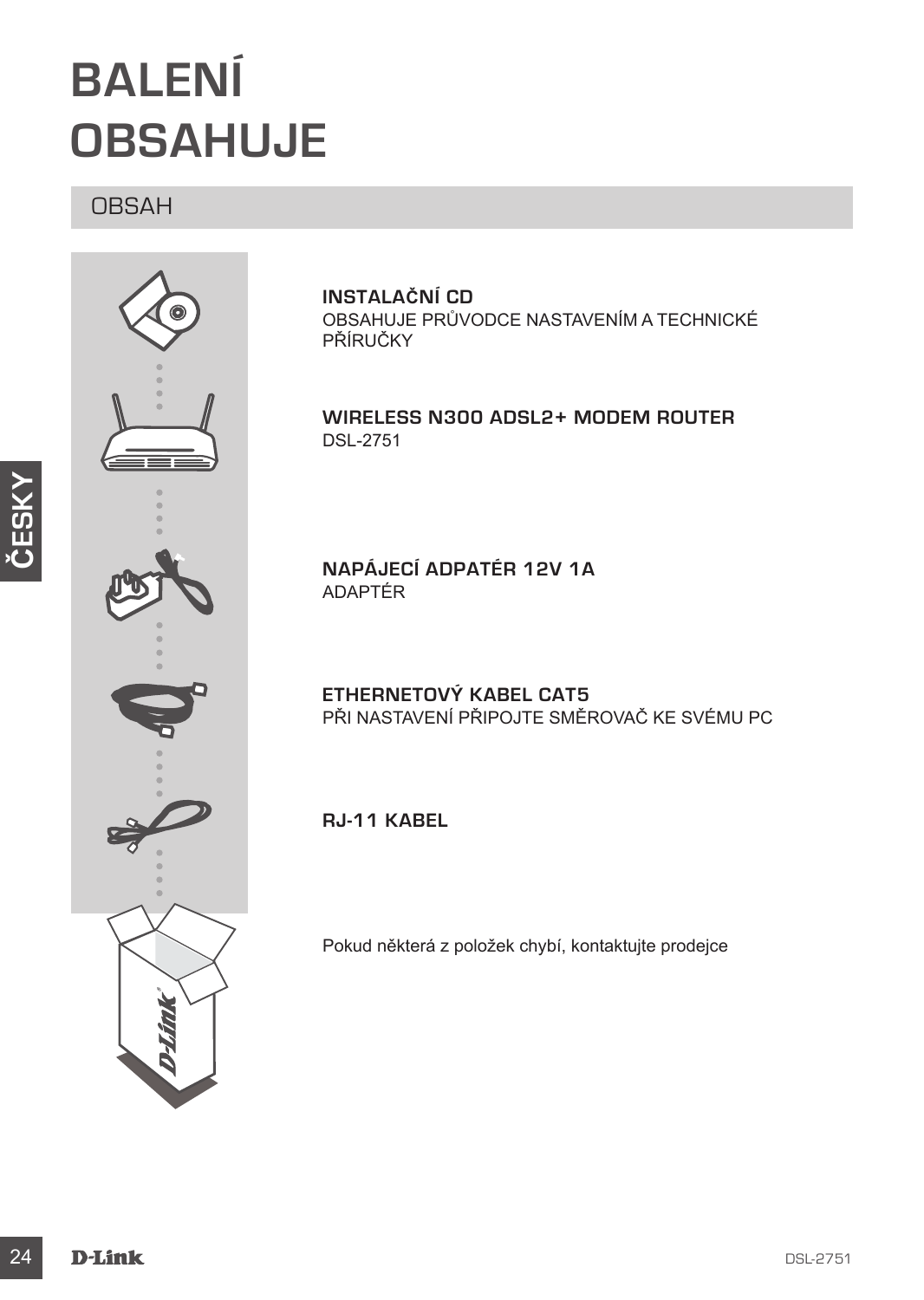## **NASTAVENÍ PRODUKTU**

## CD S PRŮVODCEM NASTAVENÍM

## **CD S PRŮVODCEM NASTAVENÍM**

CD obsahuje všechny potřebné pokyny pro nastavení produktu DSL-2751



## **VLOŽTE CD**

Vložte CD do jednotky CD-ROM svého počítače. Průvodce nastavením by se měl automaticky spustit. Zkontrolujte, zda je aktivní vaše připojení k Internetu. (DSL-2751 zatím nezapojujte.)



### **PRŮVODCE NASTAVENÍM**

Vyberte jazyk z nabízených možností a podle pokynů průvodce dokončete nastavení produktu DSL-2751

## ROZŠÍŘENÉ NASTAVENÍ (PŘÍSTUP PŘES IP ADRESU)

Chcete-li nakonfigurovat DSL-2751 ručně (bez instalačního CD), připojte svůj počítač k produktu DSL-2751 přiloženým ethernetovým kabelem. Pak zapojte do DSL-2751 napájecí kabel. Indikátor napájení se nepřerušovaně zeleně rozsvítí.

Pak jednoduše otevřete okno prohlížeče a do pole adresy v prohlížeči zadejte IP adresu:

IP ADRESA: http://192.168.1.1 UŽIVATELSKÉ JMÉNO: admin<br>HESLO: admin HESLO: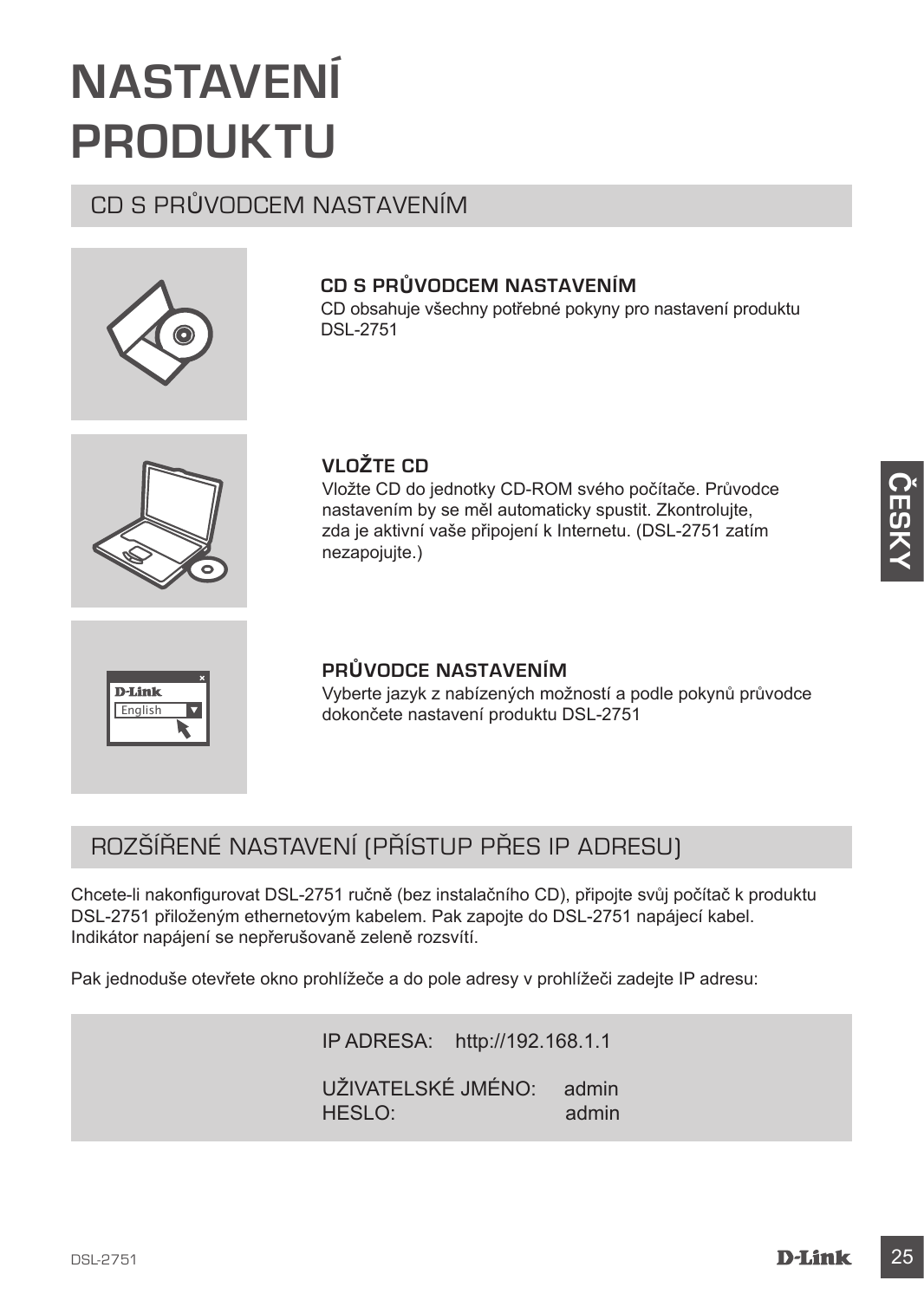## **ŘEŠENÍ PROBLÉMŮ**

## PROBLÉMY S INSTALACÍ A KONFIGURACÍ

## **1. JAK MÁM NAKONFIGUROVAT SMĚROVAČ DSL-2751 BEZ INSTALAČNÍHO CD NEBO ZJISTIT NÁZEV BEZDRÁTOVÉ SÍTĚ (SSID) A JEJÍ ŠIFROVACÍ KLÍČ?**

- Připojte PC ke směrovači přes ethernetový kabel.
- Spusťte webový prohlížeč a zadejte adresu http://192.168.1.1
- Výchozí jméno uživatele je "admin". Výchozí heslo je "" (admin).
- Pokud jste heslo změnili a nepamatujete si je, budete muset směrovač resetovat, aby se obnovilo výchozí heslo "" (admin).

## **2. JAK MÁM RESETOVAT SMĚROVAČ, ABY SE OBNOVILO VÝCHOZÍ TOVÁRNÍ NASTAVENÍ?**

- Zkontrolujte, zda je směrovač připojen k napájení.
- Stiskněte a držte resetovací tlačítko vzadu na zařízení po dobu 10 sekund. Poznámka: Resetováním směrovače se vymaže aktuální nastavení konfigurace. Pro nastavení požadované konfigurace se připojte ke směrovači podle pokynů v dotazu 1 a pak spusťte průvodce nastavením (Setup Wizard).

## **3. JAK MÁM PŘIDAT NOVÉHO BEZDRÁTOVÉHO KLIENTA NEBO PC, KDYŽ JSEM ZAPOMNĚL JMÉNO BEZDRÁTOVÉ SÍTĚ (SSID) NEBO ŠIFROVACÍ KLÍČ?**

- U každého PC, který se má připojit bezdrátově ke směrovači, musíte nastavit správné jméno bezdrátové sítě (SSID) a šifrovací klíč.
- Použijte webové konfigurační rozhraní (jak je popsáno v dotazu 1 výše), abyste zjistili nastavení bezdrátové sítě.
- Nezapomeňte si tato nastavení zapsat, abyste je mohli nastavit na každém bezdrátově připojeném PC. Na zadní straně této příručky najdete oblast vyhrazenou pro tyto důležité informace, které můžete později potřebovat.

## **4.** PROČ SE MI NEDAŘÍ PŘIPOJIT K INTERNETU?

Uživatelé ADSL by měli kontaktovat svého poskytovatele internetových služeb (ISP), aby se ujistili, že byla služba aktivována a že je přihlašovací jméno a heslo pro připojení k ISP správné.

TECHNICKÁ PODPORA dlink.com/support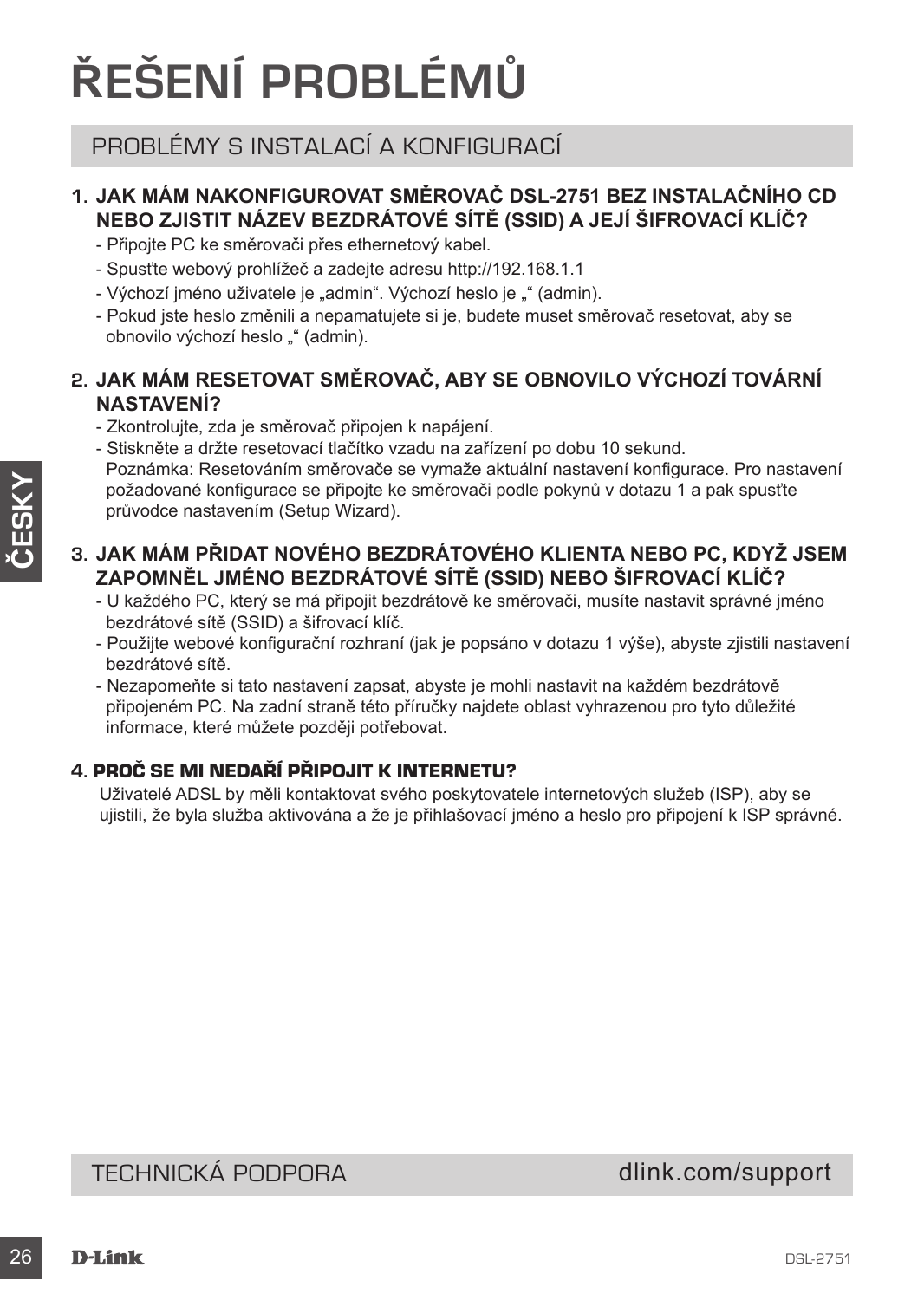## **A CSOMAG TARTALMA**

## TARTALOM



## **TELEPÍTŐ CD**

TARTALMAZZA A BEÁLLÍTÁS-VARÁZSLÓT ÉS A MŰSZAKI KÉZIKÖNYVEKET

**Wireless N300 ADSL2+ Modem Router** DSL-2751

**12 V 1A TÁPADAPTER** ADAPTER

**CAT5 ETHERNET KÁBEL** BEÁLLÍTÁS KÖZBEN CSATLAKOZTASSA A ROUTERT SZÁMÍTÓGÉPÉHEZ

**RJ-11 kábel**

Ha az alábbi elemek bármelyike hiányzik, kérjük, keresse meg értékesítőjét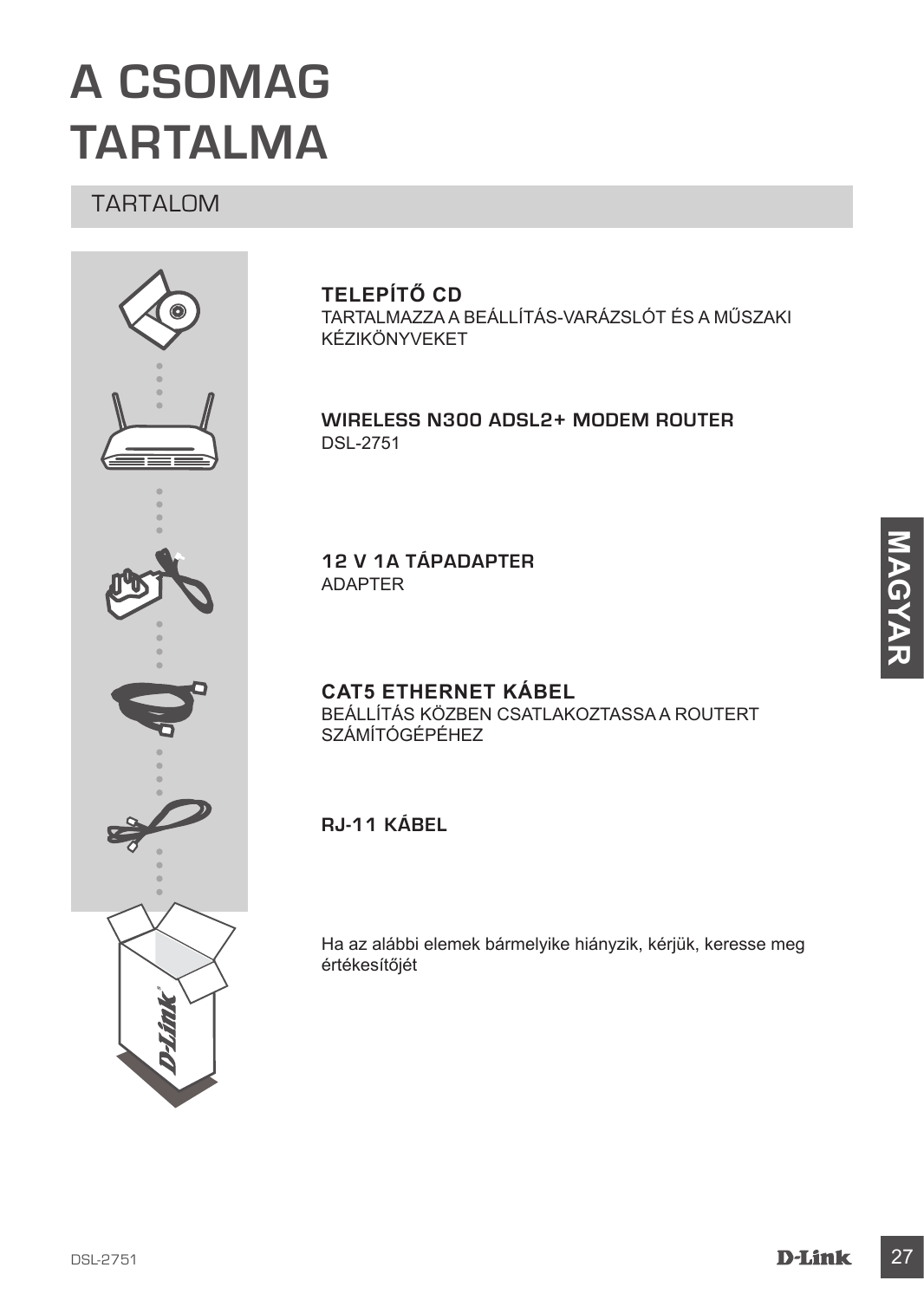## **TERMÉK-BEÁLLÍTÁS**

## BEÁLLÍTÁS-VARÁZSLÓ CD



## **BEÁLLÍTÁS-VARÁZSLÓ CD**

A CD tartalmazza a DSL-2751 beállításához szükséges valamennyi utasítást



## **CD BEHELYEZÉSE**

Helyezze be a CD-t a számítógép CD-meghajtójába. A beállítás-varázsló automatikusan elindul. Bizonyosodjon meg arról, hogy internetkapcsolata aktív. (Még ne csatlakoztassa a DSL-2751-öt.)



## **BEÁLLÍTÁS-VARÁZSLÓ**

A lehetőségek listájáról válassza ki a kívánt nyelvet és kövesse a varázsló DSL-2751 beállítására vonatkozó utasításait.

## HALADÓ BEÁLLÍTÁS (HOZZÁFÉRÉS IP-CÍMEN KERESZTÜL)

IDSL-2751 **Advertises**<br>
DSL-2751-ot.)<br> **EEÁLLÍTÁS-VARÁZSLÓ**<br>
Advertisesgek istáláról válassza ki a kívánt nyelvel és kövesse<br>
Advertisesgek istáláról válassza ki a kívánt nyelvel és kövesse<br>
Advertisesgek istálározt a beá A DSL-2751 kézi konfigurálásához (a beállító CD használata nélkül) csatlakoztassa számítógépét a DSL-2751-höz a szállított ethernet kábel segítségével. Ezt követően csatlakoztassa a DSL-2751 tápkábelét. A tápjelző fény folyamatos zöld színnel fog világítani.

Ezek után egyszerűen nyisson meg egy böngészőablakot és a cím mezőbe írja be az IP-címet:

IP-CÍM: http://192.168.1.1 FELHASZNÁLÓNÉV: admin JELSZÓ: admin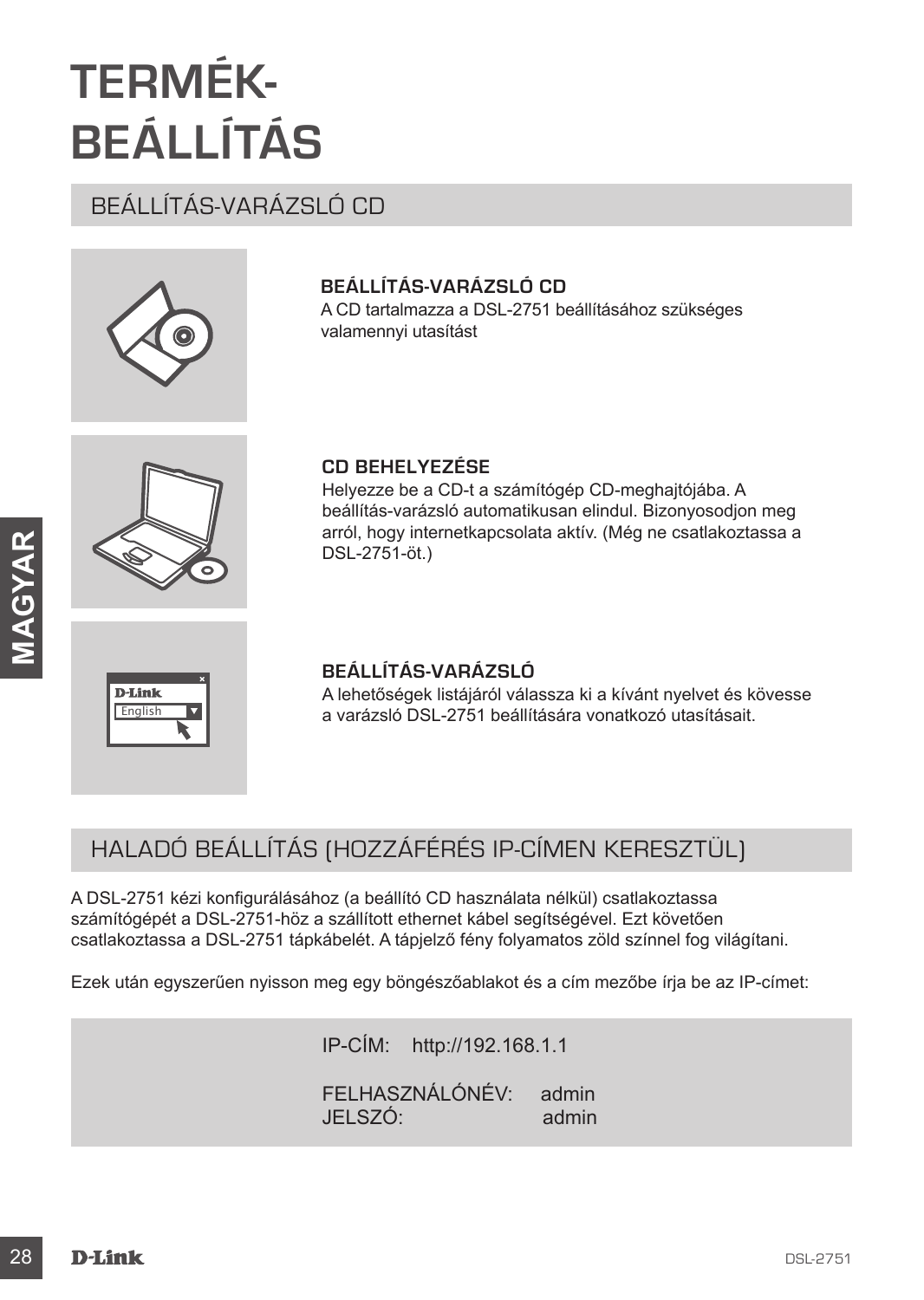## **HIBAELHÁRÍTÁS**

## BEÁLLÍTÁSI ÉS KONFIGURÁCIÓS PROBLÉMÁK

## **1. HOGYAN KONFIGURÁLHATOM A DSL-2751 ROUTERT, ELLENŐRIZHETEM A VEZETÉK NÉLKÜLI HÁLÓZAT NEVÉT (SSID) ILLETVE A VEZETÉK NÉLKÜLI TITKOSÍTÁSI KULCSOT A CD NÉLKÜL?**

- Csatlakoztassa a számítógépet egy Ethernet kábellel a routerhez.
- Indítson el egy web böngészőt, és írja be a következő címet: http://192.168.1.1
- Az alapbeállított felhasználónév: admin, a jelszó mezőt hagyja üresen.
- Ha módosította a jelszót, és nem emlékszik arra, vissza kell állítania a gyári alapbeállításokat (admin), így a jelszó is visszaáll az üres értékre.

## **2. HOGYAN ÁLLÍTHATOM VISSZA A GYÁRI ALAPBEÁLLÍTÁSOKAT?**

- Ellenőrizze, hogy a router be van-e kapcsolva.
- Nyomja meg, és tartsa 10 másodpercig benyomva a készülék hátlapján található reset gombot. Figyelmeztetés: A router gyári beállításainak visszaállításával az aktuális konfigurációs beállítások elvesznek. A beállítások visszaállításához jelentkezzen be a router adminisztrációs felületére a fenti módon, majd indítsa el a Beállítás varázslót.
- 3. HOGYAN CSATLAKOZTATHATOK EGY ÚJ VEZETÉK NÉLKÜLI KLIENST VAGY<br>
SZÁMÍTÓGÉPET A HÁLÓZATHOZ, HA ELFELUTITTEM A VEZETÉK NÉLKÜLI TITALOSTAT<br>
NIME MENCI HÁLÓZATHOZ, HA ELFELUTITEM MÉLKÜLI TITKOSÍTÁSI KULCSOT?<br>
 Minden a rout **3. HOGYAN CSATLAKOZTATHATOK EGY ÚJ VEZETÉK NÉLKÜLI KLIENST VAGY SZÁMÍTÓGÉPET A HÁLÓZATHOZ, HA ELFELEJTETTEM A VEZETÉK NÉLKÜLI HÁLÓZAT NEVÉT (SSID) VAGY A VEZETÉK NÉLKÜLI TITKOSÍTÁSI KULCSOT?**
	- Minden a routerhez csatlakozó számítógépen ugyanazt a vezeték nélküli hálózati nevet (SSID) és titkosítási kulcsot kell beállítania, amit a routeren.
	- Használja a webes felhasználói felületet (az első pontban leírt módon) a vezeték nélküli beállítások ellenőrzéséhez vagy kiválasztásához.
	- Bizonyosodjon meg arról, hogy a beállításokat leírja valahova, hogy minden vezeték nélkül csatlakoztatott számítógépbe be tudja írni azokat. A dokumentum hátulján talál egy kijelölt helyet, ahol rögzítheti a szükséges adatokat azok jövőbeli használata céljából.

## **4. MIÉRT NINCS INTERNET KAPCSOLATOM?**

ADSL Internet szolgáltatás esetén ellenőrizze szolgáltatójánál a rendelkezésre állást valamint a használt felhasználónevet és jelszót.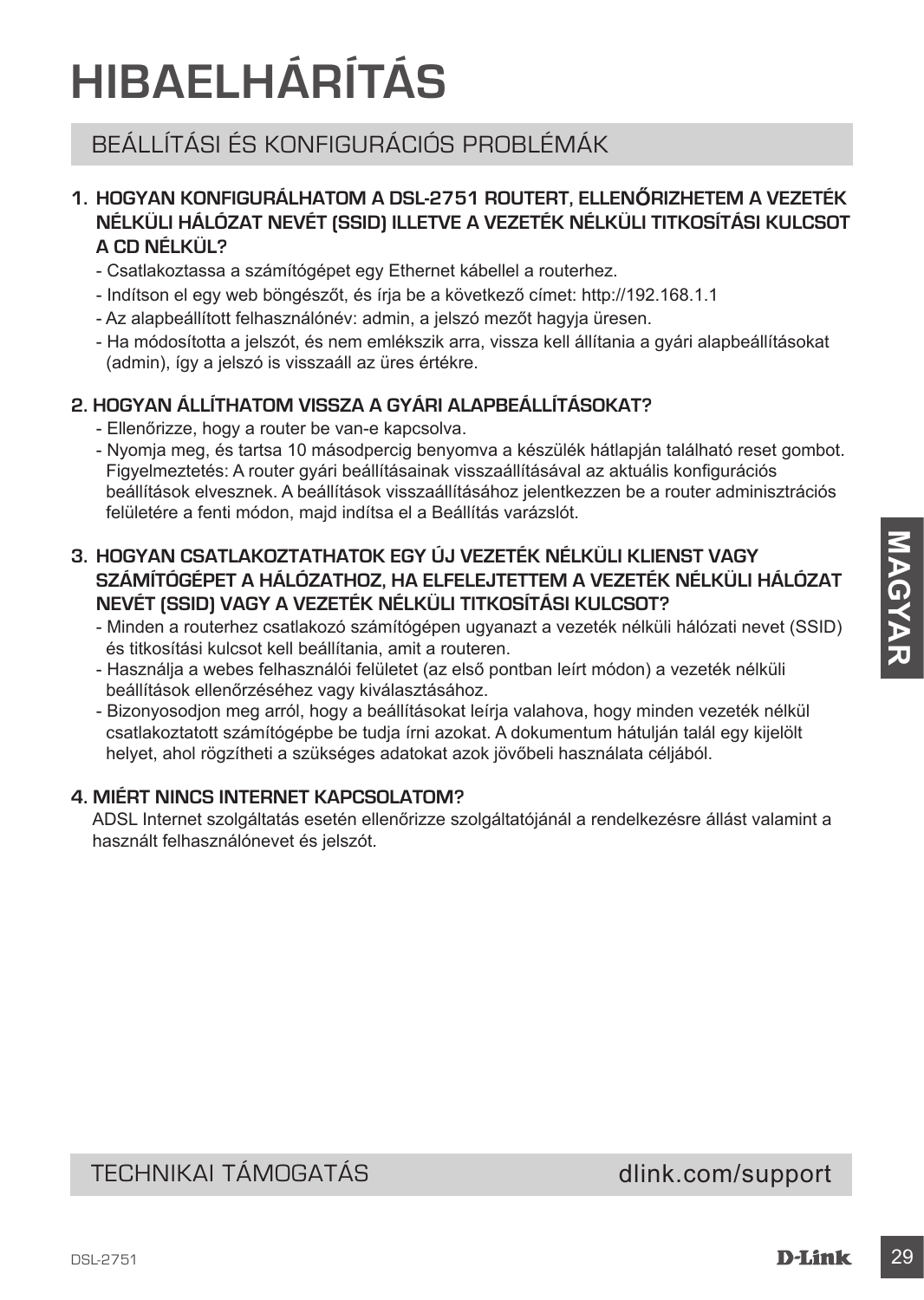## **INNHOLDET I PAKKEN**

## INNHOLD



**INSTALLERINGS-CD**  INKLUDERER OPPSETT-VEILEDER og TEKNISKE BRUKSANVISNINGER

**Wireless N300 ADSL2+ Modem Router** DSL-2751

**12V 1A STRØMADAPTER** ADAPTER

**CAT5 ETHERNETKABEL** KOBLE RUTEREN TIL PC-EN UNDER OPPSETTET

**RJ-11 kabel**

Vennligst kontakt forhandleren hvis noen av disse delene mangler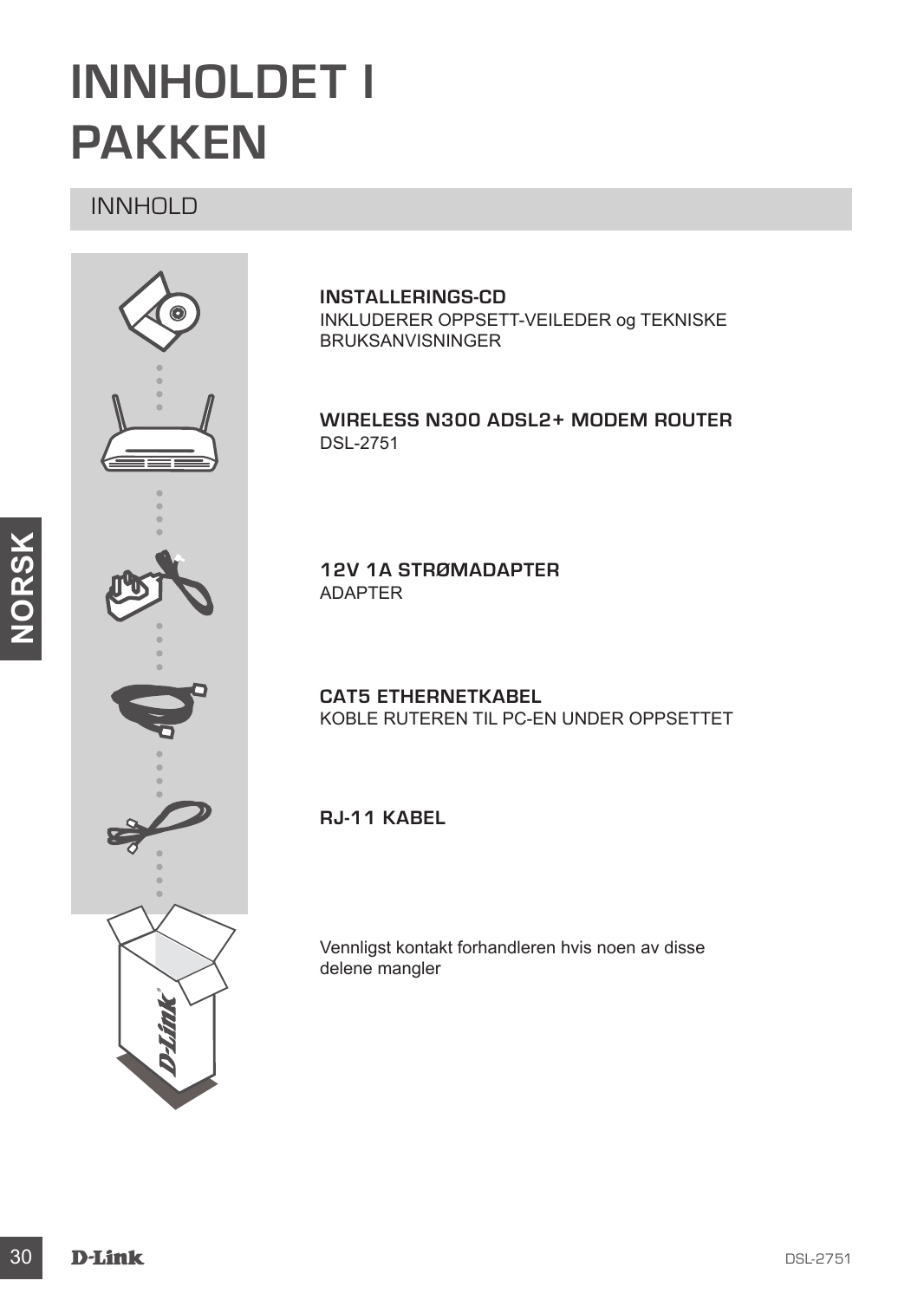## **PRODUKT-OPPSETT**

## CD OPPSETT-VEILEDER



## **OPPSETT-VEILEDER CD**

CD-en inneholder alle instruksjoner som trengs for oppsett av DSL-2751



### **SETT INN CD**

Sett CD-en i CD-stasjonen på PC-en. Oppsett-veilederen bør starte automatisk. Kontroller at du er koblet til internett. (Ikke koble til DSL-2751 enda)



### **OPPSETT-VEILEDEREN**

Velg språk fra listen og følg anvisningene i veilederen for å bli ferdig med oppsettet av DSL-2751

## AVANSERT OPPSETT (AKSESS VIA IP-ADRESSE)

**Example 18 CONSERVED ASSESS CONSERVED ASSESS CONSERVED AND MANUSCRIPT OPPSETT-VELLEDEREN**<br>
Velg språk fra listen og følg anvisningene i veliederen for å bli<br>
ferdig med oppsettet av DSL-2751<br>
For a konfigurere DSL-2751 ma For å konfigurere DSL-2751 manuelt (uten oppsett-CD) kan du koble PC-en til DSL-2751 med den medfølgende ethernet-kabelen. Sett så strømkabelen i DSL-2751. Strømlyset vises som stabilt grønt.

Åpne deretter et nettleservindu og tast inn IP-adressen i nettleserens adressefelt:

IP-ADRESSE: http://192.168.1.1 BRUKERNAVN: admin PASSORD: admin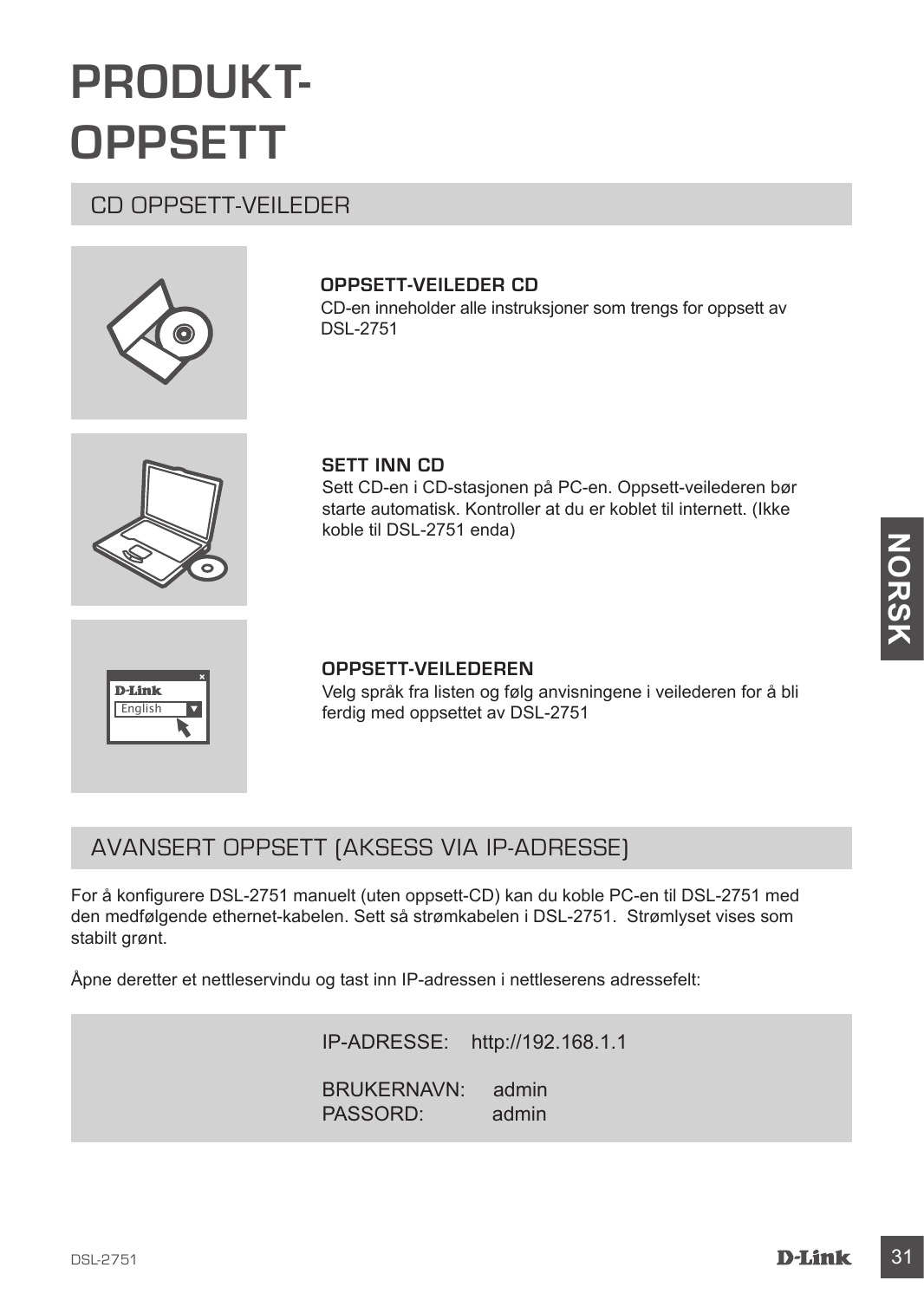## **PROBLEMLØSING**

## OPPSETT- OG KONFIGLIBERINGSPROBLEMER

## **1. HVORDAN KONFIGURERER JEG MIN DSL-2751 RUTER UTEN CD ELLER KONTROLLERER NAVN PÅ TRÅDLØST NETTVERK (SSID) OG TRÅDLØS KRYPTERINGSNØKKEL?**

- Koble PC-en din til ruteren ved hjelp av en Ethernetkabel.
- Åpne en nettleser og oppgi adressen http://192.168.1.1
- Standard brukernavn er "admin". Standard passord er " " (admin)
- Hvis du har endret passord og ikke husker det, må du tilbakestille ruteren for å tilbakestille passordet til " " (admin).

## **2. HVORDAN TILBAKESTILLER JEG RUTEREN TIL STANDARDINNSTILLINGENE?**

- Pass på at ruteren er slått på.
- Hold tilbakestillingsknappen bakpå enheten nede i 10 sekunder. Merk: Når du tilbakestiller ruteren til standardinnstillingene, slettes gjeldende konfigurasjonsinnstillinger. Hvis du vil omkonfigurere innstillingene, logger du på ruteren som forklart i spørsmål 1, deretter kjører du oppsettveiviseren.

## **3. HVORDAN FØYER JEG TIL EN NY TRÅDLØS KLIENT ELLER PC HVIS JEG HAR GLEMT TRÅDLØST NETTVERKSNAVN (SSID) ELLER TRÅDLØS KRYPTERINGSNØKKEL?**

- For hver PC som må kobles trådløst til ruteren, må du kontrollere at du bruker riktig navn på trådløst nettverk (SSID) og krypteringsnøkkel.
- Bruk det nettbaserte brukergrensesnittet (som forklart i spørsmål 1 ovenfor) for å kontrollere eller velge trådløsinnstillinger.
- Husk på å skrive ned disse innstillinger slik at du kan taste dem inn i hver trådløs tilkoblede PC. Du finner et eget område bak på dette dokumentet for senere bruk av denne viktige informasjonen.

## **4. HVORFOR OPPNÅR JEG IKKE INTERNETTFORBINDELSE?**

3. HVORDAN FØYER JEG TIL EN NY TRÅDLØS KLIENT ELLER PC HVIS JEG HAR GLEMT<br>
TRADLØST NETTVERKSNAVN (SSID) ELLER TRADLØS KRYPTERINGSNØKKEL?<br>
For hver PC som må kobles tradistati til ruteren, må du kontrollere at du bruker it ADSL-brukere må kontakte nettleverandøren for å forsikre seg om at tjenesten er aktivert/tilkoblet av nettleverandøren, og at brukernavnet og passordet han/hun har fått av nettleverandøren, er riktig.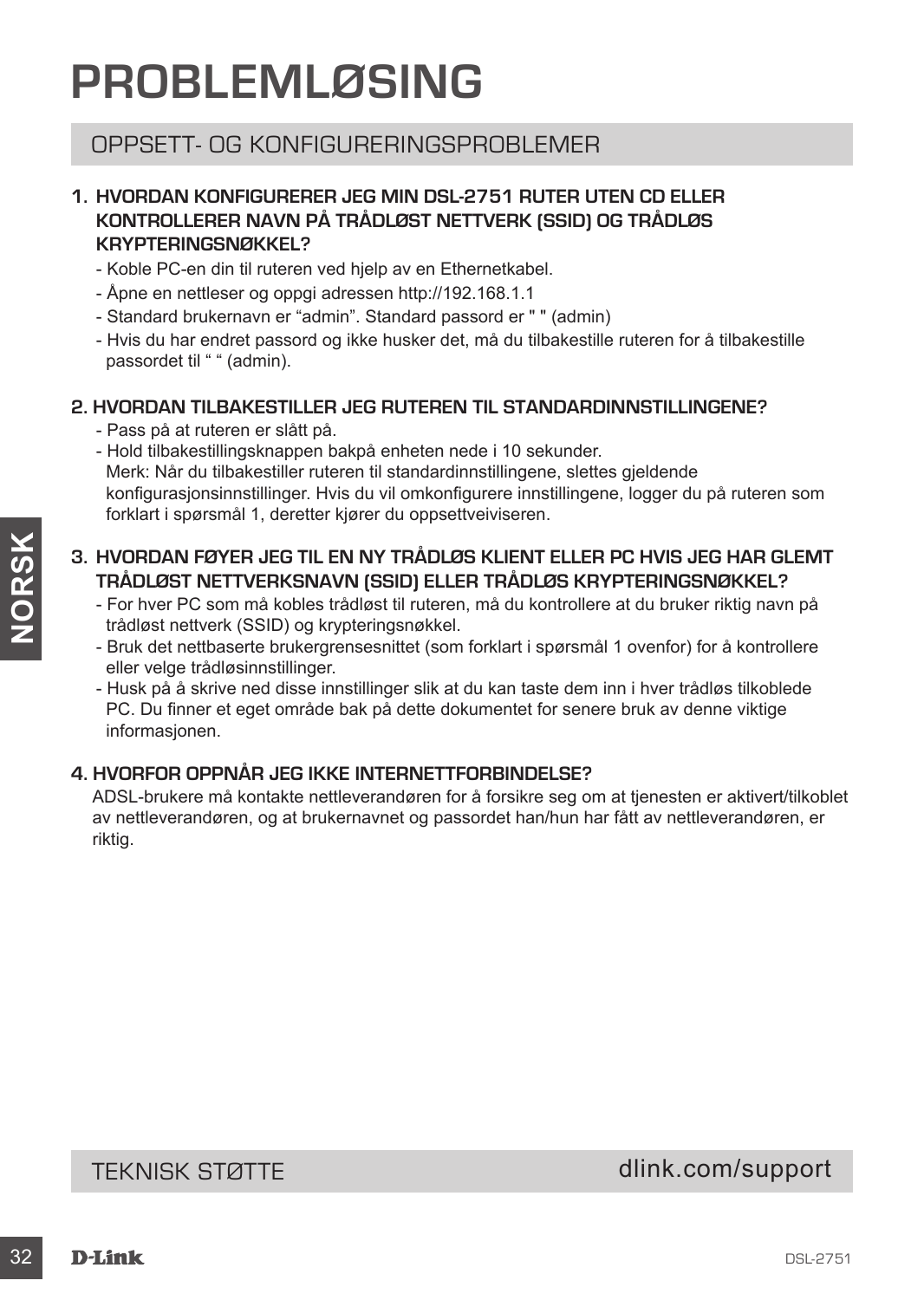## **INDHOLDET AF PAKKEN**

## INDHOLD



**INSTALLATIONS-CD** INKLUDERER OPSÆTNINGSGUIDE og TEKNISKE MANUALER

**Wireless N300 ADSL2+ Modem Router** DSL-2751

**12V 1A STRØMADAPTER** ADAPTER

**CAT5 ETHERNET-KABEL** SØRG FOR AT ROUTEREN ER FORBUNDET TIL PC'EN UNDER OPSÆTNINGEN

**RJ-11-kabel**

Hvis noget af ovennævnte indhold mangler, skal du kontakte forhandleren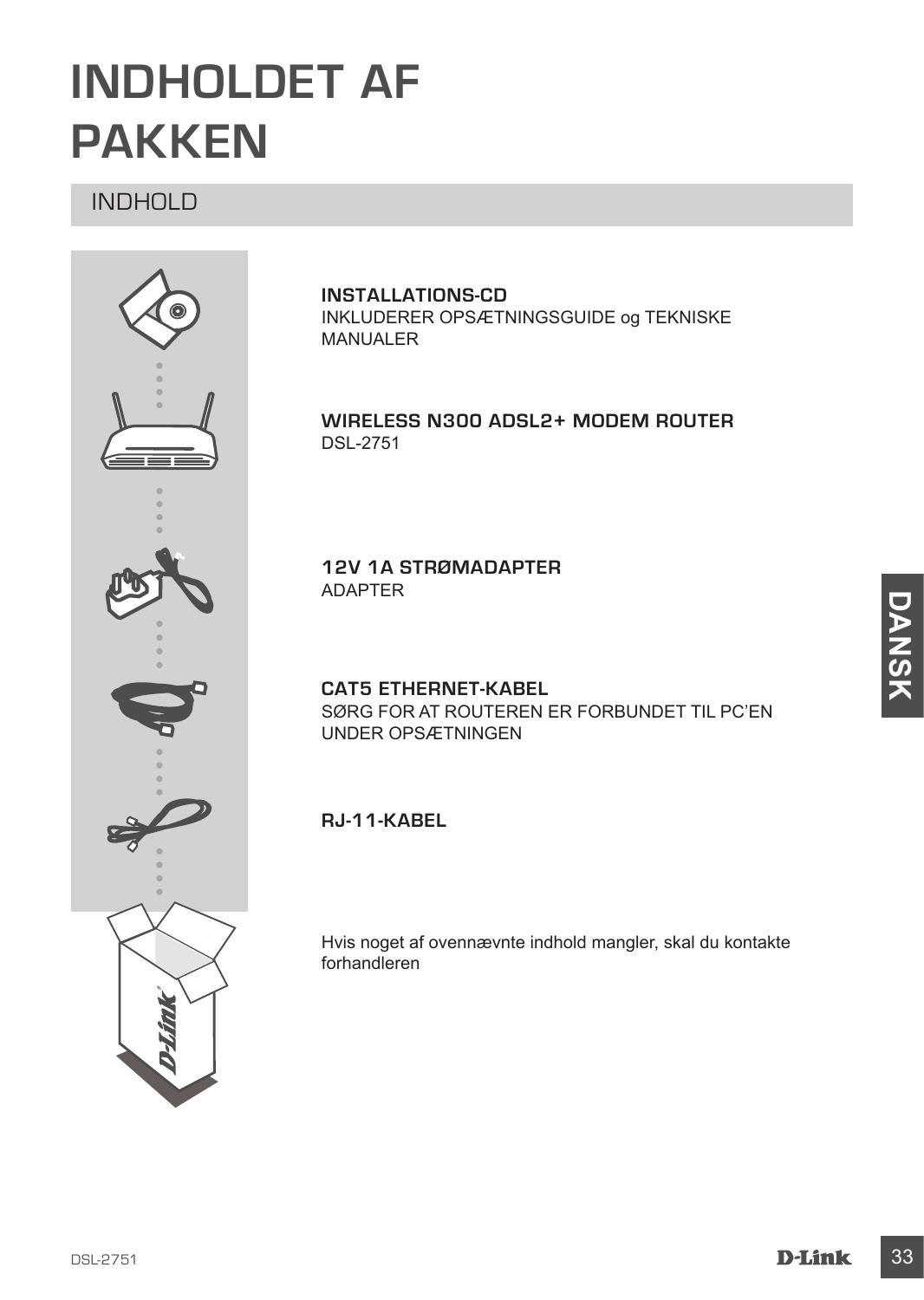## **OPSÆTNING AF PRODUKTET**

CD MED OPSÆTNINGSGUIDE



## **OPSÆTNINGSGUIDE PÅ CD**

CD'en indeholder alle de instruktioner, som er nødvendige for at opsætte DSL-2751



### **ISÆT CD**

Sæt CD'en i CD-drevet på din computer. Opsætningsguiden bør starte automatisk. Sørg for, at din internetforbindelse er aktiv. (Tilslut ikke DSL-2751 endnu)



### **GUIDEN OPSÆTNING**

Vælg dit sprog blandt valgmulighederne på listen, og følg trinene i guiden for at gennemføre opsætningen af DSL-2751

## AVANCERET OPSÆTNING (ADGANG MED IP-ADRESSE)

**34**<br> **346**<br> **349**<br> **349**<br> **349**<br> **349**<br> **349**<br> **349**<br> **349**<br> **349**<br> **349**<br> **349**<br> **349**<br> **349**<br> **349**<br> **349**<br> **1054.2751 considering in 258.4 considering in 258.4 computere DSL-2751 consider and the distribution of the st** Hvis du vil konfigurere DSL-2751 manuelt (uden opsætnings-CD'en), skal du slutte computeren til DSL-2751 ved hjælp af det medfølgende ethernetkabel. Sæt herefter lysnetledningen i DSL-2751. Strømlampen lyser grønt.

Herefter skal du blot åbne et browservindue og indtaste IP-adressen i browserens adressefelt:

IP-ADRESSE: http://192.168.1.1

BRUGERNAVN: admin ADGANGSKODE: admin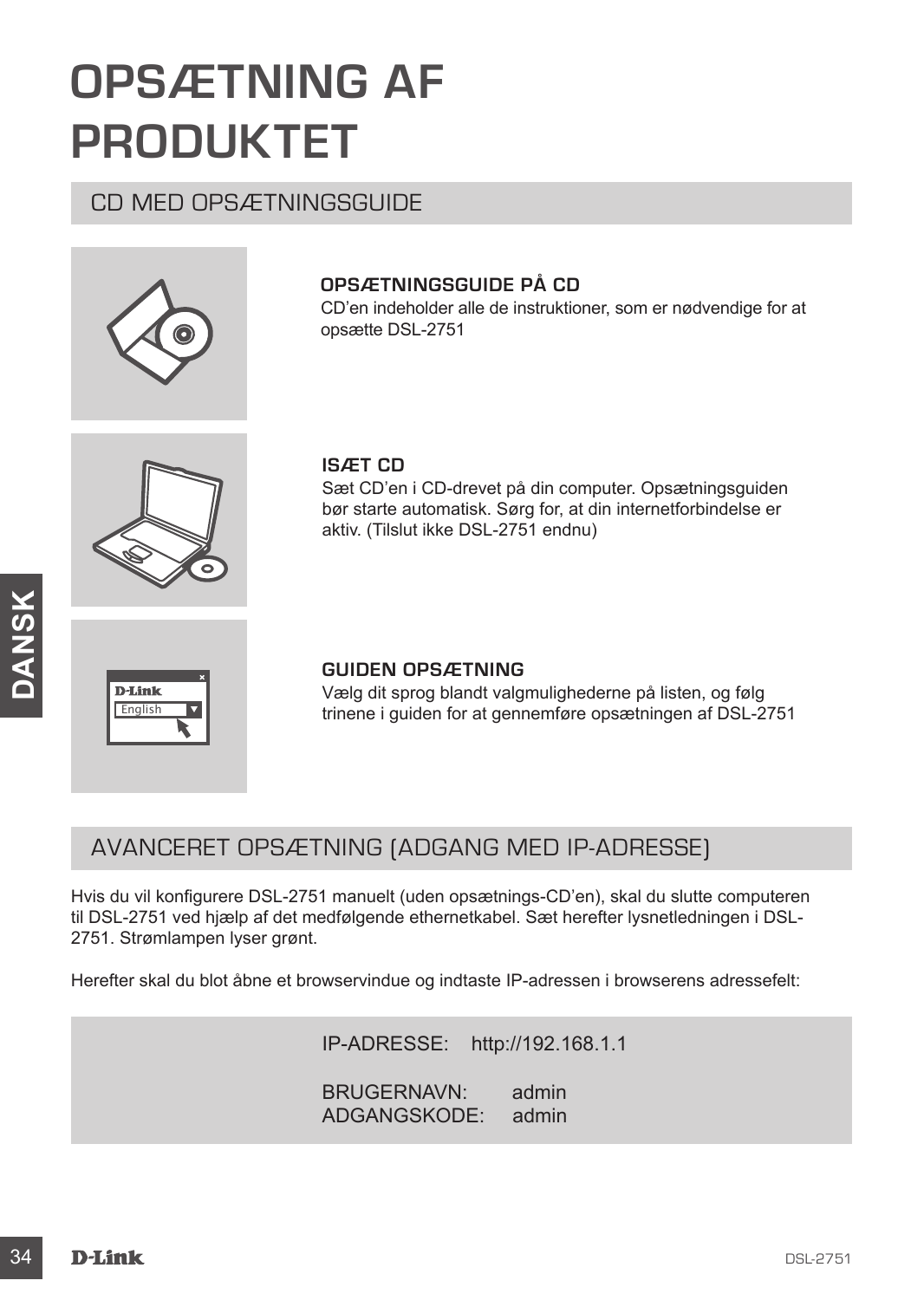## **FEJLFINDING**

## PROBLEMER I FORBINDELSE MED OPSÆTNING OG KONFIGURATION

## **1. HVORDAN KONFIGURERER JEG MIN DSL-2751-ROUTER UDEN CD'EN ELLER KONTROLLERER NAVNET PÅ MIT TRÅDLØSE NETVÆRK (SSID) OG NØGLEN TIL TRÅDLØS KRYPTERING?**

- Slut pc'en til routeren vha. et Ethernet-kabel.
- Åbn en webbrowser, og angiv adressen http://192.168.1.1
- Standardbrugernavnet er 'admin'. Standardadgangskoden er '' (admin).
- Hvis du har ændret adgangskoden, og du ikke kan huske den, skal du nulstille routeren, så adgangskoden føres tilbage til '' (admin).

## **2. HVORDAN NULSTILLER JEG MIN ROUTER TIL STANDARDINDSTILLINGERNE FRA FABRIKKEN?**

- Kontroller, at der er tændt for routeren.
- Tryk på nulstillingsknappen bag på enheden, og hold den nede i 10 sekunder. Bemærk! Når routeren nulstilles til standardindstillingen fra fabrikken, slettes de aktuelle konfigurationsindstillinger. Hvis du vil konfigurere dine indstillinger igen, skal du logge på routeren som beskrevet i spørgsmål 1 og derefter køre installationsguiden.

## **3. HVORDAN TILFØJER JEG EN NY TRÅDLØS KLIENT ELLER PC, HVIS JEG HAR GLEMT NAVNET PÅ MIT TRÅDLØSE NETVÆRK (SSID) ELLER NØGLEN TIL TRÅDLØS KRYPTERING?**

- For hver pc, der skal forbindes trådløst med routeren, skal du sikre dig, at du bruger det rigtige navn for det trådløse netværk (SSID) og den rigtige krypteringsnøgle.
- Brug den webbaserede brugergrænseflade (som beskrevet i spørgsmål 1 ovenfor) til at kontrollere eller vælge dine trådløse indstillinger.
- NAMPET PAINT TRADLESE INEWERK (SSID) ELLER NOGLEN TIL TRADLEDS KRYPTERING?<br>
For hver pc, der skal forbindes relates that distinct and the distinct digit.<br>
The distinct and the distinct (SSID) og den rigidige krypteringsnag - Sørg for at skrive disse indstillinger ned, så du kan indtaste dem på hver enkelt trådløst forbundet PC. Der er afsat plads på bagsiden af dette dokument, til at du kan notere disse vigtige oplysninger til fremtidig brug.

## **4. HVORFOR KAN JEG IKKE FÅ FORBINDELSE TIL INTERNETTET?**

ADSL-brugere bør kontakte deres internetudbydere for at sikre sig, at udbyderen har aktiveret/ tilsluttet tjenesten, og at udbyderens brugernavn og adgangskode er korrekt.

## TEKNISK SUPPORT dlink.com/support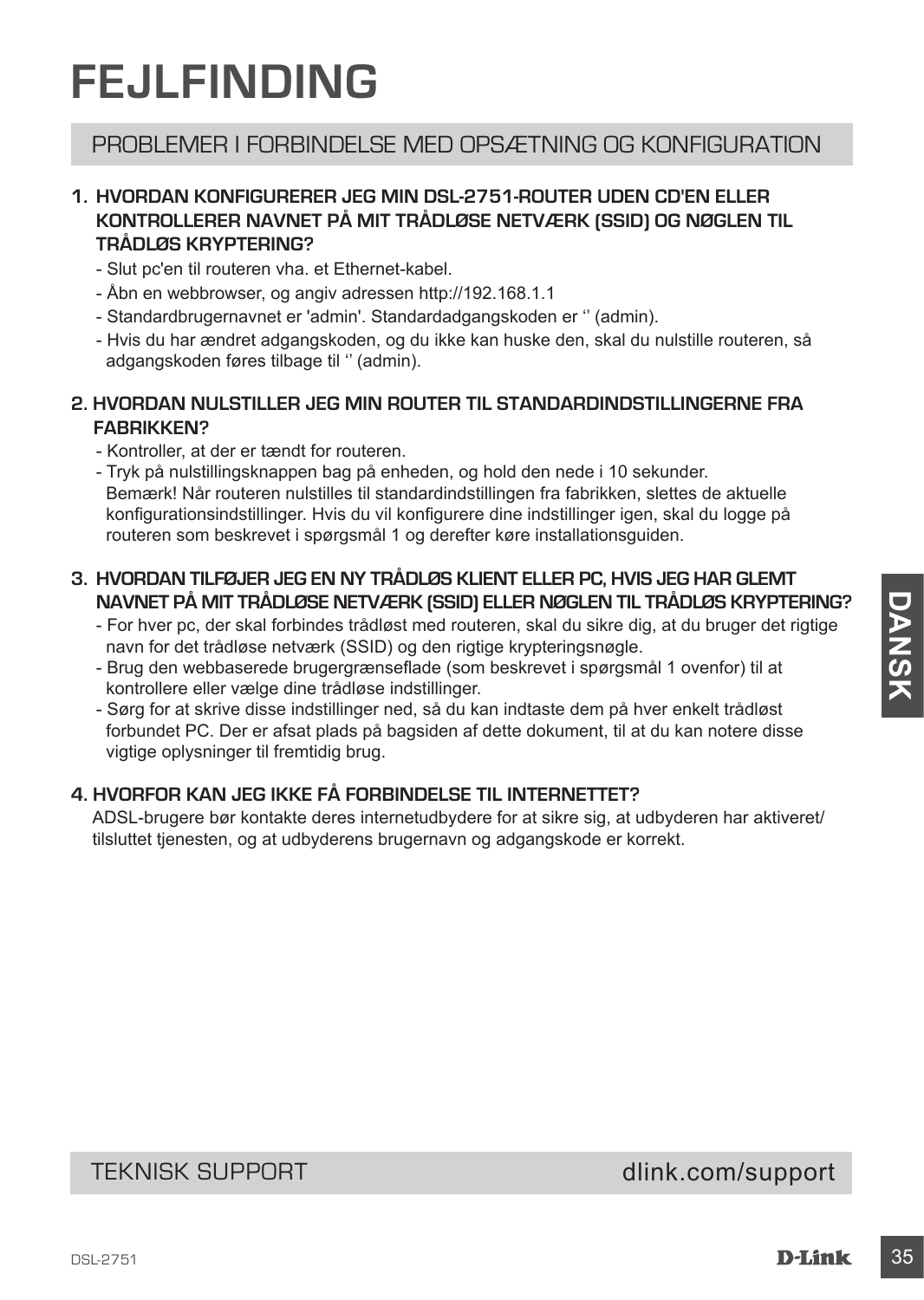## **PAKKAUKSEN SISÄLTÖ**

SISÄLTÖ



### **ASENNUS-CD**

SISÄLTÄÄ ASENNUSVELHON JA LAITTEESEEN LIITTYVÄT TEKNISET MANUAALIT

### **Wireless N300 ADSL2+ Modem Router** DSL-2751

**VIRTA-ADAPTERI (12 V, 1 A)**  ADAPTERI

**CAT5-VERKKOKAAPELI (ETHERNET)** KYTKE REITITIN TIETOKONEESEEN LAITTEEN OHJELMISTON ASENNUKSEN AIKANA

**RJ-11 kaapeli**

Jos pakkauksesta puuttuu jokin näistä, ota yhteys jälleenmyyjääsi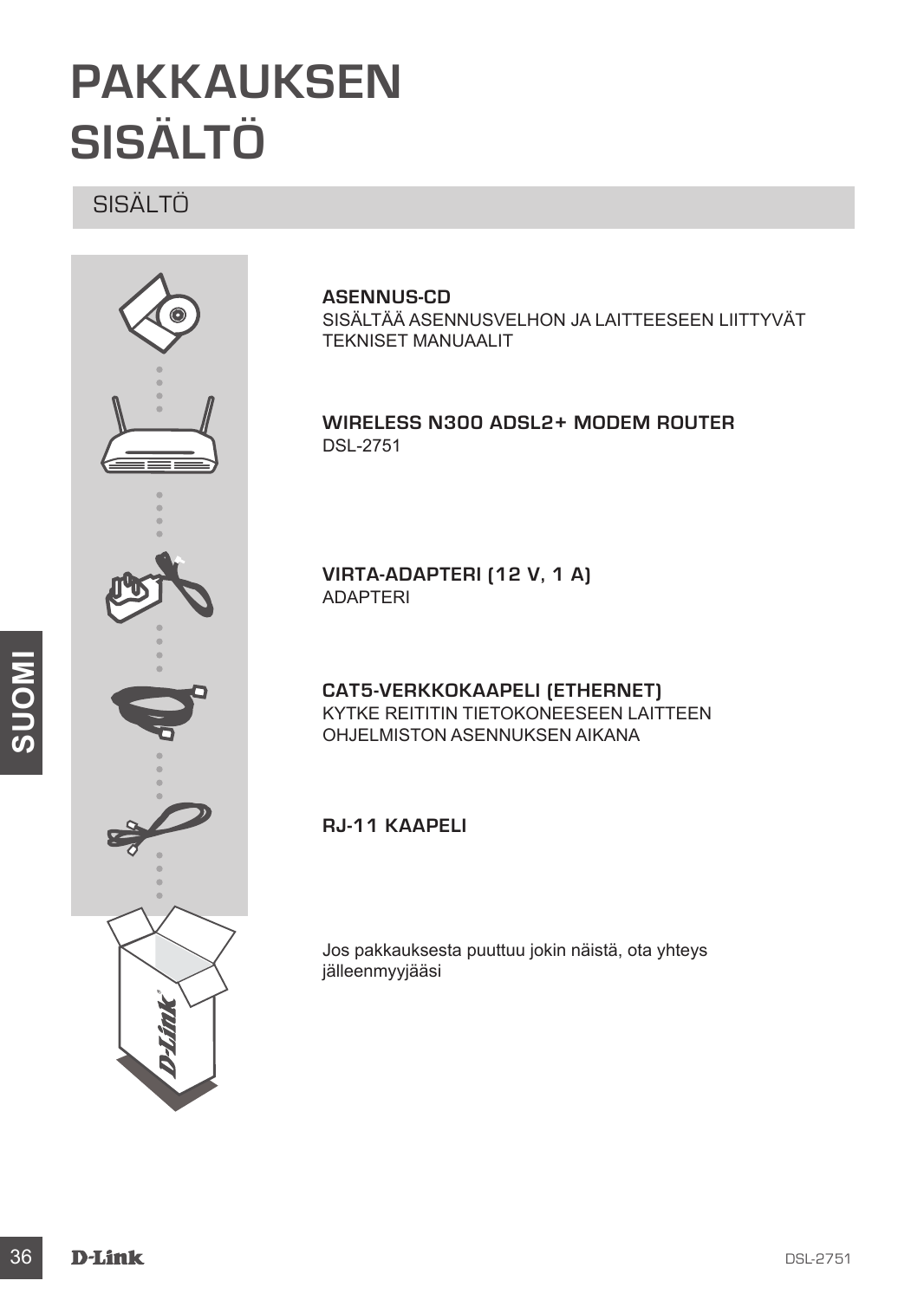## **TUOTTEEN ASENNUS**

## CD:LTÄ LÖYTYVÄ ASENNUSVELHO



## **ASENNUSVELHO-CD**

**SYÖTÄ ASENNUS-CD** 

yhteydessä internetiin.

CD sisältää kaikki tarvittavat ohjeet DSL-2751:n saattamiseksi toimintakuntoon

Syötä CD tietokoneesi CD-asemaan. Asennusvelhon tulisi käynnistyä automaattisesti. Varmista, että tietokone on

(Älä kytke DSL-2751:ta vielä tietokoneeseen.)



**English** 

### **ASENNUSVELHO**

Valitse haluamasi kieli listassa olevista vaihtoehdoista ja seuraa asennusvelhon askelia saattaaksesi DSL-2751:n asennuksen loppuun

## ASENNUSVAIHTOEHTO KEHITTYNEILLE KÄYTTÄJILLE (IP-OSOITTEEEN KAUTTA)

**ASENNUSVELHO**<br>
Valitse haluamasi kieli listassa olevista vaihtoehdoista ja seuraa<br>
asennusvelhon askeila saattaaksesi DSL-2751:n asennuksen<br>
loppuun<br>
ASENNUSVAIHTOEHTO KEHITTYNEILLE KÄYTTÄJILLE [IP-<br>
OSOITTEEEN KAUTTA]<br>
J Jos haluat säätää DSL-2751:n asetukset manuaalisesti (ilman asennus-CD:tä), yhdistä tietokoneesi DSL-2751:een pakkaukseen sisältyneen lähiverkkokaapelin avulla. Kytke sitten DSL-2751:n virtakaapeli paikoilleen. Virtavalo palaa tasaisen vihreänä.

Tämän jälkeen avaa internetselain ja syötä sen osoitekenttään seuraava IP-osoite:

IP-OSOITE: http://192.168.1.1 KÄYTTÄJÄNIMI: admin SALASANA: admin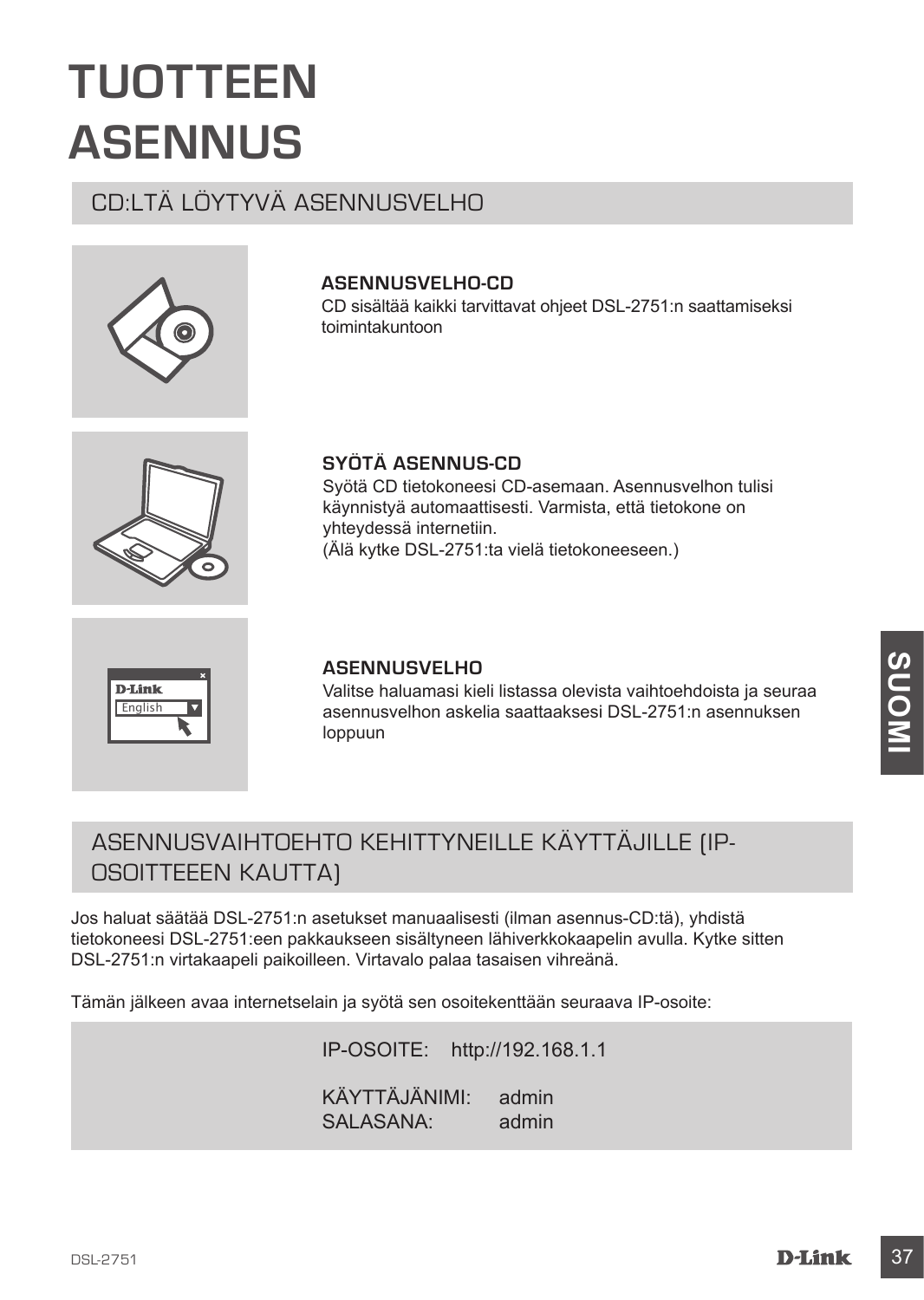## **VIANETSINTÄ**

## ASENNUKSEEN JA ASETUKSIEN KONFIGUROINTIIN LIITTYVÄT ONGELMAT

## **1. MITEN TEEN DSL-2751-REITITTIMEN ASETUKSET ILMAN CD-LEVYÄ TAI TARKISTAN VERKKONI NIMEN (SSID) JA LANGATTOMAN SALAUSAVAIMEN?**

- Kytke tietokone reitittimeen lähiverkkokaapelilla.
- Avaa nettiselain ja syötä osoiteriville osoite http://192.168.1.1
- Oletuskäyttäjätunnus on "admin" (admin). Jätä salasana-kenttä tyhjäksi.
- Jos olet asettanut salasanan etkä muista mikä se on, sinun on palautettava tukiasemaan sen tehdasasetukset, jolloin salasana poistuu.

### **2. MITEN PALAUTAN REITITTIMEEN SEN ALKUPERÄISET TEHDASASETUKSET?**

- Varmista, että reitittimen verkkovirta on kytketty.
- Paina laitteen takaosassa sijaitsevaa reset-painiketta ja pidä sitä alas painettuna 10 sekunnin ajan. Huom! Reitittimen tehdasasetusten palautus pyyhkii pois nykyiset asetukset. Asetusten uudelleen tekemiseksi kirjaudu reitittimeen kysymyksen 1 ohjeiden mukaisesti ja suorita sen jälkeen Asetusvelho.
- **3. MITEN LISÄÄN UUDEN LANGATTOMAN LAITTEEN TAI TIETOKONEEN, JOS OLEN UNOHTANUT VERKKONIMEN (SSID) TAI LANGATTOMAN SALAUSAVAIMEN?**
	- Jotta voit yhdistää tukiasemaan uuden tietokoneen langattomasti, sen on käytettävä oikeaa verkkonimeä (SSID) ja salausavainta.
	- Käytä nettiselainta (kysymyksen 1 ohjeiden mukaan) tarkistaaksesi tai valitaksesi langattomat asetukset.
- Seetukset talteen, jotta voit syöttää ne jokaiseen relittimeen yhdistettävään PC:hen.<br>
1 Eidän dmä asetukset talteen myöhemmän käytön kannalta (ohjeen takapuolella on tila, johon voit<br>
1 Eidön ovat tärkeitä laittieen myöhe - Laita nämä asetukset talteen, jotta voit syöttää ne jokaiseen reitittimeen yhdistettävään PC:hen. Tiedot ovat tärkeitä laitteen myöhemmän käytön kannalta (ohjeen takapuolella on tila, johon voit kirjoittaa tiedot ylös).

## **4. MIKSI INTERNET-YHTEYTTÄ EI SYNNY?**

ADSL-yhteyden käyttäjät: ottakaa yhteys Internet-palveluntarjoajaanne varmistaaksenne, että Internet-yhteys on kytketty ja että Internet-käyttäjätunnuksenne ja -salasananne ovat oikein.

TEKNINEN TUKI dink.com/support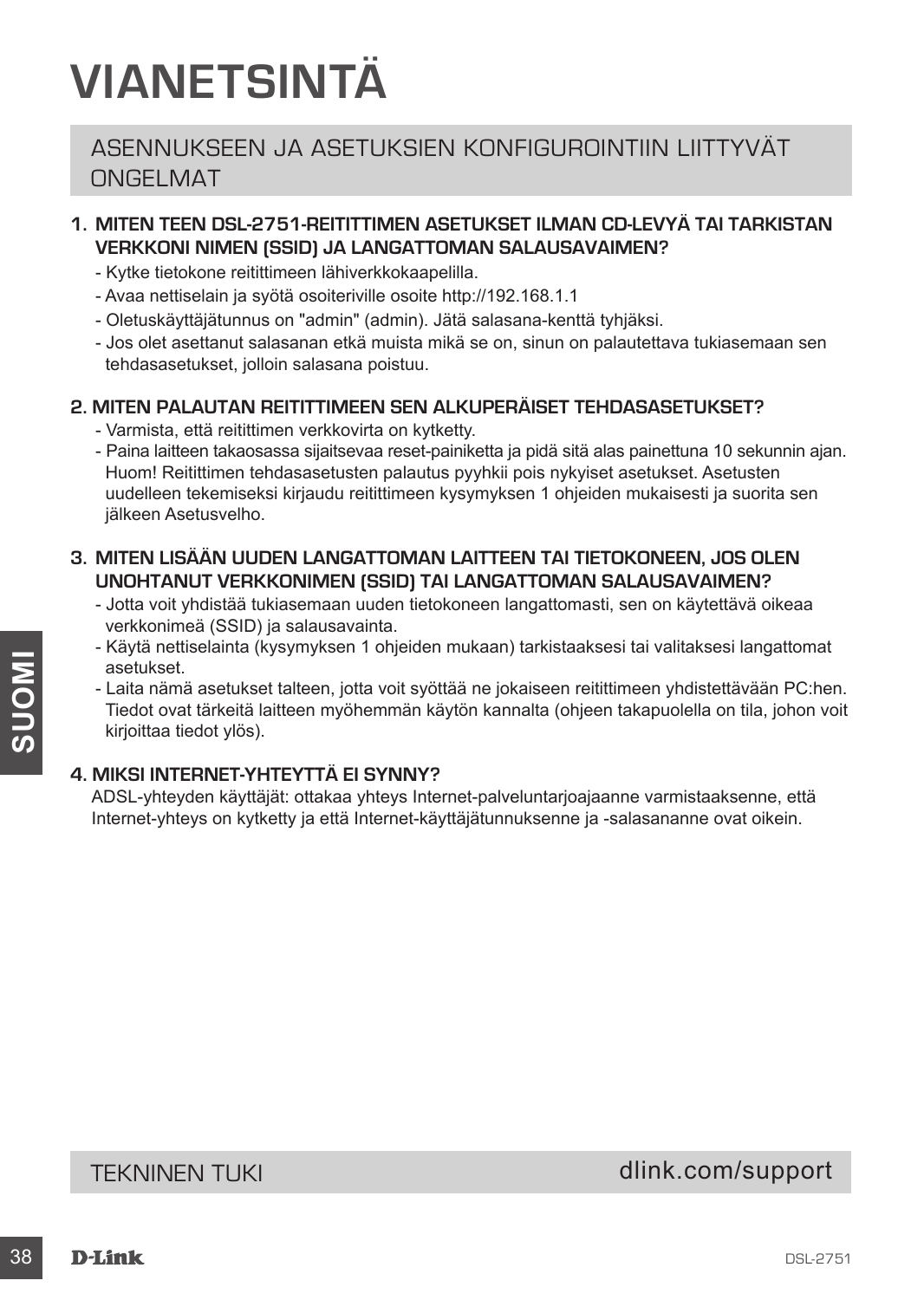## **FÖRPACKNINGENS INNEHÅLL**

## INNEHÅLL



**INSTALLATIONS-CD** INNEHÅLLER INSTALLATIONSGUIDE & TEKNISKA HANDBÖCKER

**Wireless N300 ADSL2+ Modem Router** DSL-2751

**12 V 1 A NÄTADAPTER** ADAPTER

**CAT5 ETHERNET-KABEL** ANSLUT ROUTERN TILL DATORN UNDER INSTALLATIONEN

**RJ-11-kabel**

Kontakta din återförsäljare, om någon av komponenterna saknas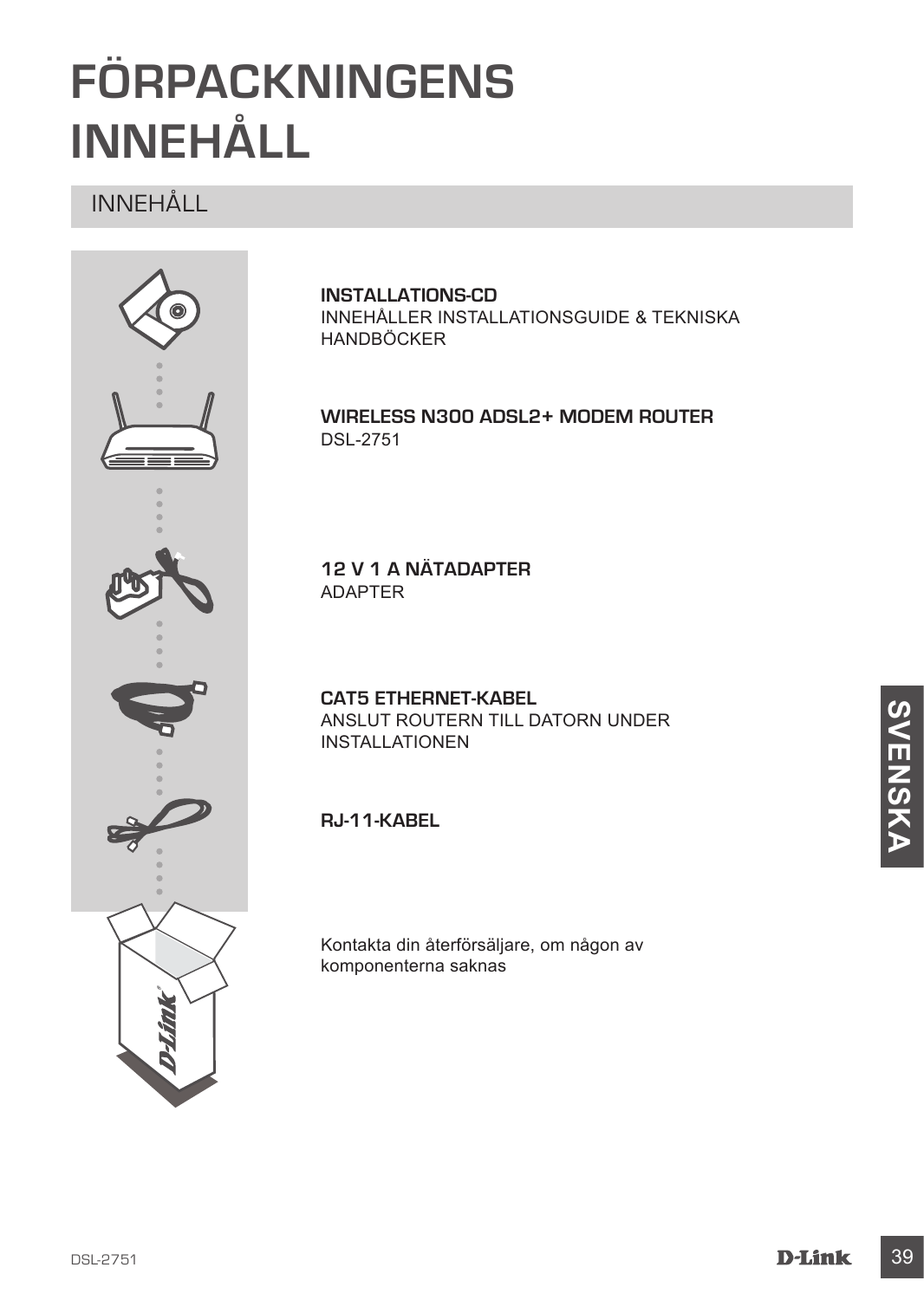## **PRODUKT-INSTALLATION**

## CD-INSTALLATIONSGUIDE



## **CD MED INSTALLATIONSGUIDE**

Cd:n innehåller alla nödvändiga instruktioner för att installera DSL-2751-enheten



## **SÄTT I CD:N**

Sätt i cd:n i datorns cd-enhet. Installationsguiden skall starta automatiskt. Kontrollera att Internet-anslutningen är aktiv. (Anslut inte DSL-2751-enheten ännu)

| <b>D-Link</b> |  |
|---------------|--|
| English       |  |
|               |  |

### **INSTALLATIONSGUIDE**

Välj språk i listan med alternativ och följ stegen i guiden för att slutföra installationen av DSL-2751-enheten

## AVANCERAD INSTALLATION (ÅTKOMST VIA IP-ADRESS)

slutföra installationen av DSL-2751-enheten<br>
20 D<br>
AVANCERAD INSTALLATION (ÅTKOMST VIA IP-ADRESS)<br>
För att manuellt konfigurera DSL-2751-enheten (utan installations-cd:n) ansluter du datorn till<br>
DSL-2751-enheten. Strömlam För att manuellt konfigurera DSL-2751-enheten (utan installations-cd:n) ansluter du datorn till DSL-2751-enheten med den medföljande Ethernet-kabeln. Anslut därefter strömkabeln till DSL-2751-enheten. Strömlampan lyser med fast grönt sken.

Öppna därefter ett webbläsarfönster och ange IP-adressen i webbläsarens adressfält:

IP-ADRESS: http://192.168.1.1 ANVÄNDARNAMN: admin LÖSENORD: admin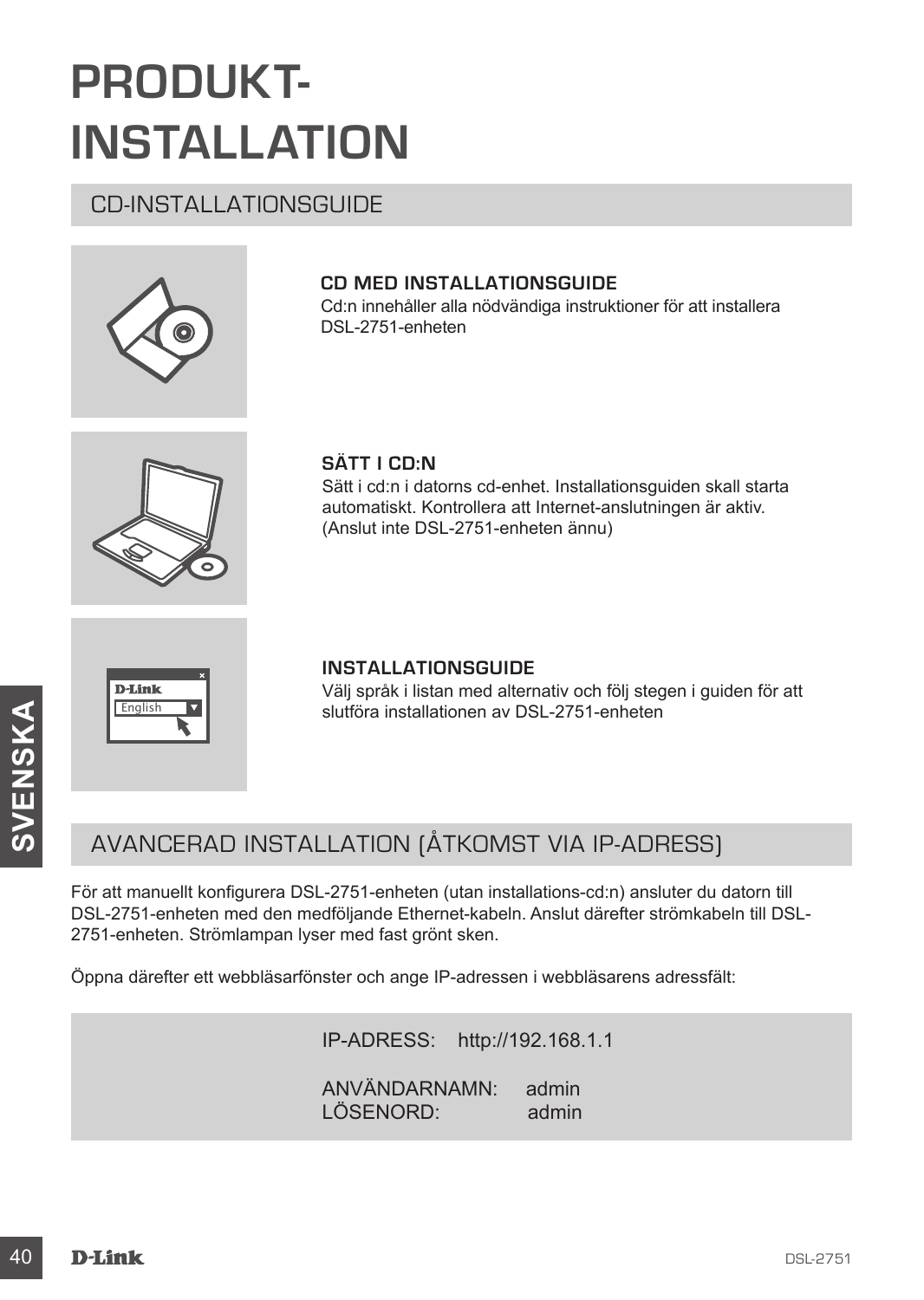## **FELSÖKNING**

## PROBLEM VID INSTALLATION OCH KONFIGURATION

## **1. HUR KONFIGURERAR JAG ROUTERN DSL-2751 UTAN CD, ELLER KONTROLLERAR NAMNET PÅ DET TRÅDLÖSA NÄTVERKET (SSID) OCH DEN TRÅDLÖSA KRYPTERINGSNYCKELN?**

- Anslut datorn till routern med hjälp av en Ethernet-kabel.
- Öppna webbläsaren och skriv in adressen http://192.168.1.1
- Standard-användarnamn är "admin". Standard-lösenord är "" (admin).
- Om du har ändrat lösenordet och inte kommer ihåg det, måste du återställa routern för att återställa lösenordet till "" (admin).

## **2. HUR ÅTERSTÄLLER JAG ROUTERN TILL FABRIKSINSTÄLLNINGARNA?**

- Kontrollera att routern är påslagen.
- Tryck in knappen på enhetens baksida och håll den intryckt i 10 sekunder. Obs! Genom att återställa routern till fabriksinställningarna raderar du de nuvarande konfigurationsinställningarna. Omkonfigurera dina inställningar genom att logga in på routern enligt beskrivningen i fråga 1, kör därefter installationsguiden.

## **3. HUR LÄGGER JAG TILL EN NY TRÅDLÖS KLIENT ELLER DATOR OM JAG HAR GLÖMT NAMNET PÅ DET TRÅDLÖSA NÄTVERKET (SSID) ELLER DEN TRÅDLÖSA KRYPTERINGSNYCKELN?**

- För alla datorer som ska anslutas trådlöst till routern måste du kontrollera att korrekt namn på det trådlösa nätverket (SSID) och korrekt krypteringsnyckel används.
- Använd det webbaserade användargränssnittet (såsom beskrivs ovan i fråga 1) för att kontrollera eller välja dina trådlösa inställningar.
- Var noga med att anteckna inställningarna så att du kan skriva in dem i alla datorer som är trådlöst anslutna. Du hittar ett område längst bak i detta dokument som är avsett för detta ändamål, informationen är viktig för framtida ändamål.

## **4. VARFÖR GÅR DET INTE ATT UPPRÄTTA NÅGON INTERNETANSLUTNING?**

- Var noga med att anteckna installning<br>
annoug med att and the character in the character in the character of the character of the character of the character of the character of the character of the character of the chara Är du ADSL-användare ska du kontakta din Internetleverantör och kontrollera att denne har aktiverat/anslutit tjänsten samt att användarnamnet och lösenordet från din Internetleverantör stämmer.

TEKNISK SUPPORT dlink.com/support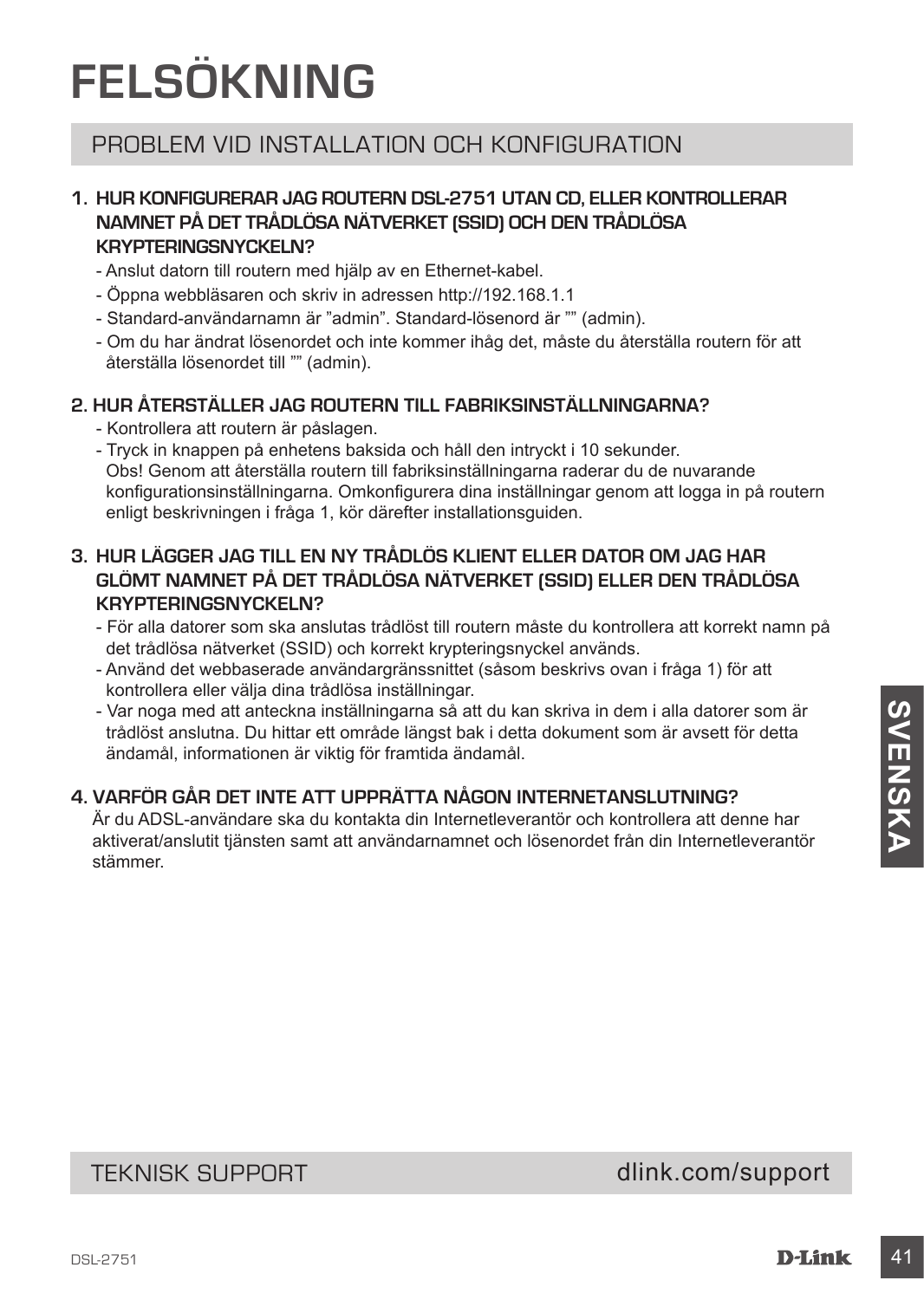## **CONTEÚDO DA EMBALAGEM**

## **CONTEÚDOS**



**CD DE INSTALAÇÃO** INCLUI ASSISTENTE DE CONFIGURAÇÃO & MANUAIS TÉCNICOS

**Wireless N300 ADSL2+ Modem Router** DSL-2751

**ADAPTADOR DE CORRENTE DE 12V 1A** ADAPTADOR

**CABO ETHERNET (RJ-45 CABLE)** LIGUE O ROUTER AO SEU PC DURANTE A CONFIGURAÇÃO

**Cabo RJ-11** 

Se algum destes itens não estiver na embalagem entre em contacto com o seu revendedor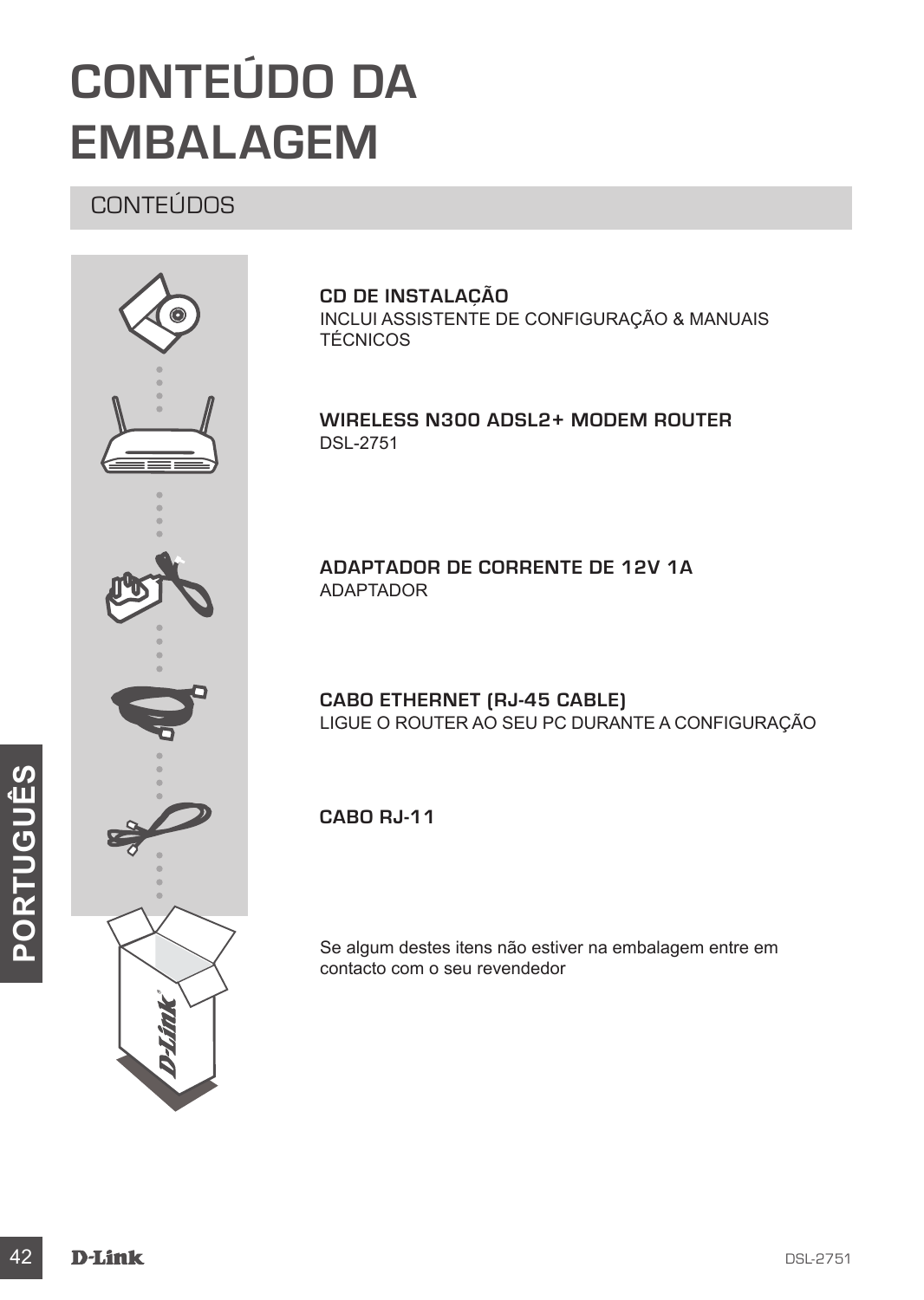**CD DE ASSISTENTE DE CONFIGURAÇÃO**

### **INSERIR CD**

DSL-2751

Insira o CD na unidade de CD do seu computador. O assistente de configuração deverá ser iniciado automaticamente. Assegure-se de que a sua ligação à Internet se encontra activa. (Não ligue o DSL-2751 ainda)

O CD engloba todas as instruções necessárias para configurar o

## **ASSISTENTE DE CONFIGURAÇÃO**

Seleccione o seu idioma na lista de opções e siga as etapas do assistente para completar a configuração do DSL-2751

## CONFIGURAÇÃO AVANÇADA (ACESSO ATRAVÉS DO ENDEREÇO IP)

CONFIGURAÇÃO AVANÇADA (ACESSO ATRAVÉS DO ENDEREÇO IP)<br>
Para configurar o DSL-2751 manualmente (sem o CD de configuração) ligue o seu computador<br>
ao DSL-2751 através do cabo Ethernet fornecido. Em seguida, lígue o cabo de a Para configurar o DSL-2751 manualmente (sem o CD de configuração) ligue o seu computador ao DSL-2751 através do cabo Ethernet fornecido. Em seguida, ligue o cabo de alimentação do DSL-2751. A luz de energia acender-se-á fixamente a verde.

E seguida, abra a janela do explorador e introduza o endereço IP no campo de endereço do explorador:

ENDEREÇO IP: http://192.168.1.1

NOME DE UTILIZADOR: admin PALAVRA-PASSE: admin

**D-Link** English

## **CONFIGURAÇÃO DE PRODUTO**

## CD DE ASSISTENTE DE CONFIGURAÇÃO





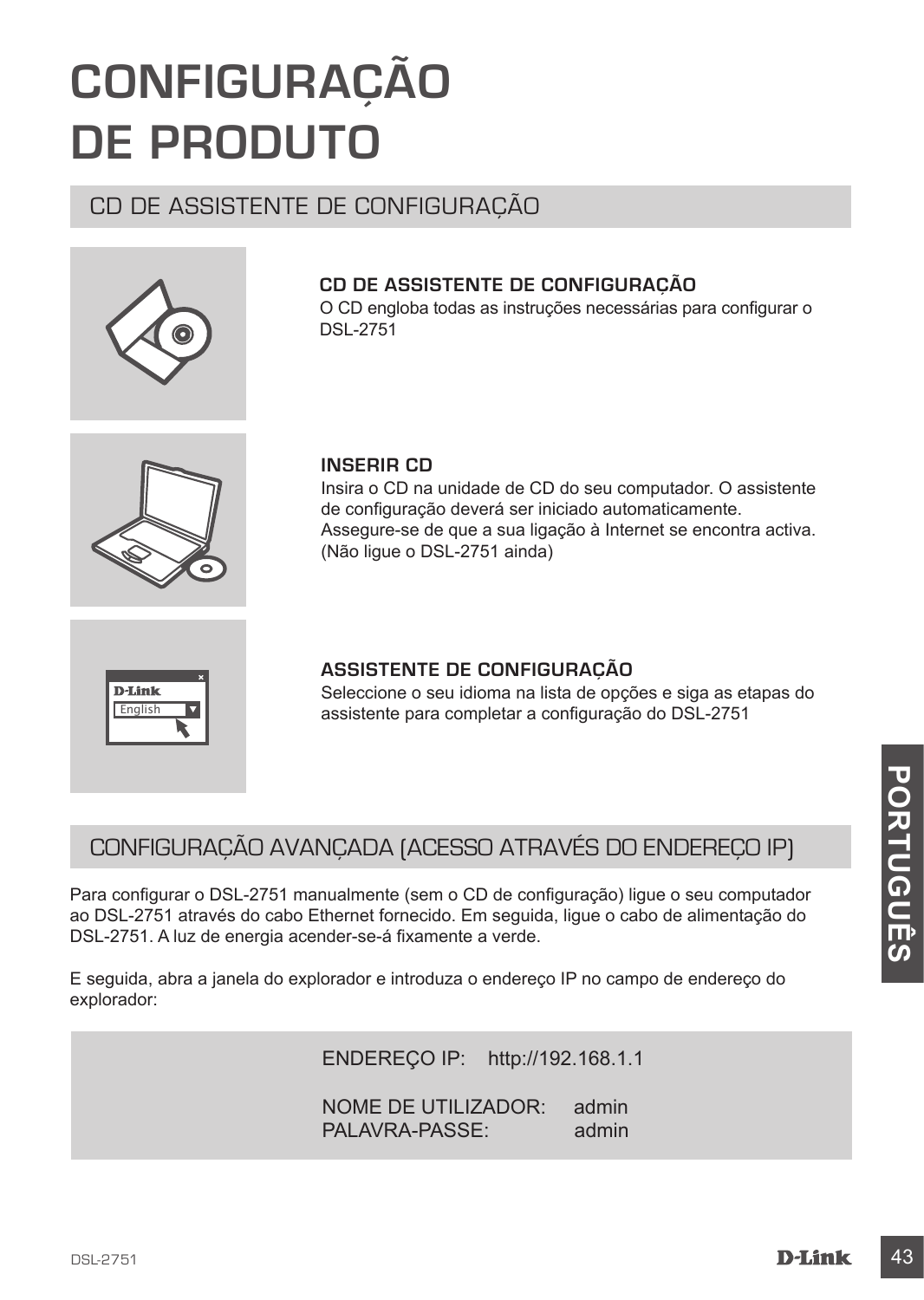## **RESOLUÇÃO DE PROBLEMAS**

## PROBLEMAS DE CONFIGURAÇÃO

### **1. COMO POSSO CONFIGURAR O MEU ROUTER DSL-2751 SEM O CD, OU COMO POSSO VERIFICAR O MEU NOME DE REDE SEM FIOS (SSID) E O CÓDIGO DE ENCRIPTAÇÃO SEM FIOS?**

- Ligue o seu PC ao router utilizando um cabo Ethernet.
- Abra um browser da web e introduza o endereço http://192.168.1.1
- O nome de utilizador predefinido é 'admin'. A palavra-passe predefinida é '' (admin).
- Se alterou a palavra-passe e não se lembra da nova palavra-passe tem de redefinir o router para definir a palavra-passe novamente para '' (admin).

## **2. COMO REPONHO AS DEFINIÇÕES DE FÁBRICA DO MEU ROUTER?**

- Certifique-se de que o router está ligado.
- Prima e mantenha premido o botão Repor no painel traseiro do dispositivo durante 10 segundos.

Nota: A reposição da definição de fábrica do router vai apagar as definições de configuração actuais. Para reconfigurar as suas definições, inicie o router tal como indicado no ponto 1 e, em seguida, execute o Assistente de Configuração.

- **3. COMO POSSO ADICIONAR UM NOVO CLIENTE SEM FIOS OU PC SE ME TIVER ESQUECIDO DO MEU NOME DE REDE SEM FIOS (SSID) OU DO CÓDIGO DE ENCRIPTAÇÃO SEM FIOS?**
	- Para qualquer PC que necessite de ser ligado ao router sem fios, tem de se certificar de que utiliza o Nome de Rede Sem Fios (SSID) e o código de encriptação correctos.
	- Utilize a interface de utilizador baseada na web (tal como descrito na questão 1 anterior) para confirmar ou escolher as suas definições sem fios.
	- Assegure-se de que assentou estas configurações para que as possa introduzir em cada PC ligado sem fios PC. Encontrará uma área específica na parte de trás deste documento, esta informação é importante para futura utilização.

## **4. PORQUE NÃO CONSIGO ESTABELECER UMA LIGAÇÃO À INTERNET?**

4. PORQUE NÃO CONSIGO ESTABELECER UMA LIGAÇÃO À INTERNET?<br>
Para os utilizadores ADSL contacte o seu ISP para se certificar de que o serviço está activado/<br>
Ilgado pelo seu ISP e que o seu nome de utilizador e palavra-passe Para os utilizadores ADSL contacte o seu ISP para se certificar de que o serviço está activado/ ligado pelo seu ISP e que o seu nome de utilizador e palavra-passe ISP estão correctos.

## ASSISTÊNCIA TÉCNICA dink.com/support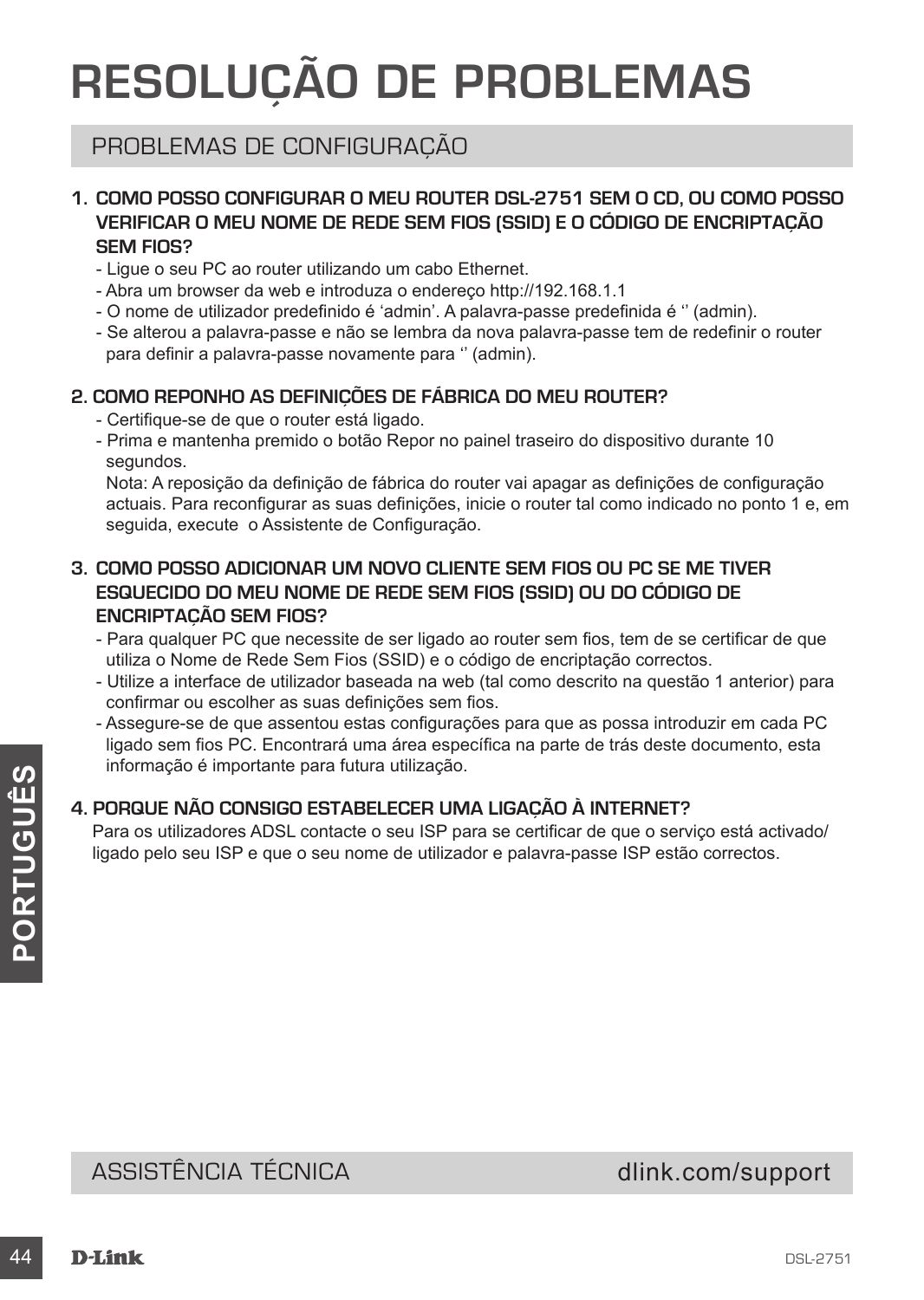## **ΠΕΡΙΕΧΌΜΕΝΑ ΠΑΚΈΤΟΥ**

## ΠΕΡΙΕΧΟΜΕΝΑ



### **CD ΕΓΚΑΤΑΣΤΑΣΗΣ**

ΠΕΡΙΛΑΜΒΑΝΕΙ ΟΔΗΓΟ ΕΓΚΑΤΑΣΤΑΣΗΣ & ΤΕΧΝΙΚΑ ΕΓΧΕΙΡΙΔΙΑ

### **Wireless N300 ADSL2+ Modem Router** DSL-2751

**ΤΡΟΦΟΔΟΤΙΚΟ 12V 1A** ΠΡΟΣΑΡΜΟΓΕΑΣ

**Καλώδιο Ethernet (RJ-45 CABLE)** ΣΥΝΔΕΣΤΕ ΤΟ ΔΡΟΜΟΛΟΓΗΤΗ ΣΤΟΝ Η/Υ ΣΑΣ ΚΑΤΑ ΤΗΝ ΕΓΚΑΤΑΣΤΑΣΗ

## **Καλώδιο RJ-11**

Αν κάποιο από τα παραπάνω τεμάχια λείπει, παρακαλώ επικοινωνήστε με τον μεταπωλητή σας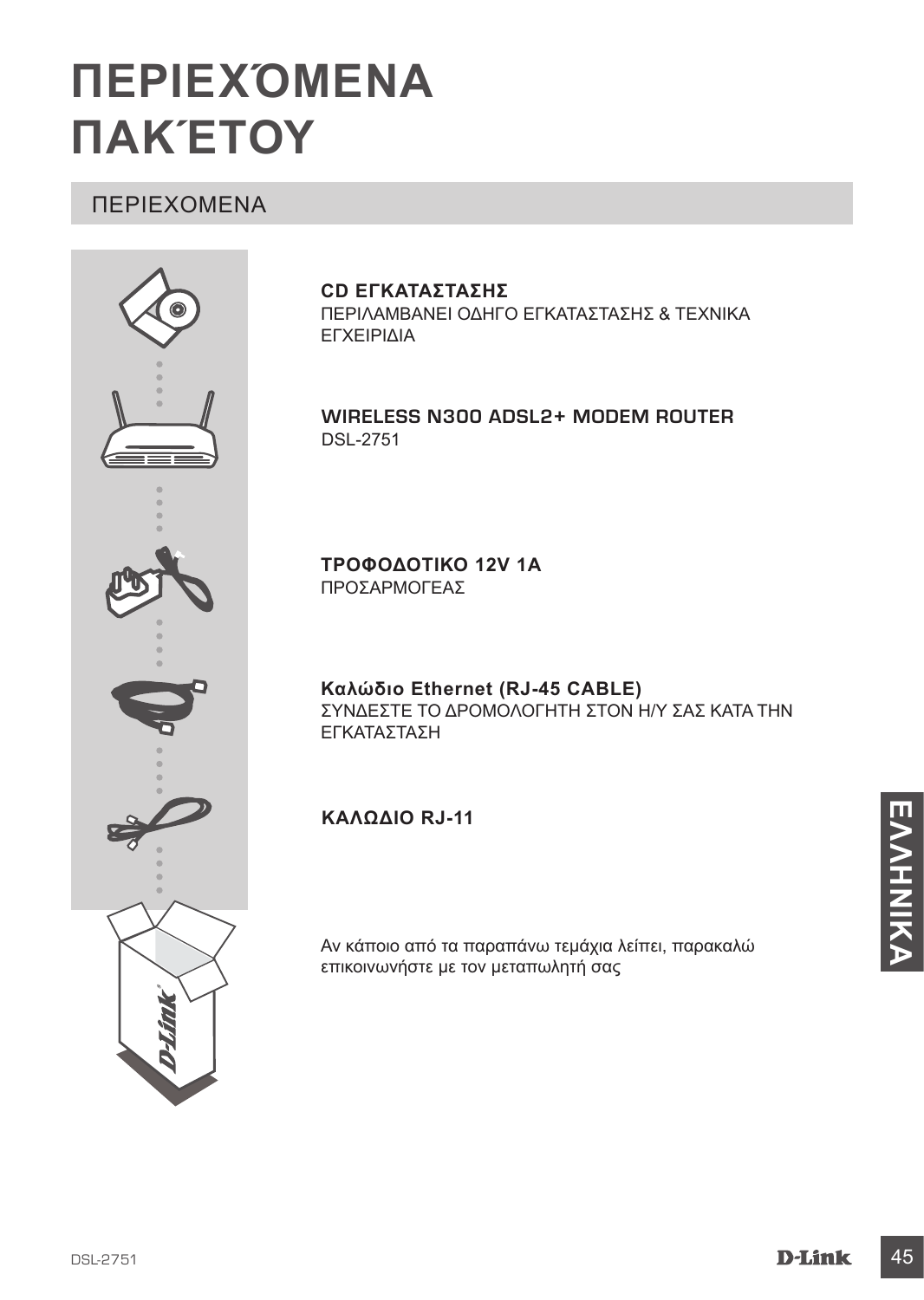## **ΕΓΚΑΤΑΣΤΑΣΗ ΠΡΟΪΟΝΤΟΣ**

## ΟΔΗΓΟΣ ΕΓΚΑΤΑΣΤΑΣΗΣ CD



## **CD ΟΔΗΓΟΥ ΕΓΚΑΤΑΣΤΑΣΗΣ**

Το CD περιέχει όλες τις οδηγίες που απαιτούνται για την εγκατάσταση του DSL-2751



## **ΕΙΣΑΓΩΓΗ CD**

Εισάγετε το CD στη μονάδα CD του υπολογιστή σας. Ο οδηγός εγκατάστασης πρέπει να εκκινείται αυτόματα. Βεβαιωθείτε ότι η σύνδεσή σας στο internet είναι ενεργή. (Μην συνδέσετε ακόμα το DSL-2751)



### **ΟΔΗΓΌΣ ΕΓΚΑΤΑΣΤΑΣΗΣ**

Επιλέξτε τη γλώσσα σας από τη λίστα επιλογών και ακολουθήστε τα βήματα στον οδηγό για να ολοκληρώσετε την εγκατάσταση του DSL-2751

## ΠΡΟΗΓΜΕΝΗ ΕΓΚΑΤΑΣΤΑΣΗ (ΠΡΟΣΒΑΣΗ ΜΕΣΩ ΔΙΕΥΘΥΝΣΗΣ IP)

19 **ΕΛΛΕΙΑΙ**<br>
19 ΠΡΟΗΓΜΕΝΗ ΕΓΚΑΤΑΣΤΑΣΗ (ΠΡΟΣΒΑΣΗ ΜΕΣΩ ΔΙΕΥΘΥΝΣΗΣ ΙΡ)<br>
10 τη χειροκίνητη διαμόρφωση του DSL-2751 (χωρίς το CD εγκατάστασης) συνδέστε τον<br>
υπολογιστή σας στο DSL-2751 με τη χρήση που παρεχόμενου καλωδίου eth Για τη χειροκίνητη διαμόρφωση του DSL-2751 (χωρίς το CD εγκατάστασης) συνδέστε τον υπολογιστή σας στο DSL-2751 με τη χρήση που παρεχόμενου καλωδίου ethernet. Στη συνέχεια, συνδέστε το καλώδιο τροφοδοσίας στο DSL-2751. Η λυχνία ισχύος θα εμφανίζεται ως σταθερό πράσινο.

Έπειτα, απλώς ανοίξτε ένα παράθυρο περιήγησης και εισάγετε τη διεύθυνση IP στο πεδίο διεύθυνσης του περιηγητή:

ΔΙΕΥΘΥΝΣΗ IP: http://192.168.1.1

ΟΝΟΜΑ ΧΡΗΣΤΗ: admin ΚΩΔΙΚΟΣ ΠΡΟΣΒΑΣΗΣ: admin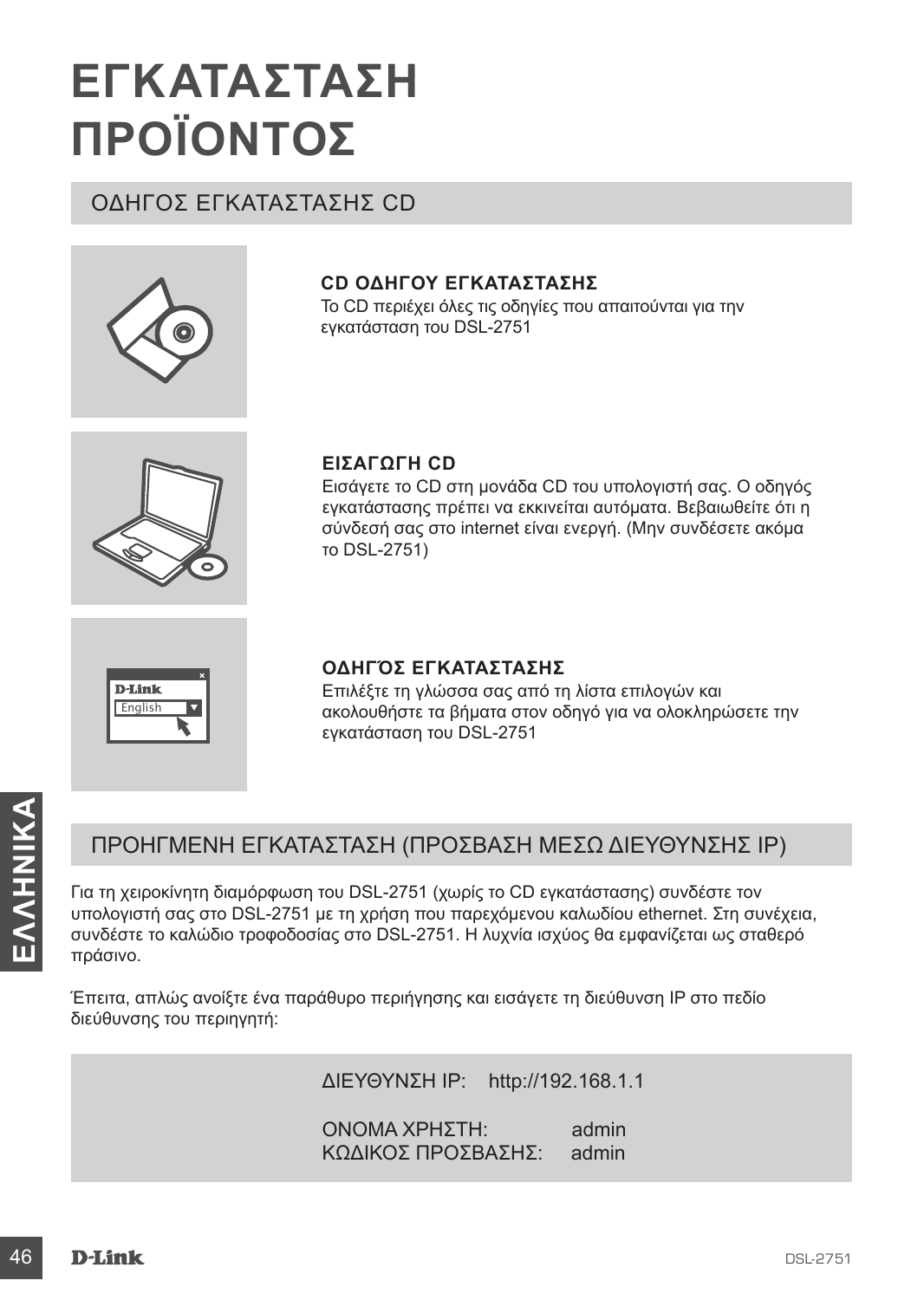## **ΔΙΌΡΘΩΣΗ ΛΑΘΏΝ**

## ΠΡΟΒΛΗΜΑΤΑ ΕΓΚΑΤΑΣΤΑΣΗΣ ΚΑΙ ΔΙΑΜΟΡΦΩΣΗΣ

### **1. ΤΙ ΠΡΈΠΕΙ ΝΑ ΚΆΝΩ ΓΙΑ ΝΑ ΔΙΑΜΟΡΦΏΣΩ ΤΟ ROUTER DSL-2751 Ή ΓΙΑ ΝΑ ΕΛΈΓΞΩ ΤΟ ΌΝΟΜΑ ΤΟΥ ΔΙΚΤΎΟΥ WIRELESS (SSID) ΚΑΙ ΤΟ ΚΛΕΙΔΊ ΚΡΥΠΤΟΓΡΆΦΗΣΗΣ WIRELESS, ΧΩΡΊΣ CD;**

- Συνδέστε το PC με το router χρησιμοποιώντας ένα καλώδιο Ethernet.
- Ανοίξτε το browser web και βάλτε την διεύθυνση http://192.168.1.1
- Το όνομα χρήστη του default είναι "admin". Το password του default είναι " " (admin).
- Αν το password τροποποιήθηκε και δεν θυμόσαστε την νέα αξία, είναι απαραίτητο να επαναφέρετε τις ρυθμίσεις του default του router με τρόπο ώστε το password να επανέλθει " " (admin).

## **2. ΠΏΣ ΜΠΟΡΏ ΝΑ ΕΠΑΝΑΦΈΡΩ ΤΙΣ ΡΥΘΜΊΣΕΙΣ ΤΟΥ DEFAULT ΤΟΥ ROUTER;**

- Ελέγξτε αν το router είναι αναμμένο.
- Πιέστε το πλήκτρο του reset στο πίσω μέρος της συσκευής για 10 δευτερόλεπτα. Σημείωση: επαναφέροντας τις ρυθμίσεις του default του router, όλες οι ρυθμίσεις της τρέχουσας διαμόρφωσης ακυρώνονται. Για να διαμορφώσετε ξανά τις ρυθμίσεις, κάνετε πρόσβαση στο router ακολουθώντας την διαδικασία που περιγράφεται στην ερώτηση 1 και εφαρμόζετε το πρόγραμμα διαμόρφωσης Setup Wizard.

### **3. ΤΙ ΠΡΈΠΕΙ ΝΑ ΚΆΝΩ ΓΙΑ ΝΑ ΠΡΟΣΘΈΣΩ ΈΝΑ ΝΈΟ PC Ή CLIENT WIRELESS ΑΝ ΈΧΩ ΞΕΧΆΣΕΙ ΤΟ ΌΝΟΜΑ ΤΟΥ ΔΙΚΤΎΟΥ WIRELESS (SSID) Ή ΤΟ ΚΛΕΙΔΊ ΚΡΥΠΤΟΓΡΆΦΗΣΗΣ WIRELESS;**

- Όλα τα PC που πρόκειται να συνδεθούν με το router με τον τρόπο wireless πρέπει να χρησιμοποιούν το ίδιο όνομα δικτύου wireless (SSID) και το ίδιο κλειδί κρυπτογράφησης.
- Χρησιμοποιήστε τη διασύνδεση χρήστη που βασίζεται στο web (όπως περιγράφεται στην ερώτηση 1) για να επαληθεύσετε ή επιλέξετε τις ρυθμίσεις wireless.
- Βεβαιωθείτε ότι σημειώνετε αυτές τις ρυθμίσεις ώστε να μπορείτε να τις εισάγετε σε κάθε ασύρματα συνδεδεμένο Η/Υ. Θα βρείτε μια ειδική περιοχή στο πίσω μέρος αυτού του εγγράφου για αυτή τη σημαντική πληροφορία για μελλοντική χρήση.

## **4. ΓΙΑΤΊ ΔΕΝ ΜΠΟΡΏ ΝΑ ΕΓΚΑΘΙΔΡΎΣΩ ΜΙΑ ΣΎΝΔΕΣΗ INTERNET;**

4. ΓΙΑΤΊ ΔΕΝ ΜΠΟΡΏ ΝΑ ΕΓΚΑΘΙΔΡΎΣΩ ΜΙΑ ΣΎΝΔΕΣΗ INTERNET;<br>
Στους χρήστες ADSL συνιστάται να απευθύνονται στο δικό τους ISP για να ελέγχουν αν η<br>
υπηρεσία είναι ενεργοποιημένη/συνδεδεμένη και αν το όνομα του χρήστη και το pa Στους χρήστες ADSL συνιστάται να απευθύνονται στο δικό τους ISP για να ελέγχουν αν η υπηρεσία είναι ενεργοποιημένη/συνδεδεμένη και αν το όνομα του χρήστη και το password που παρέχονται είναι σωστά.

## ΤΕΧΝΙΚΉ ΥΠΟΣΤΉΡΙΞΗ dlink.com/support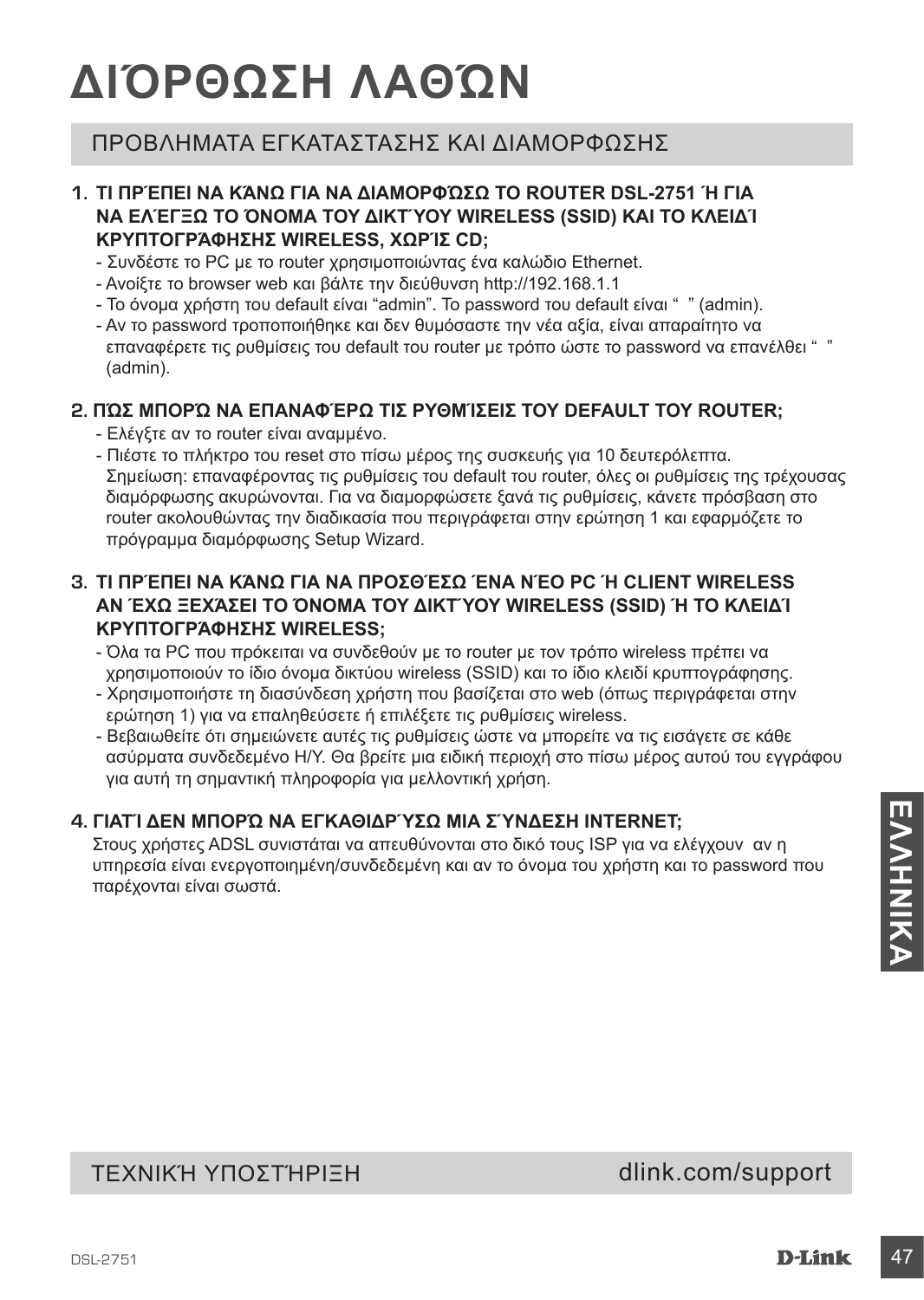## **SADRŽAJ PAKIRANJA**

SADRŽAJ



**INSTALACIJSKI CD**  S ČAROBNJAKOM ZA POSTAVLJANJE I TEHNIČKIH PRIRUČNICIMA

**Wireless N300 ADSL2+ Modem Router** DSL-2751

**STRUJNI ADAPTER (12 V, 1 A)** ADAPTER

**ETHERNET (RJ-45 CABLE) KABEL** TIJEKOM POSTAVLJANJA POVEŽITE USMJERNIK NA RAČUNALO

**RJ-11 kabel**

Ukoliko nešto od navedenog nedostaje, molimo kontaktirajte vašeg prodavača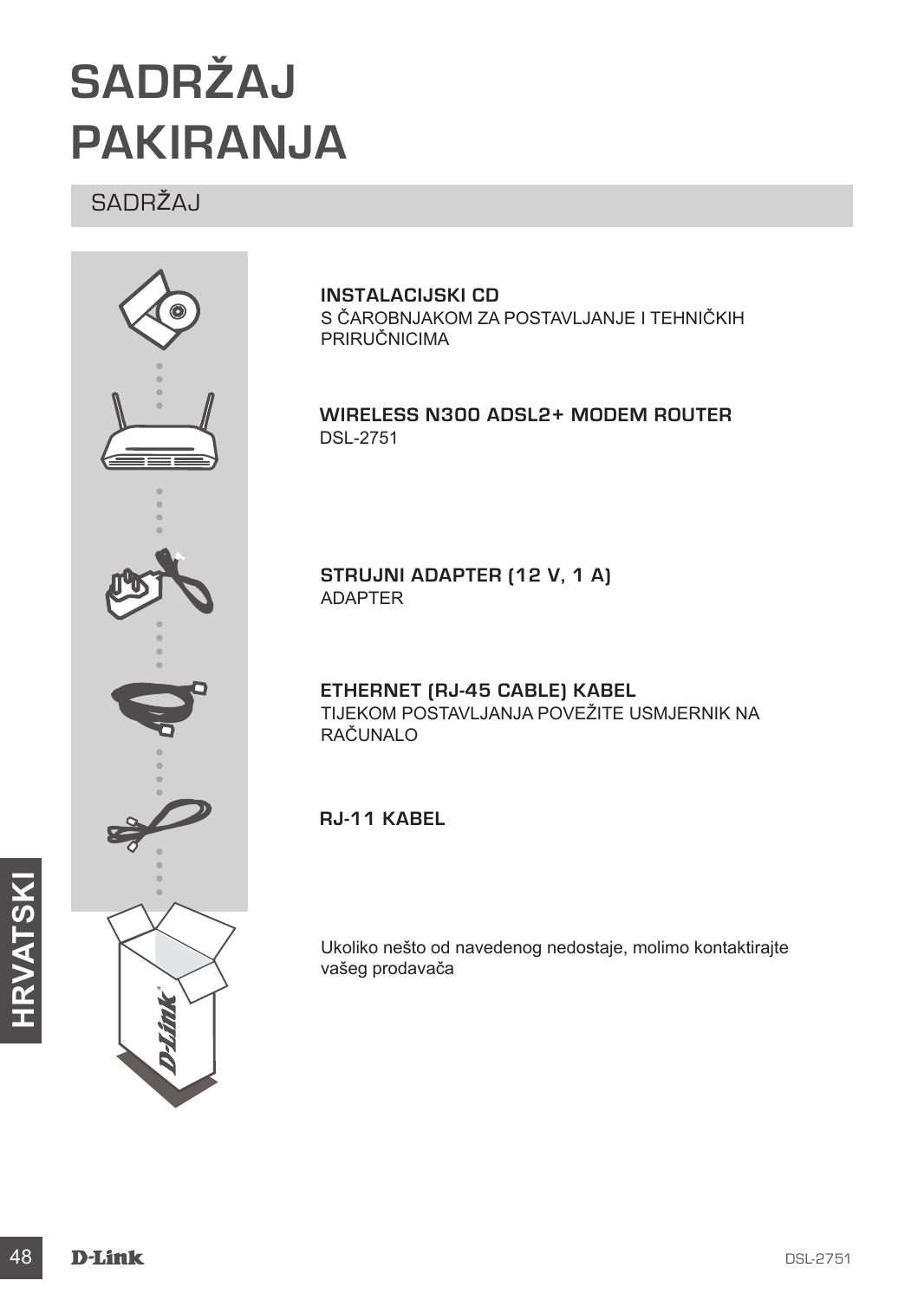## **POSTAVLJANJE PROIZVODA**

## CD S ČAROBNJAKOM ZA POSTAVLJANJE



### **CD S ČAROBNJAKOM ZA POSTAVLJANJE** Na CD-u se nalaze upute za postavljanje uređaja DSL-2751

**UMETANJE CD-a**  Umetnite CD u CD pogon računala. Čarobnjak za postavljanje trebao bi se automatski pokrenuti. Provjerite je li internetska veza s računalom aktivna. (Nemojte još priključivati DSL-2751.)



**ČAROBNJAK ZA POSTAVLJANJE** Odaberite jezik s popisa i slijedite upute čarobnjaka da biste postavili DSL-2751.

## NAPREDNO POSTAVLJANJE (PUTEM IP ADRESE)

Da biste ručno konfigurirali DSL-2751 (bez CD-a za postavljanje), povežite računalo i DSL-2751<br>putem priloženog Ethernet kabela. Potom priključite kabel za napajanje uređaja DSL-2751 u<br>utičnicu. Zasvijetlit će zelena kontr Da biste ručno konfigurirali DSL-2751 (bez CD-a za postavljanje), povežite računalo i DSL-2751 putem priloženog Ethernet kabela. Potom priključite kabel za napajanje uređaja DSL-2751 u utičnicu. Zasvijetlit će zelena kontrolna lampica napajanja.

Otvorite preglednik pa u polje za adresu upišite IP adresu:

IP ADRESA: http://192.168.1.1 KORISNIČKO IME: admin ZAPORKA: admin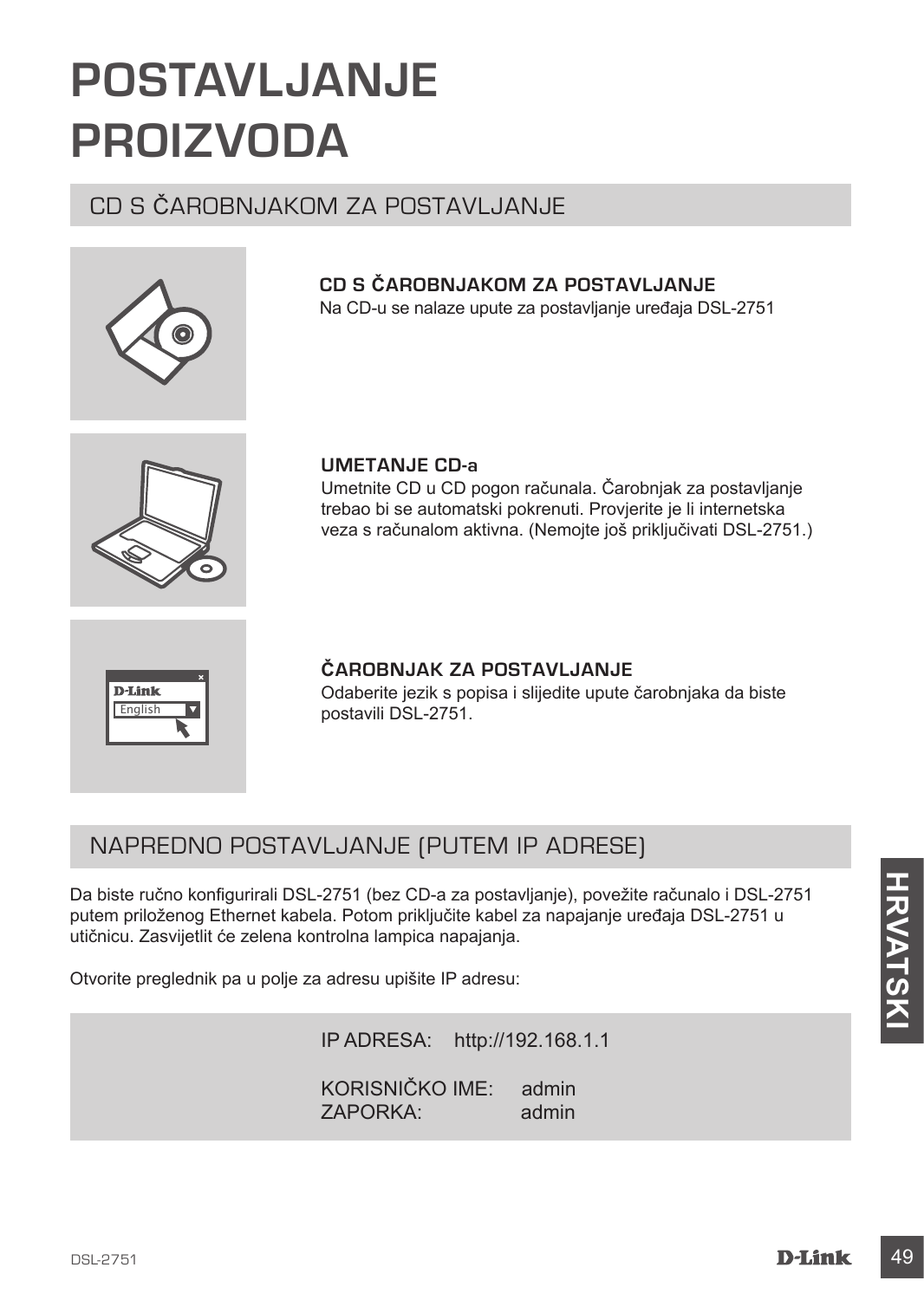## **OTKLANJANJE POGREŠAKA**

## POTEŠKOĆE S POSTAVLJANJEM I KONFIGURACIJOM

## **1. KAKO POSTAVITI USMJERNIK BEZ INSTALACIJSKOG CD-A, TE PROVJERITI NAZIV BEŽIČNE MREŽE (SSID) I KLJUČ ENKRIPCIJE?**

- Povežite vaše računalo sa usmjernikom pomoću Ethernet kabla.
- Otvorite web preglednik i upišite adresu http://192.168.1.1
- Zadano korisničko ime je 'admin'. Zadana lozinka je '' (admin)
- Ako ste promijenili lozinku i u međuvremenu je zaboravili, bit će potrebno resetirati uređaj, kako bi lozinku vratili na vrijednost '' (admin).

## **2. KAKO RESETIRATI USMJERNIK TOČKU NA TVORNIČKI ZADANE POSTAVKE?**

- Uvjerite se da je usmjernik uključen.
- Pritisnite i držite tipku 'reset', koja se nalazi na poleđini uređaja, tijekom 10 sekundi. Napomena: Resetiranjem uređaja na tvorničke postavke obrisat ćete sve trenutne postavke uređaja. Za ponovno postavljanje uređaja pristupite uređaju kako je opisano pod točkom 1. i pokrenite Setup Wizard.
- **3. KAKO DODATI NOVE BEŽIČNE KLIJENTE ILI RAČUNALA AKO SAM ZABORAVIO/LA NAZIV BEŽIČNE MREŽE (SSID) ILI KLJUČ ENKRIPCIJE?**
	- Za svako računalo, koje želite povezati sa usmjernikom bežično, nužno je koristiti odgovarajući naziv bežične mreže (SSID) i odgovarajući ključ enkripcije.
	- Koristite web sučelje (na način opisan u točki 1.) kako biste definirali vaše bežične postavke.
	- Zabilježite te postavke kako biste ih mogli unijeti za svako bežično povezano računalo. U polje na poleđini ovog dokumenta možete upisati važne podatke za buduće potrebe.

## **4. ZAŠTO NEMAM PRISTUP INTERNETU?**

Ako ste korisnik ADSL-a kontaktirajte vašeg davatelja usluge, te se uvjerite jeli usluga omogućena i da su vaši korisničko ime i lozinka ispravni.

## **SALAS<br>
TEHNIČKA PODRŠKA**<br> **SO**<br> **D-Link**<br> **D-Link**<br> **D-Link** TEHNIČKA PODRŠKA do nastavi dlink.com/support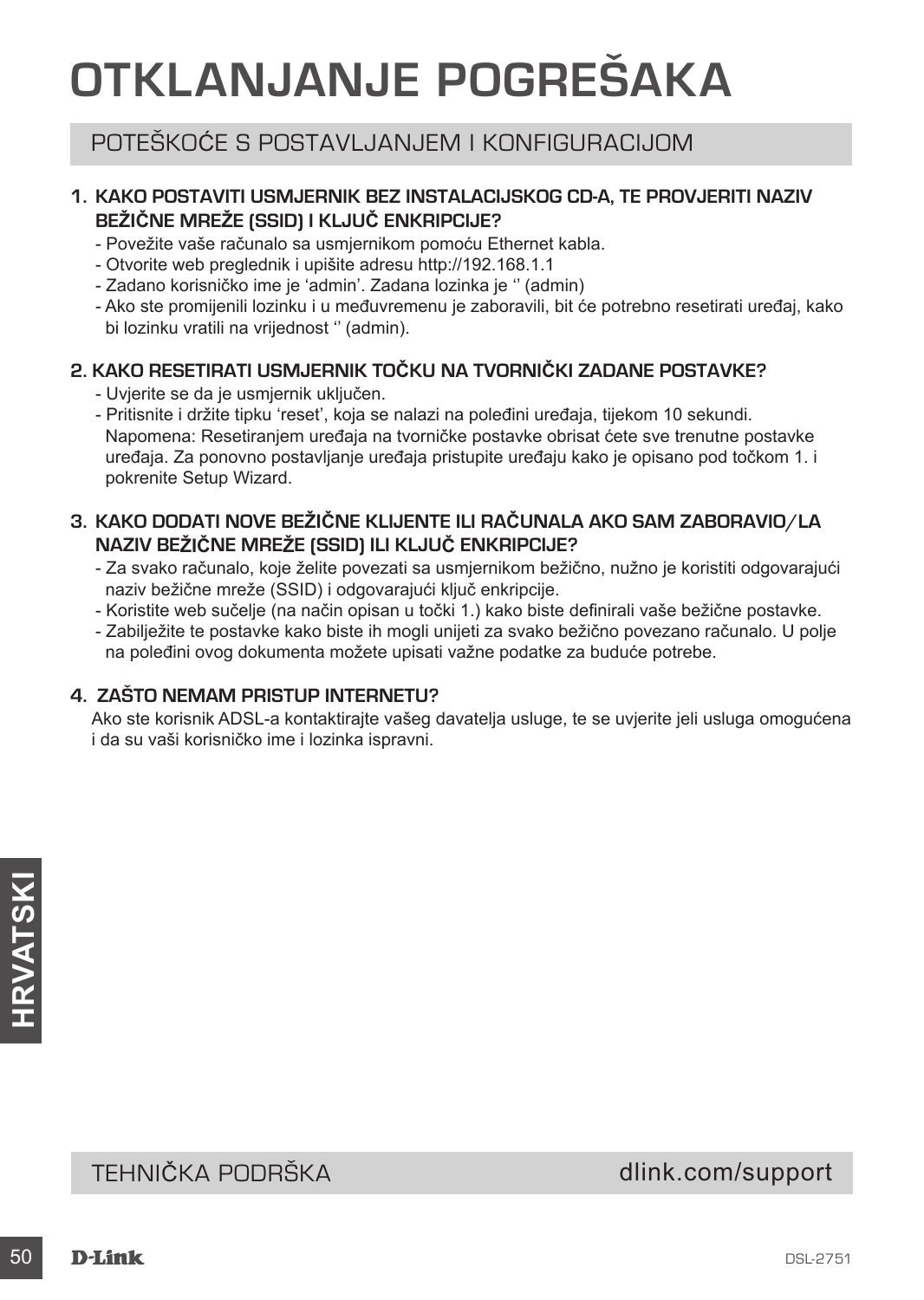## **PREVERITE VSEBINO V EMBALAŽI**

## **VSEBINA**



### **CD ZA NAMESTITEV**

VSEBUJE ČAROVNIKA ZA POSTAVITEV IN TEHNIČNA NAVODILA

**Wireless N300 ADSL2+ Modem Router** DSL-2751

**12V 1A NAPAJALNI ADAPTER** ADAPTER

**MREŽNI KABEL (CAT.5 UTP)** MED POSTAVITVIJO, VKLOPITE USMERJEVALNIK V VAŠ RAČUNALNIK

**RJ-11 kabel**

Če kaj od naštetega manjka, se obrnite na prodajalca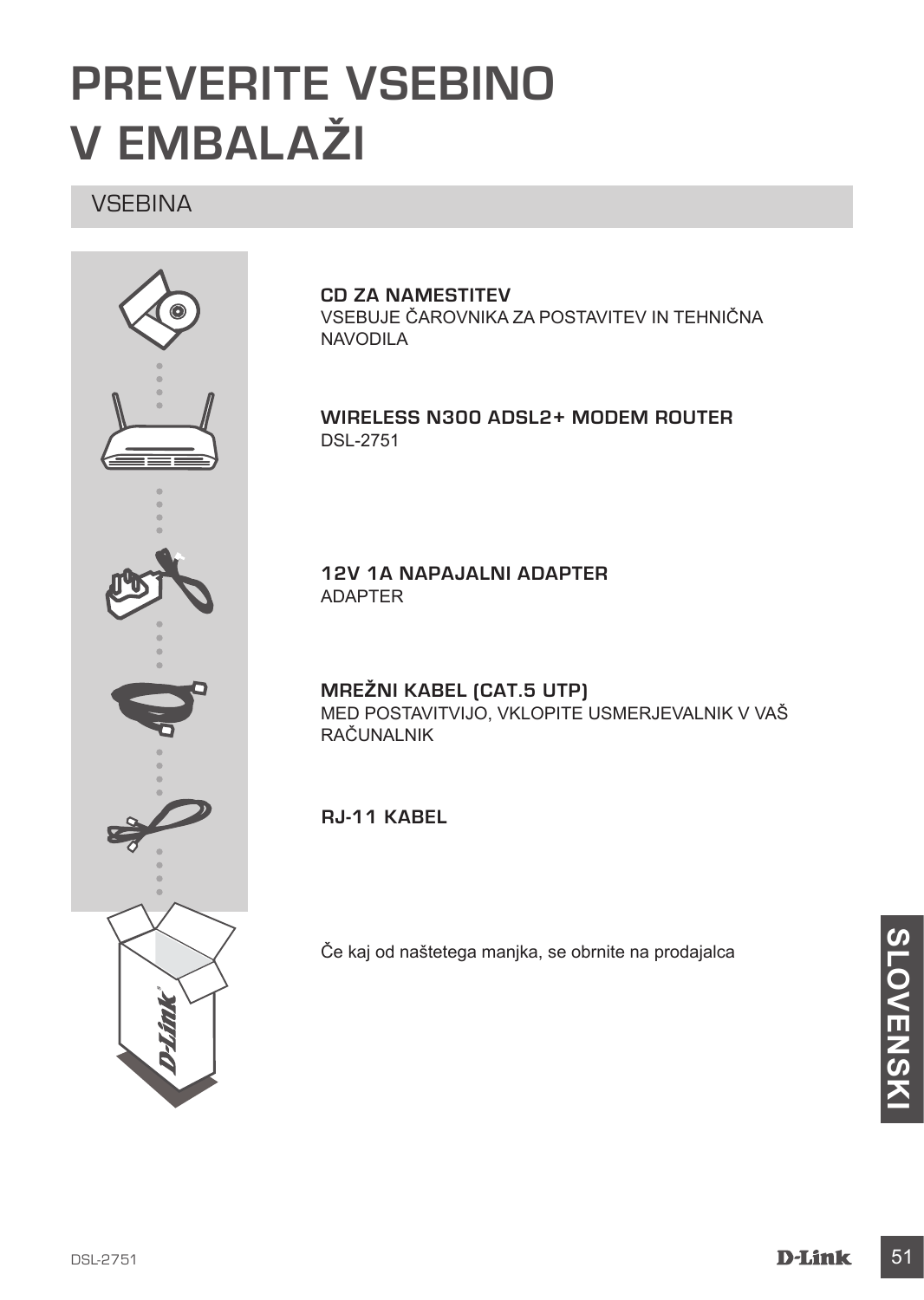## **IZDELEK POSTAVITEV**

## ČAROVNIK ZA POSTAVITEV S CD-ja



## **CD S ČAROVNIKOM ZA POSTAVITEV**

CD vsebuje vsa navodila potrebna za za postavitev DSL-2751



## **VSTAVITE CD**

Vstavite CD v CD pogon vašega računalnika. Čarovnik za namestitev bi se moral samodejno zagnati. Zagotovite, da je vaša internetska povezava aktivna. (Ne priključite še DSL-2751)

**D-Link** English

## **ČAROVNIK ZA POSTAVITEV**

Izberite vaš jezik iz seznama možnosti in sledite korakom v čarovniku, da postavite DSL-2751

## NAPREDNA POSTAVITEV (PRISTOP PREKO IP NASLOVA)

Za ročno nastavitev DSL-2751 (brez postavitvenega CD-ja) povežite vaš računalnik z DSL-2751 s pomočjo dostavljenega ethernet omrežnega kabla. Potem vklopite napajalni kabel DSL-2751. Kontrolna lučka vklopa bo zasvetila zeleno.

Potem preprosto odprite okno vašega brskalnika in vpišite IP naslov v naslovno polje brskalnika:

Kontrolna lučka vklopa bo zasvetila zeleno.<br>
Potem preprosto odprite okno vašega brskalnika in vpišite IP naslov v naslovno polje brskalnika:<br>
IP NASLOV: http://192.168.1.1<br>
UPORABNIŠKO IME: admin<br>
GESLO:<br> **D-Link** DSL-275 IP NASLOV: http://192.168.1.1 UPORABNIŠKO IME: admin GESLO<sup>:</sup> admin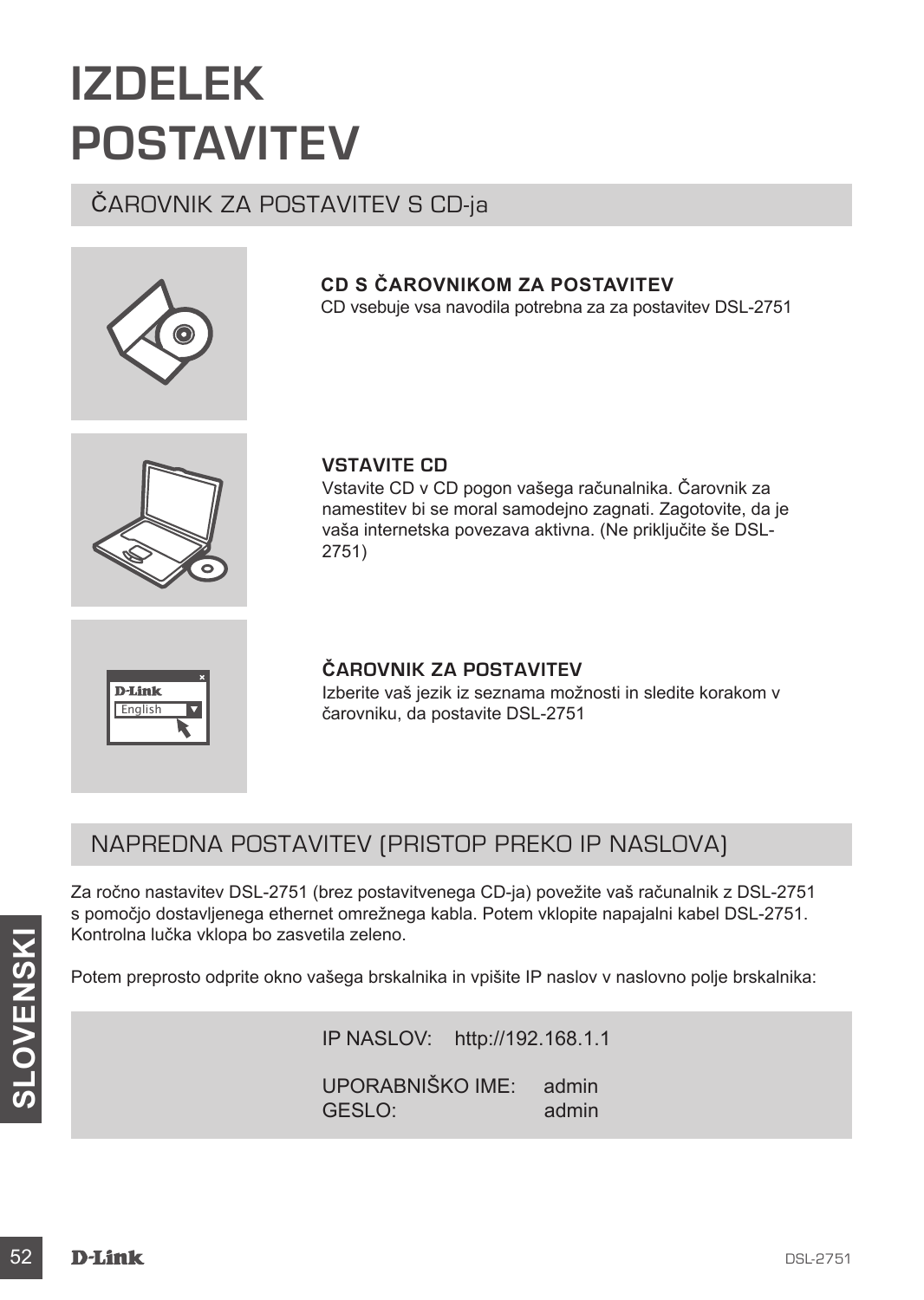## **ODPRAVA TEŽAV**

## PROBLEMI PRI POSTAVITVI IN NASTAVITVI

## **1. KAKO LAHKO BREZ CD-JA NASTAVIM DSL-2751, ALI PA PREVERIM IME BREZŽIČNE MREŽE (SSID) IN ENKRIPCIJSKI KLJUČ ZA DOSTOP VANJO?**

- Priključite vaš PC na dostopno točko (AP) s pomočjo mrežnega kabla.
- Odprite spletni brskalnik in vtipkajte naslov 'http://192.168.1.1'.
- Privzeto uporabniško ime je 'admin', privzeto geslo pa je prazno.
- Če ste spremenili geslo in se ga ne spomnite, bo treba ponastaviti AP, da dobite nazaj privzete nastavitve za uporabniško ime in geslo.

## **2. KAKO SE PONASTAVI DSL-2751 NA PRIVZETE TOVARNIŠKE NASTAVITVE?**

- Preverite, da je DSL-2751 vklopljen.
- Pritisnite in držite tipko 'reset' na zadnji strani naprave približno 10 sekund. Opomba: Pri ponastavitvi DSL-2751 se zbrišejo vse uporabniške nastavitve. Za ponovno nastavitev naprave ponovite postopek, opisan v točki 1, nato zaženite čarovnika za nastavitev (Setup Wizard).

## **3. KAKO NAJ DODAM NOVEGA BREZŽIČNEGA UPORABNIKA ALI PC, ČE SEM POZABIL IME BREZŽIČNE MREŽE (SSID) ALI ENKRIPCIJSKI KLJUČ?**

- Za nastavitev novega brezžičnega uporabnika morate uporabiti pravo ime brezžične mreže (SSID) in enkripcijski ključ.
- Ponovite postopek, opisan v točki 1, ter preverite potrebne podatke.
- Obvezno zapišite te postavke, da jih lahko vnesete za vsak brezžično povezan računalnik. Na zadnji strani tega dokumenta boste našli področje, kjer lahko vpišete te pomembne informacije za uporabo v prihodnosti.

## **4. ZAKAJ NE MOREM VZPOSTAVITI INTERNETNE POVEZAVE?**

Preverite, da ste vpisali veljavno uporabniško ime in geslo. V primeru nadaljnjih težav se obrnite na izbranega internetnega ponudnika.

# **COLONEYS AND COLONEYS AND COLONEYS AND SURFAINITY OF A SAMPLE SERVER AND SURFAINING MORE CONTINUES.**<br>
TEHNIČNA PODPORA<br>
DSL2751 **D-Link** 53

TEHNIČNA PODPORA dlink.com/support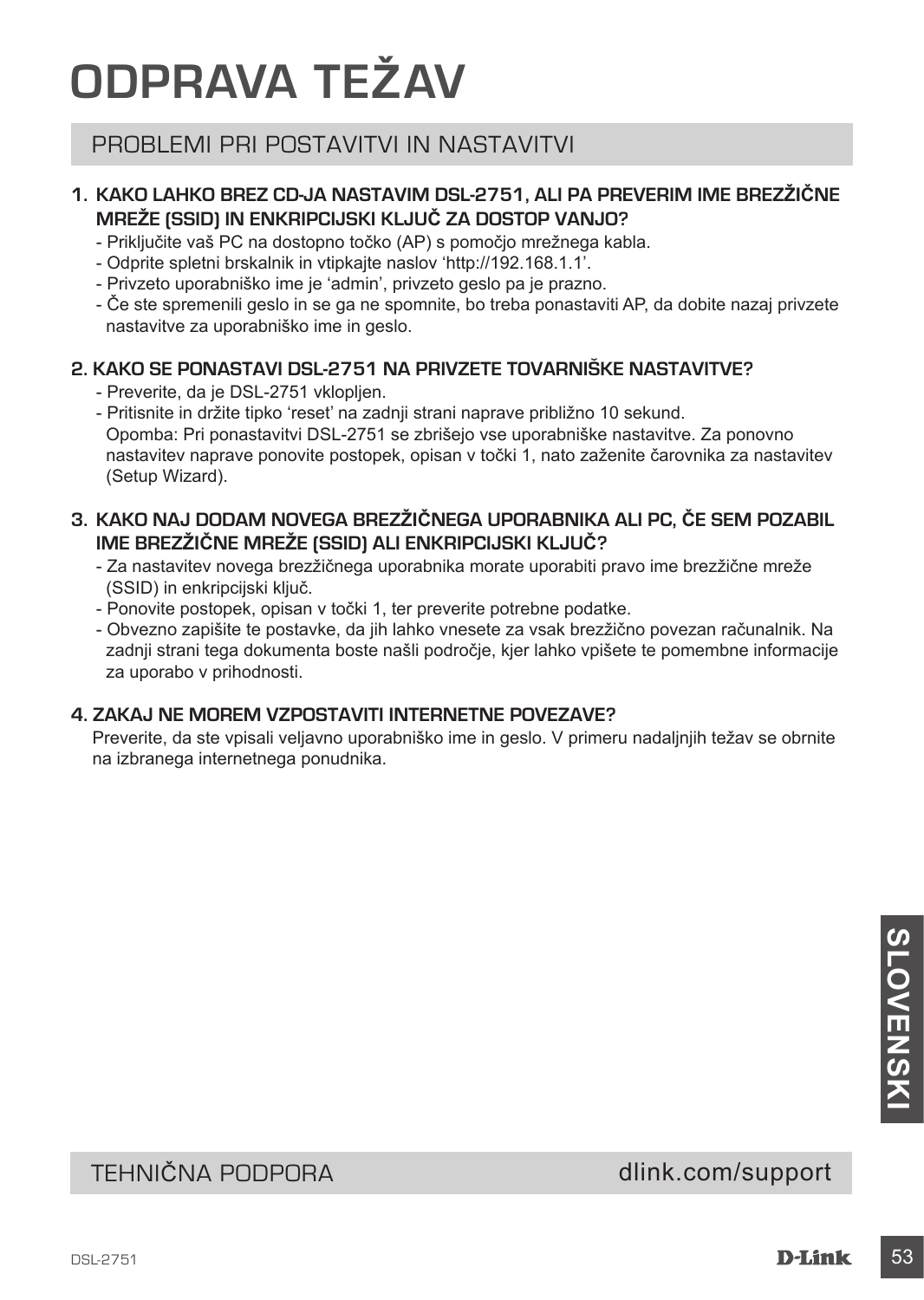## **CONŢINUTUL PACHETULUI**

## **CONTINUT**



**CD DE INSTALARE**  INCLUDE EXPERTUL DE CONFIGURARE ŞI MANUALELE **TEHNICE** 

**Wireless N300 ADSL2+ Modem Router** DSL-2751

**TRANSFORMATOR 12 V, 1 A** ADAPTOR

**CABLU ETHERNET (RJ-45 CABLE)** CONECTAŢI RUTERUL LA PC ÎN TIMPUL CONFIGURĂRII

**Cablu RJ-11**

Dacă ați constatat lipsa unei componente vă rugăm să vă contactaţi distribuitorul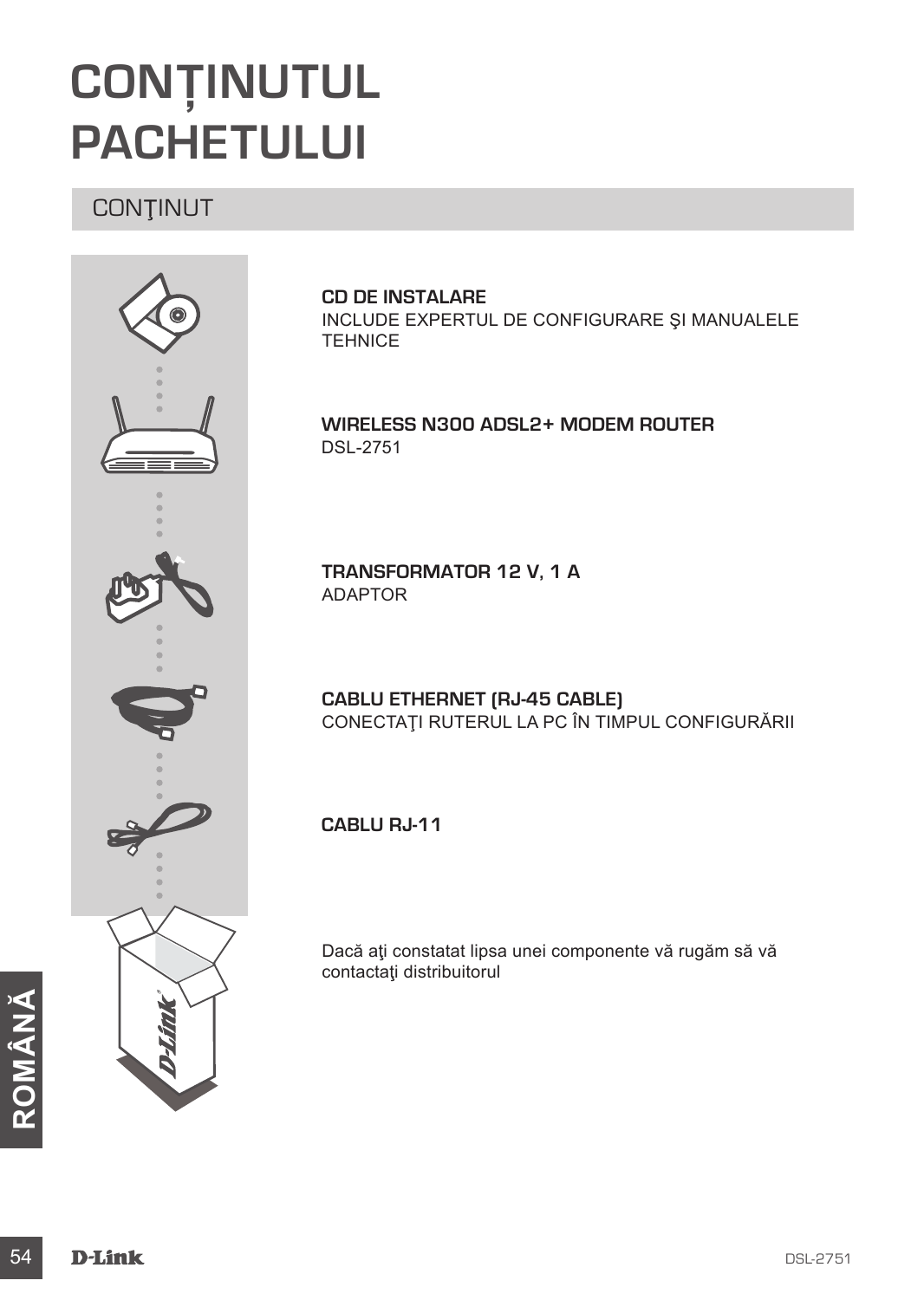## **CONFIGURAREA PRODUSULUI**

## CD-UL CU EXPERTUL DE CONFIGURARE



## **CD-UL CU EXPERTUL DE CONFIGURARE**

CD-ul contine toate instructiunile necesare pentru configurarea DSL-2751



## **INTRODUCEREA CD-ULUI**

Introduceti CD-ul în unitatea CD a computerului dvs. Expertul de configurare ar trebui să pornească automat. Asigurați-vă că este activă conexiunea dvs. la Internet. (Nu conectați încă DSL-2751)



### **EXPERTUL DE CONFIGURARE**

Selectați limba dvs. în lista de opțiuni și urmați pașii din expert pentru a finaliza configurarea DSL-2751

## CONFIGURARE AVANSATĂ (ACCES PRIN ADRESĂ IP)

Pentru a configura manual DSL-2751 (fără CD-ul de configurare), conectați computerul la DSL-2751 utilizând cablul Ethernet furnizat. Apoi conectați cablul de alimentare la DSL-2751. Indicatorul verde de alimentare rămâne aprins.

de adrese al browserului:<br>
ADRESĂ IP: http://192.168.1.1<br>
NUME DE UTILIZATOR: admin<br>
PAROLĂ: admin<br>
D-Link 55 Apoi nu trebuie decât să deschideti o fereastră de browser și să introduceți adresa IP în câmpul de adrese al browserului:

ADRESĂ IP: http://192.168.1.1

NUME DE UTILIZATOR: admin PAROLĂ<sup>:</sup> admin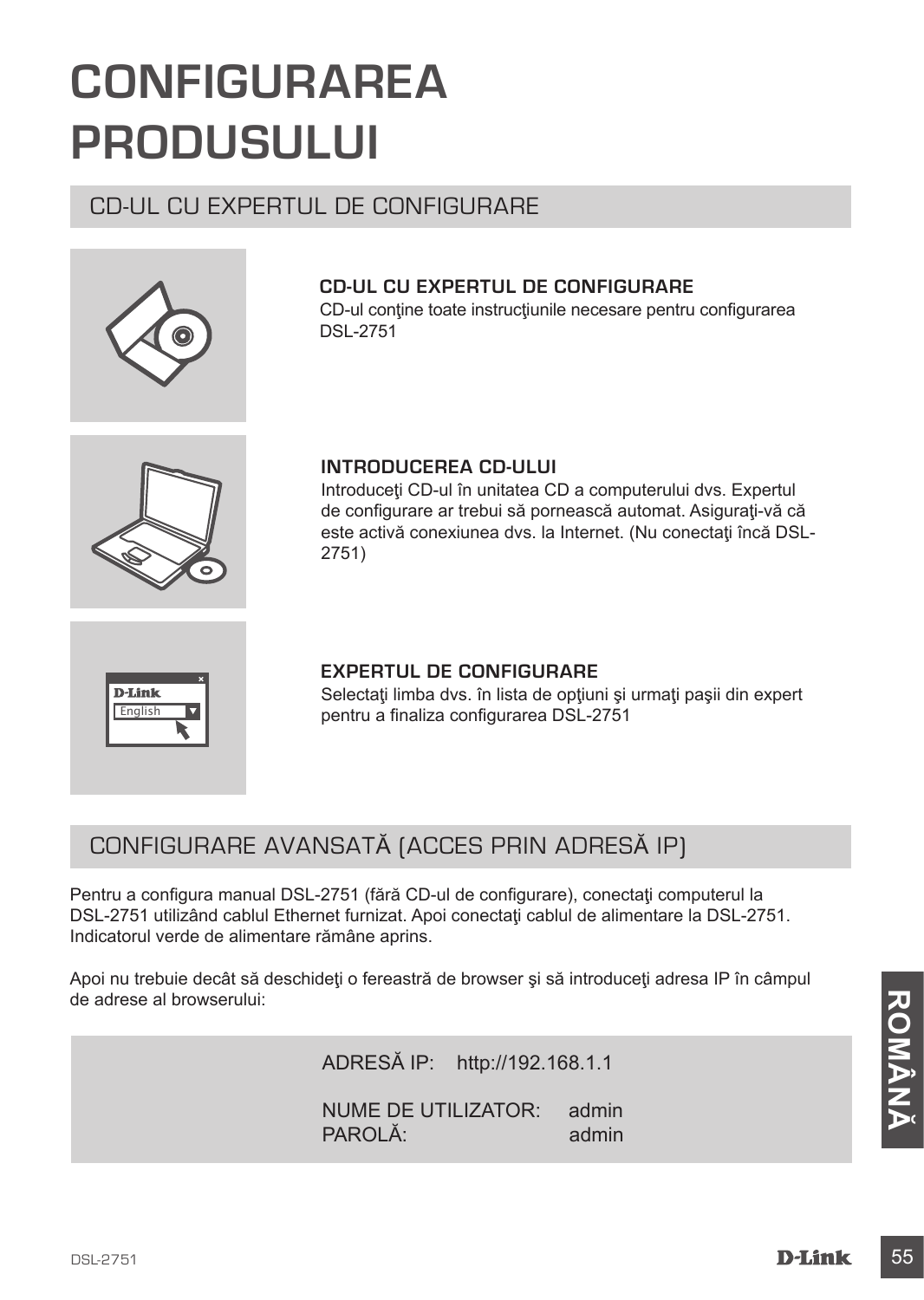## **TROUBLESHOOTING**

## PROBLEME LEGATE DE CONFIGURARE

## **1. CUM POT SĂ ÎMI CONFIGUREZ ROUTERUL DSL-2751 FĂRĂ CD SAU SĂ-MI VERIFIC NUMELE REŢELEI WIRELESS (SSID) SI CHEIA DE CRIPTARE FOLOSITĂ?**

- Conectati PC-ul la router folosind un cablu Ethernet.
- Deschideti un browser și introduceți adresa : http://192.168.1.1
- Numele de utilizator implicit este 'admin'. Parola implicită este '' (admin).
- Dacă ați schimbat parola și nu v-o mai amintiți, va trebui să resetați routerul pentru a aduce parola la '' (admin).

### **2. CUM RESETEZ ROUTERUL LA VALORI INIŢIALE?**

- Asiguraţi-vă că router-ul este pornit.
- Apăsaţi şi ţineţi apăsat butonul de reset de pe spatele dispozitivului pentru 10 de secunde. Notă: Resetarea routerului pe valori inițiale va sterge configurația actuală. Pentru a re-configura accesati pagina de management urmând pasii de la punctual 1 și apoi rulați Setup Wizard.

## **3. CUM ADAUG UN NOU CLIENT WIRELESS SAU PC DACĂ AM UITAT NUMELE REŢELEI WIRELESS (SSID) SAU CHEIA DE CRIPTARE.**

- Pentru fiecare PC ce se va conecta la router in mod wireless va trebui să vă asigurați că folosiți Numele corect al Reţelei şi că aveti cheia de criptare adecvată.
- Folosiţi interfaţa web (aşa cum este descris la punctual 1) pentru a verifica sau alege configuratia wireless.
- Asigurati-vă că notați aceste setări în vederea introducerii lor în fiecare PC conectat fără fir. Pe spatele acestui document veți găsi o zonă destinată notării acestor informații importante în vederea utilizării ulterioare.

## **4. DE CE NU AM CONEXIUNE LA INTERNET?**

Pentru utilizatorii de ADSL vă rugăm contactaţi operatorul dumneavoastră pentru a fi siguri că serviciul este pornit şi că parola şi numele de utilizator sunt corecte.

SUPORT TEHNIC<br>
SUPORT TEHNIC<br>
56 D-Link<br>
B-Link<br>
56 D-Link<br>
B-Link<br> **B-Link** SUPORT TEHNIC dlink.com/support